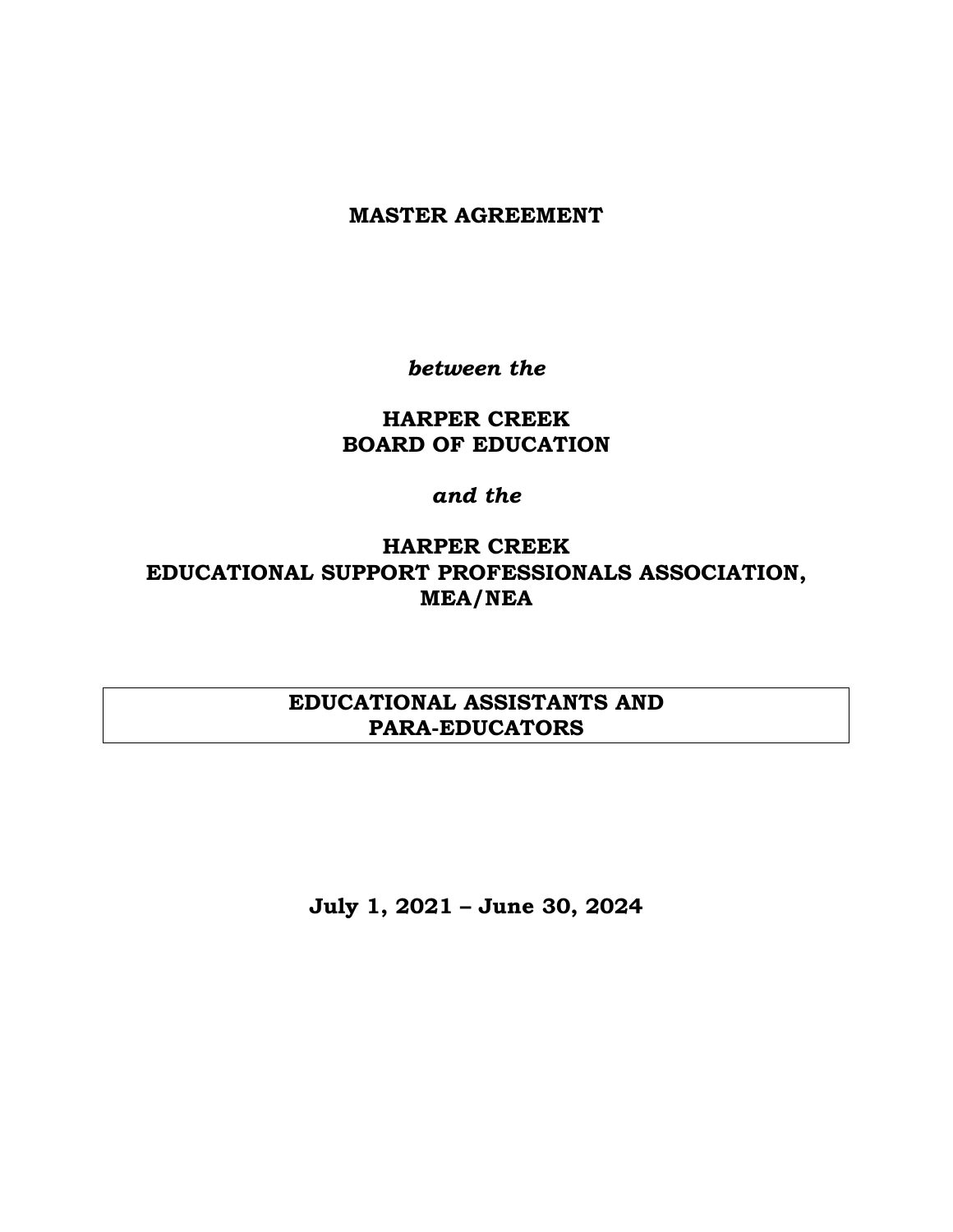### **Table of Contents**

| Article 1 |     |                                             |
|-----------|-----|---------------------------------------------|
|           |     |                                             |
|           |     |                                             |
| Article 2 |     |                                             |
|           |     |                                             |
|           |     |                                             |
|           |     |                                             |
|           |     |                                             |
|           |     |                                             |
|           |     |                                             |
| Article 3 |     |                                             |
|           |     |                                             |
|           |     |                                             |
|           |     |                                             |
|           |     |                                             |
|           |     |                                             |
| Article   | - 4 |                                             |
| Article   | - 5 |                                             |
|           |     |                                             |
|           |     |                                             |
|           |     |                                             |
|           |     |                                             |
|           |     |                                             |
|           |     |                                             |
|           |     |                                             |
| Article 6 |     |                                             |
|           |     |                                             |
|           |     |                                             |
|           |     |                                             |
|           |     |                                             |
|           |     |                                             |
|           |     |                                             |
|           |     |                                             |
|           |     |                                             |
|           |     |                                             |
|           |     |                                             |
|           |     |                                             |
|           |     |                                             |
| Article 7 |     | Work Schedule, Duties, and Compensation  12 |
|           |     |                                             |
|           |     |                                             |
|           |     |                                             |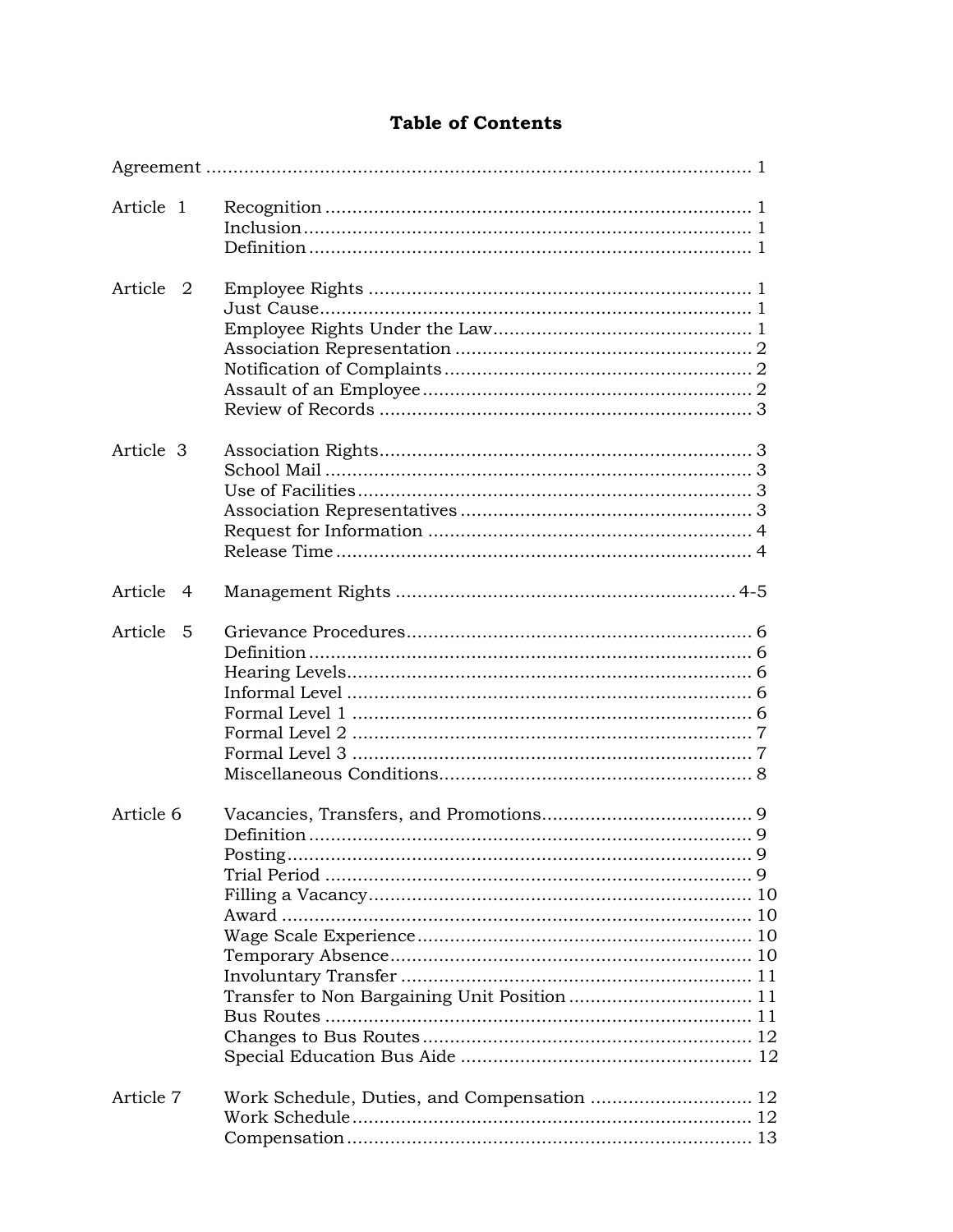| Article 8  |                                            |  |
|------------|--------------------------------------------|--|
| Article 9  |                                            |  |
| Article 10 |                                            |  |
| Article 11 |                                            |  |
|            |                                            |  |
| Article 13 | Reimbursement for Continuing Education  30 |  |
| Article 14 |                                            |  |
| Article 15 |                                            |  |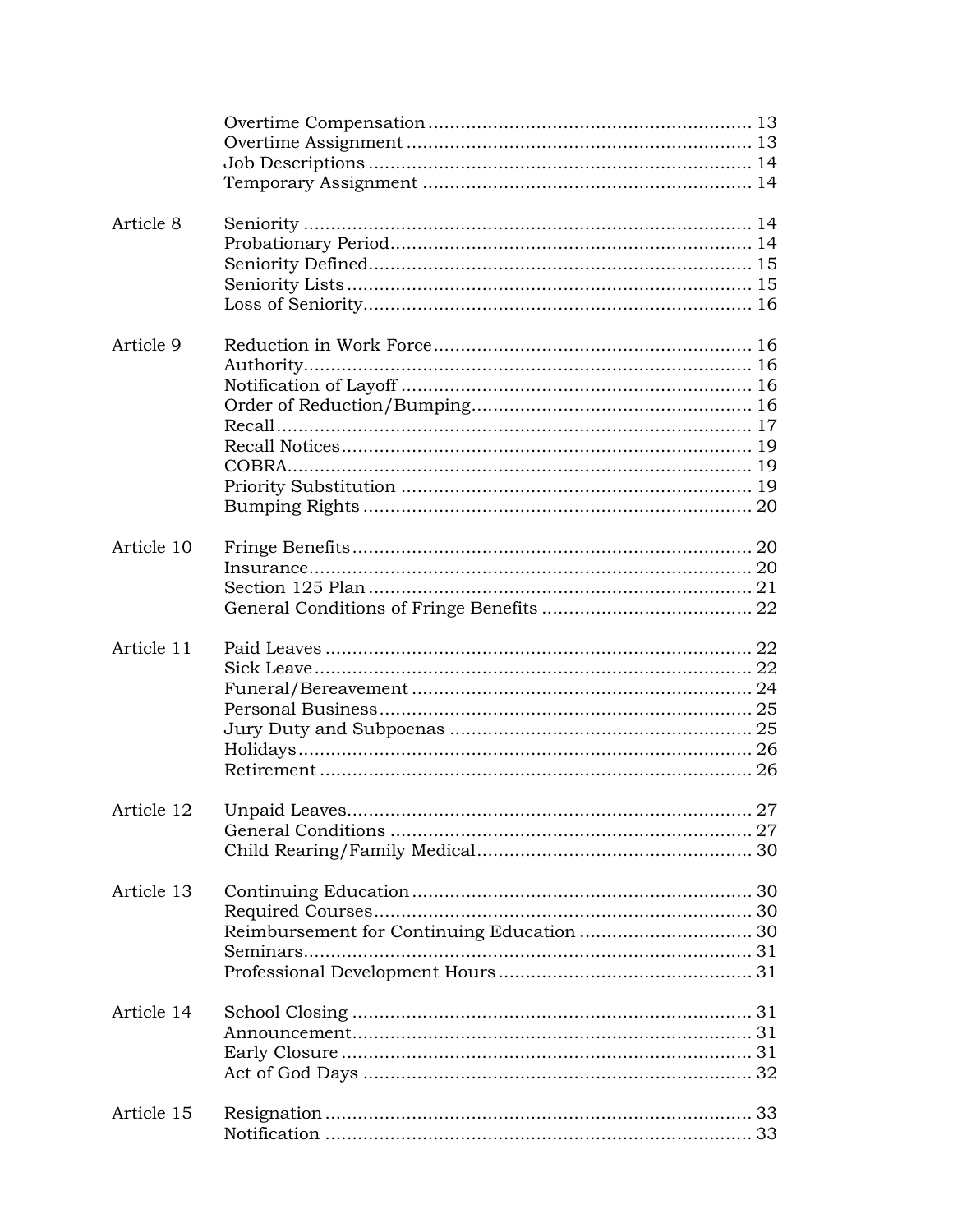| Article 16 |  |
|------------|--|
| Article 17 |  |
|            |  |
|            |  |
|            |  |
| Article 18 |  |
|            |  |
|            |  |
|            |  |
| Article 19 |  |
|            |  |
|            |  |
|            |  |
|            |  |
| Article 20 |  |
| Schedule A |  |
| Schedule B |  |
|            |  |
|            |  |
|            |  |
|            |  |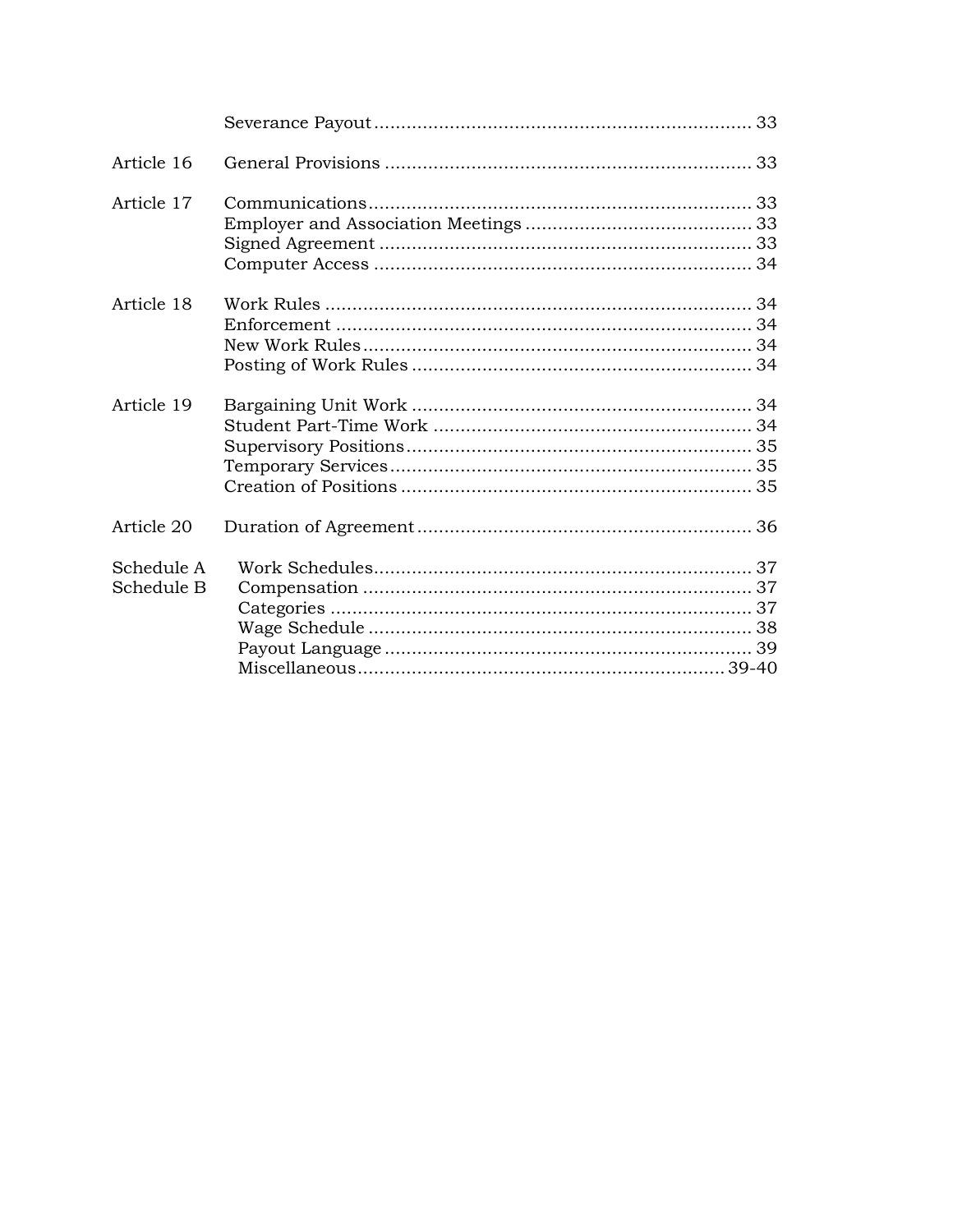#### **Agreement**

This Agreement is made as of the date hereinafter set forth by and between the Harper Creek Community School District, Calhoun County, Michigan, hereinafter called the "Employer," and the Harper Creek Educational Support Professionals Association, MEA/NEA – Educational Assistants and Para-Educators, hereinafter called the "Association."

### **Article 1 Recognition**

Section 1: Inclusion

The Employer hereby recognizes the Association as the sole and exclusive collective bargaining representative for educational assistants and paraeducator excluding: supervisors, substitute employees, temporary employees (as defined in Article 19) and all others.

Section 2: Definition

Unless otherwise indicated, the term "Employee" when used hereinafter in this Agreement shall refer to all members of the above defined bargaining unit.

### **Article 2 Employee Rights**

#### Section 1: Just Cause

No seniority employee shall be disciplined, which shall include written reprimands, suspensions, demotions, and discharges, without just cause. The specific grounds forming the basis for disciplinary action will be made available to the employee involved.

#### Section 2: Employee Rights Under the Law

A. Pursuant to the Michigan Employment Relations Act, the Employer hereby agrees that every employee shall have the right freely to organize, join, and support the Association for the purpose of engaging in collective bargaining or negotiations. The Employer agrees that it will not directly, or indirectly, discourage or deprive or coerce any employee in the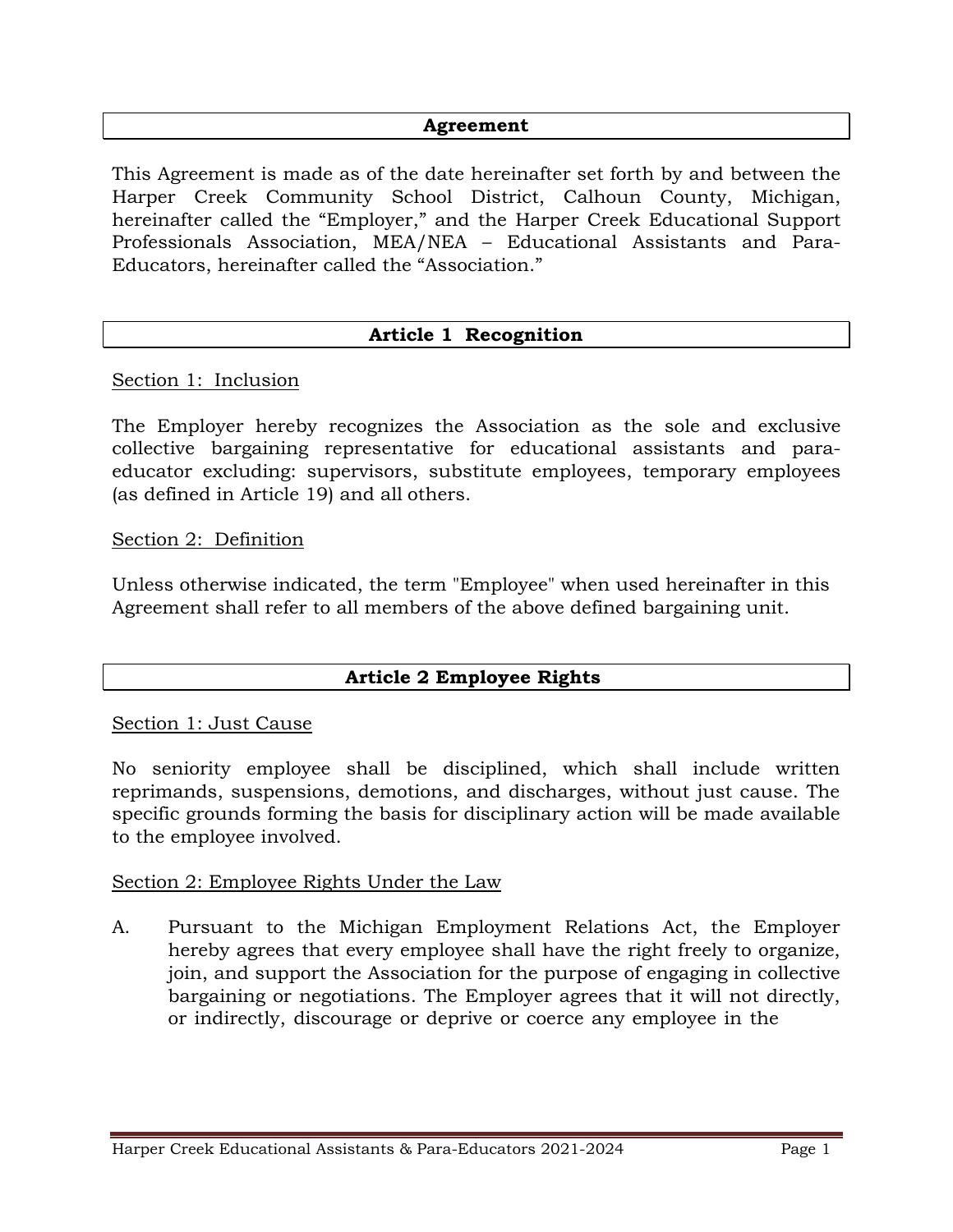enjoyment of any rights conferred by the Act or other laws of Michigan, or the Constitutions of Michigan and the United States of America; that it will not discriminate against any employee with respect to hours, wages, or any terms or conditions of employment by reason of his/her membership in the Association; his/her participation in any activities of the Association or collective negotiations with the Employer; his/her institution of any grievance, complaint, or proceeding under this Agreement; or otherwise with respect to any terms or conditions of employment.

B. Nothing contained within this Agreement shall be construed to deny or restrict to any employee rights and responsibilities he/she may have under the Michigan General School Laws or the applicable laws and regulations. The rights granted to employees hereunder shall be deemed to be in addition to those provided elsewhere.

### Section 3: Association Representation

Upon request, an employee shall be entitled to have present a representative of the Association when disciplinary action is taken which may adversely affect the employee's work record. Should disciplinary action likely occur at a given meeting, the employee shall be advised of said possibility. Where a disciplinary penalty requires the employee to immediately leave school district property (i.e. suspension or discharge), the employee shall be allowed to discuss the disciplinary measure with an Association representative before leaving the premises. The employer shall make available an area where this may occur.

#### Section 4: Notification of Complaints

Written and signed complaints against an employee shall be given to the employee prior to the inclusion of such material in the employee's personnel file. The employee may submit a written notation regarding evaluative material, including complaints, and such response shall become a part of the employee's personnel file for four (4) years.

#### Section 5: Assault of an Employee

Any case of assault upon an employee shall be promptly reported to the employee's immediate supervisor. The Employer will provide reasonable assistance to the employee in connection with the handling of the incident by law enforcement and judicial authorities.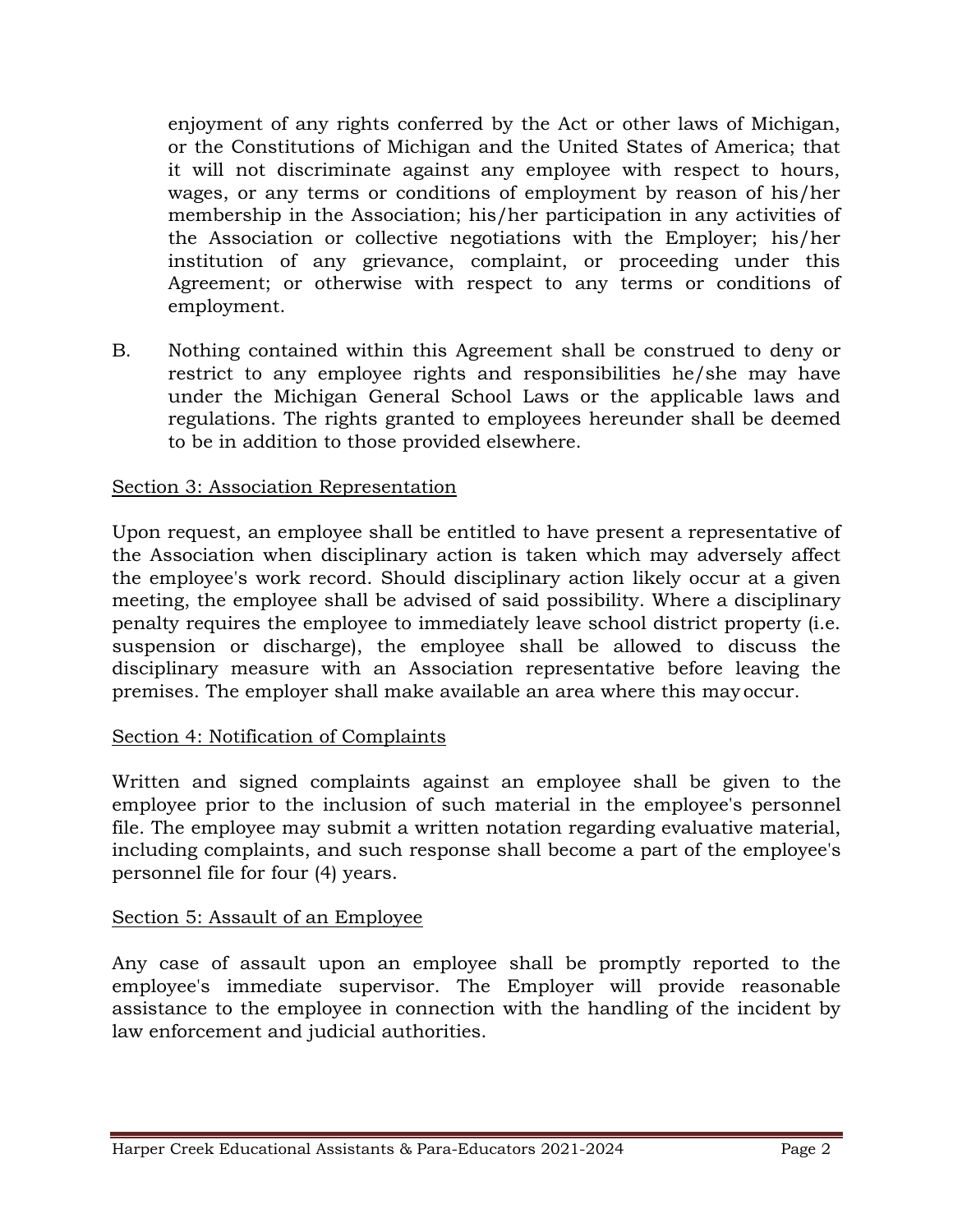Section 6: Review of Records

An employee will have the right to review the contents of all records, excluding initial references, of the District pertaining to said employee originating after initial employment and to have a representative of the Association accompany him/her in such review.

### **Article 3 Association Rights**

Section 1: School Mail

The Association shall have the right of access to the school mails and e-mail to distribute Association material to members of the bargaining unit. Should the Board determine that a deviation from established conditions is necessary, it shall notify the Association of any alterations prior to implementing them.

Section 2: Use of Facilities

The Association shall have the right to use school facilities for meetings and school equipment, including, computers, tablets, copying machines, other duplicating equipment, calculating machines, and all types of audio-visual equipment when such equipment is not otherwise in use. The Association shall pay for the cost of all materials and supplies incident to such and shall be responsible for proper operation of all such equipment. The Association shall be liable for any damage to equipment or facilities occasioned by its use of same. Prior to use of school facilities, the Association shall complete and submit a Building Use Form.

Section 3: Association Representatives

Duly authorized representatives of the State and National levels of the Association shall be permitted to transact official Association business on school property provided that this shall not interfere with nor interrupt normal school operation. The local representative shall be the Association President or his/her designee.

The Association shall inform the Employer, in writing, the identity of Association Representatives having the authority to represent the Association and its members for purposes of grievance handling and disciplinary matters. Any grievance handling shall occur outside of normal working hours unless otherwise agreed to by the Employer.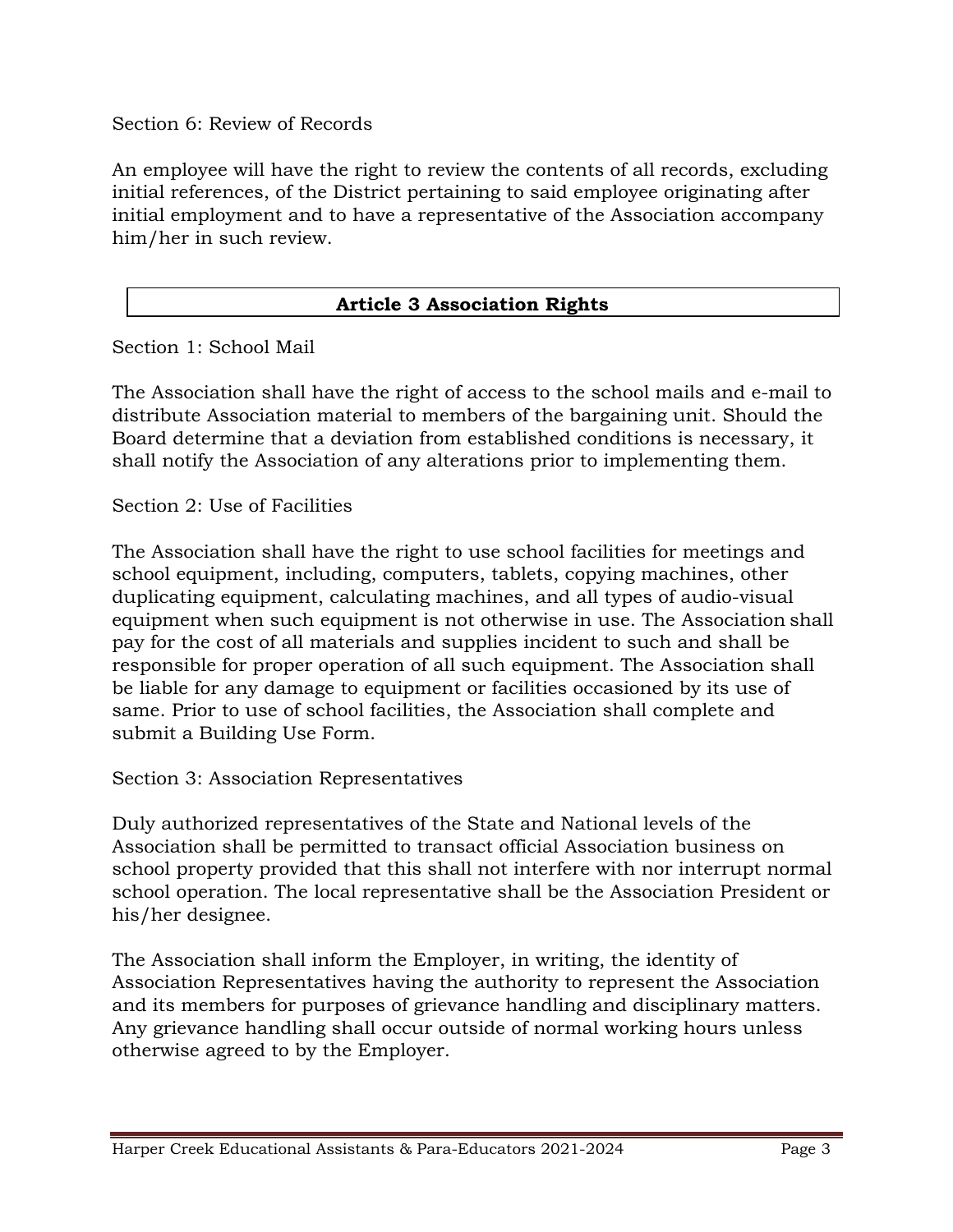The Employer further agrees to deduct from each employee's pay, upon proper written authorization, amounts for insurance, United Way, 403b deductions and credit unions.

### Section 4: Request for Information

The parties agree to furnish one another with information required to be made available by law in order to facilitate contract administration and negotiations.

### Section 5: Release Time

The Employer shall permit up to six (6) working days per school year of released time for the handling of the Association business, meetings and conferences. Two (2) additional days will be granted with the Association reimbursing the District for substitute costs. All days to be used must be submitted in writing to the Superintendent at least forty-eight (48) hours prior to the leave. These days shall not be utilized during examination periods, parent/teacher conferences or on a working day immediately preceding or immediately following a school holiday or school vacation.

### **Article 4 Management Rights**

The District retains all rights, powers and authority vested in it by the laws and Constitution of Michigan and the United States. All policies of the Board of Education, or powers which have been properly exercised by it, shall remain unaffected by this Agreement and in full force and effect, unless and until changed by the Board. Not by way of limitation, the Board reserves unto itself all rights, powers and privileges inherent in it or conferred upon it from any source whatsoever. Rights reserved exclusively herein by the District which shall be exercised exclusively by the District without prior negotiations with the Association either as to the taking of action under such rights or with respect to the consequence of such action during the term of this Agreement shall include by way of illustration, not by way of limitation, the right to:

- 1. Manage and control the schools' business, the equipment, the operations and to direct the working forces and affairs of the School District;
- 2. Continue its rights and past practice of assignment and the direction of all of its personnel, determine the number of shifts and hours of work and starting times and scheduling of all of the foregoing, but not in conflict with the specific provisions of this Agreement, and the right to establish, modify or change any work or business hours or days;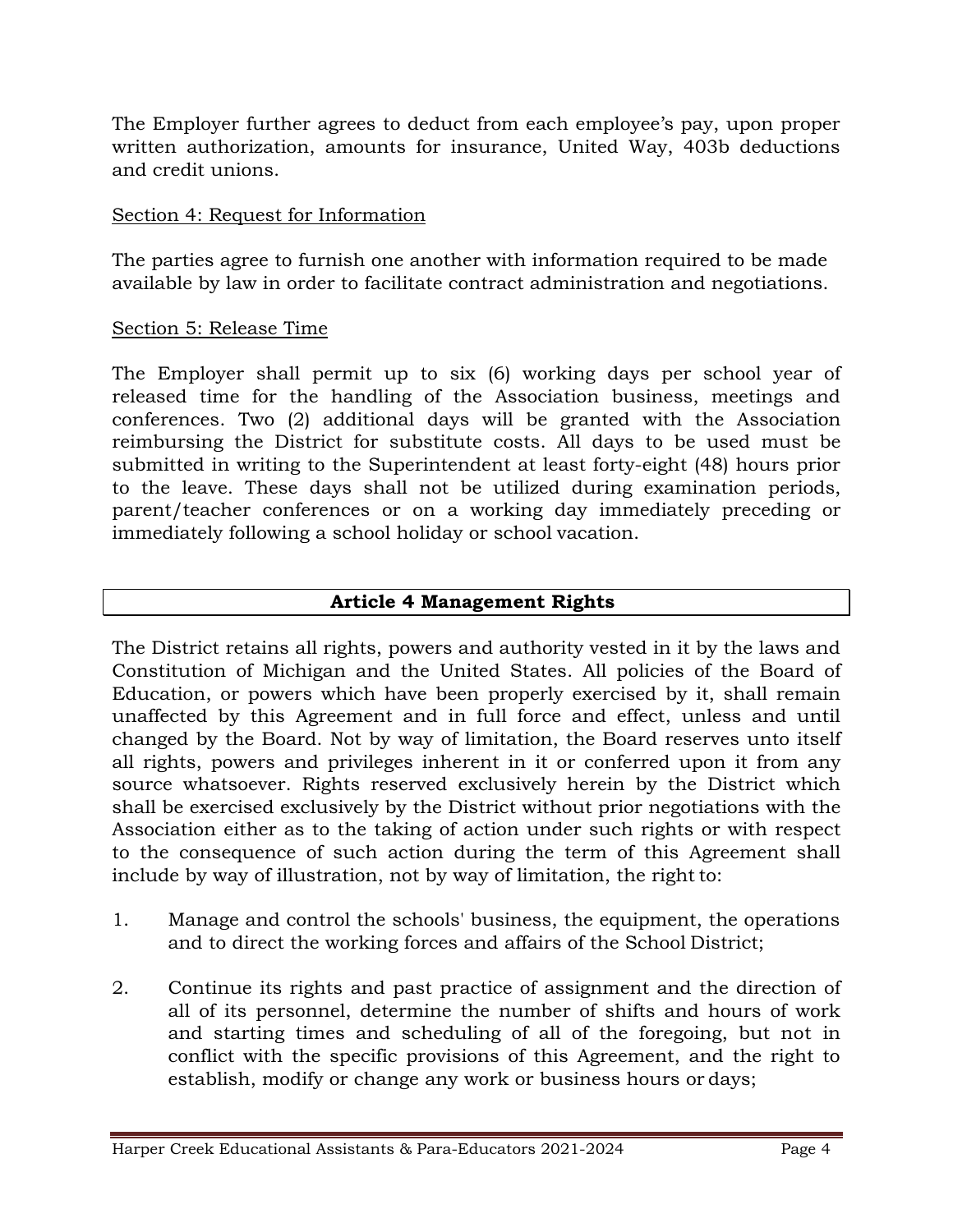- 3. Direct the working forces, including the right to hire, promote, suspend and discharge employees, transfer employees, assign work or extra duty to employees, determine the size of the work force and to lay off employees;
- 4. Determine the services, supplies and equipment necessary to continue its operations and to determine the methods, schedules and standards of operation, the means, methods, and processes of carrying on the work including automation thereof or changes therein, the institution of new and/or improved methods or changes therein;
- 5. Adopt reasonable rules and regulations;
- 6. Determine the qualifications of employees, including physical conditions;
- 7. Determine the location or relocation of its facilities, including the establishment or locations of new schools, buildings, departments, divisions or subdivisions thereof and the relocation or closing of offices, departments, divisions or subdivisions, buildings or other facilities;
- 8. Determine the placement of operations, productions, services, maintenance or distribution of work, and the source of materials and supplies;
- 9. Determine the financial policies, including all accounting procedures, and all matters pertaining to public relations;
- 10. Determine the size of the management organization, its functions, authority, amount of supervision and table of organization provided that the District shall not abridge any rights of employees as specifically provided in the Agreement; and
- 11. Determine the policy affecting the selection, testing or training of employees.

The Board recognizes that this Agreement sets forth limitations on the above named powers, rights, authorities, duties, and responsibilities, and hereby agrees to be bound by such limitations.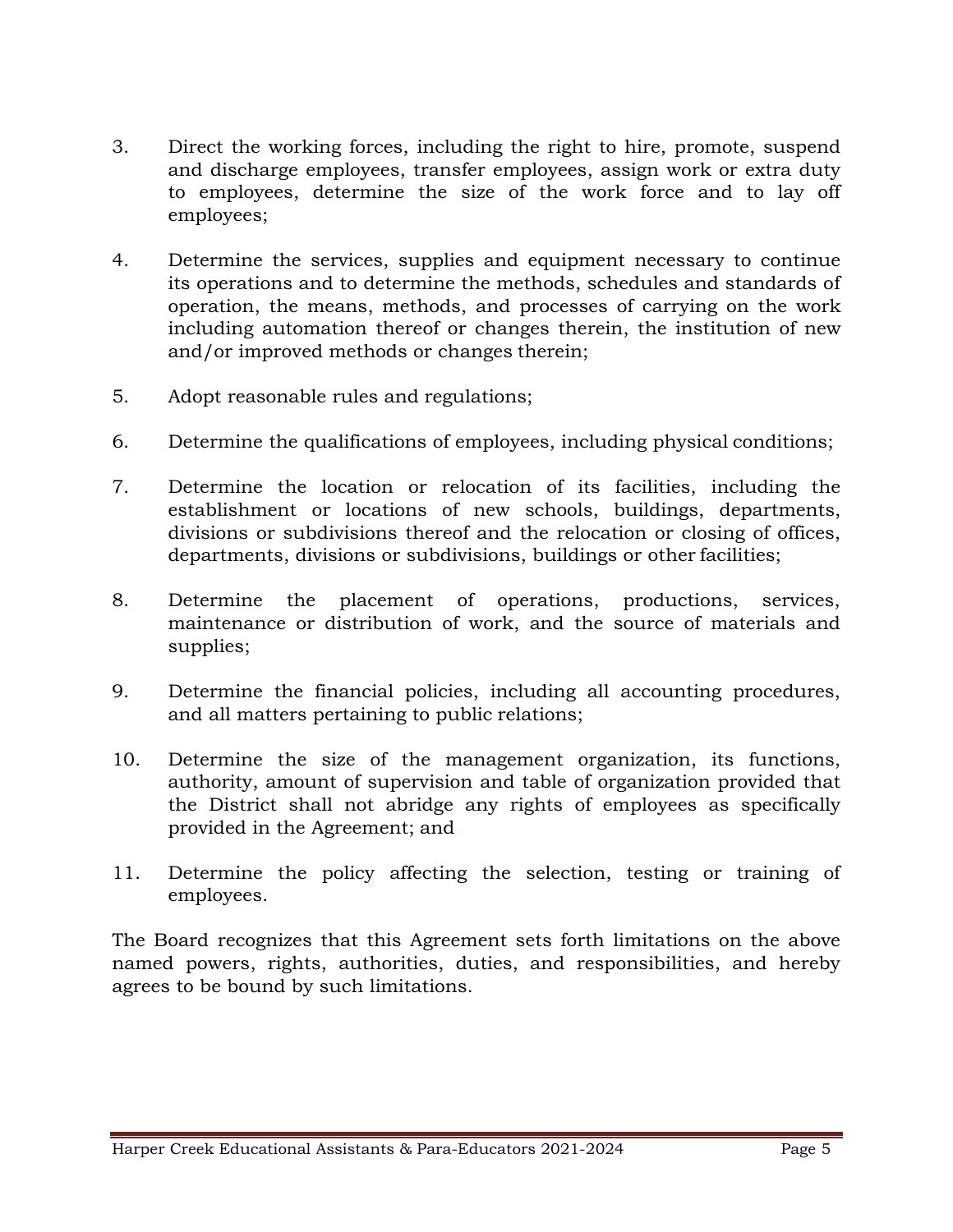Section 1: Definition

A claim or complaint by an employee or group of employees or the Association that there has been a violation, misinterpretation, or misapplication of any expressed provision of this Agreement may be processed as a grievance as hereinafter provided.

### Section 2: Hearing Levels

#### Informal Level:

When a cause for complaint occurs, the affected employee(s) shall request a meeting with his/her immediate supervisor within ten (10) days after the event prompting the complaint or within ten (10) days after the employee should reasonably have had knowledge of the occurrence of the event upon which the grievance is based in an effort to resolve the complaint. The Association may be notified and a representative thereof present with the employee at such meeting. The immediate supervisor will provide a response to the informal level within five (5) days. If the employee is not satisfied with the response, he/she may formalize the complaint in writing as provided hereunder.

#### Formal Level 1:

If a complaint is not resolved in a conference between the affected employee(s) and his/her immediate supervisor, the complaint may be formalized as a grievance. A formalized grievance shall be submitted, in writing, within five (5) days of the informal meeting between the supervisor and the affected employee(s). A formal grievance must contain:

- 1. A synopsis of the facts giving rise to the alleged contract violation;
- 2. A listing of the contract provisions allegedly violated;
- 3. The date of the alleged violation;
- 4. A specification of the relief requested; and
- 5. The signature of the grievant.

A copy of the grievance shall be sent to the Association and the immediate supervisor shall, within five (5) days of the receipt of the grievance, render a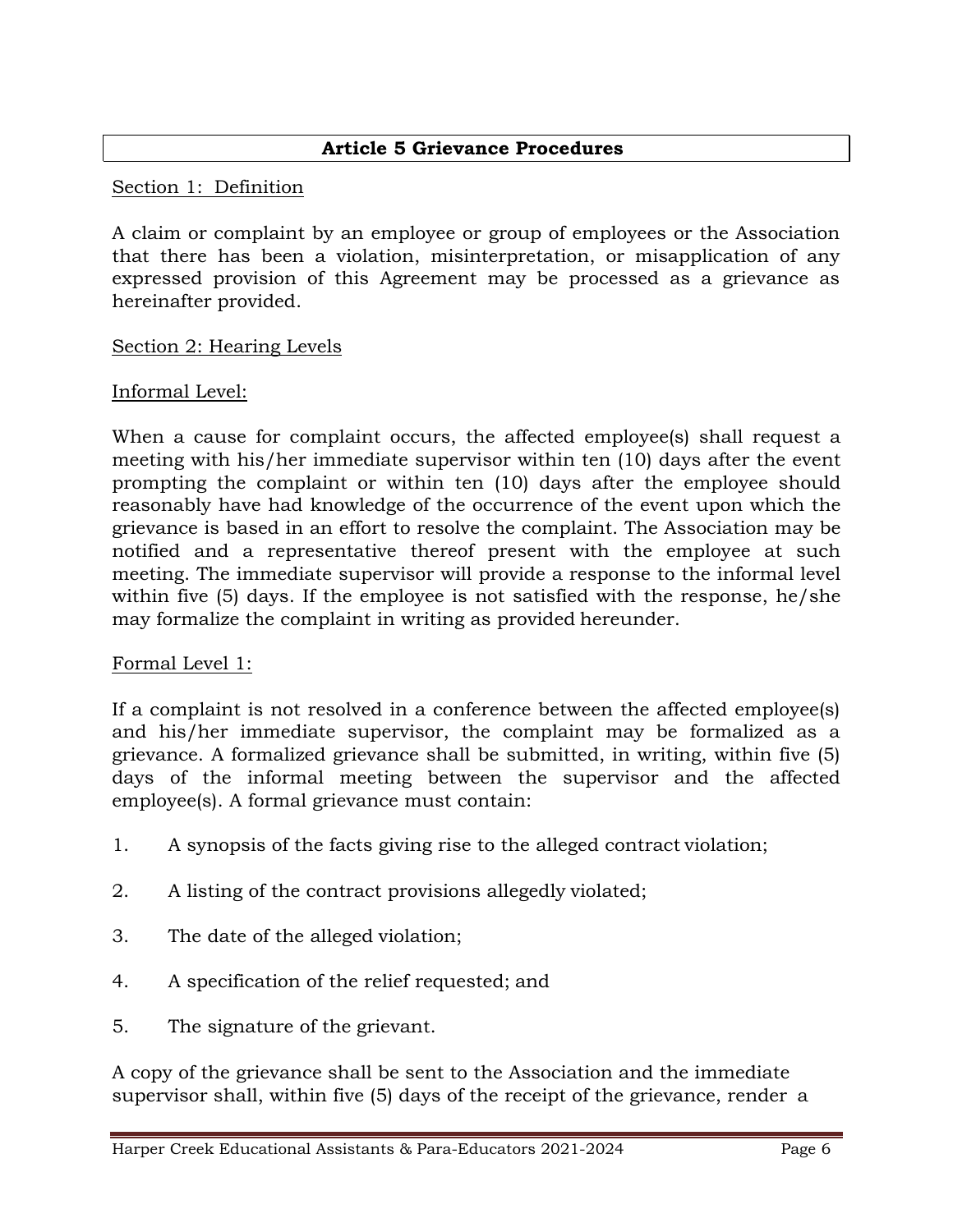written decision. A copy of this decision shall be forwarded to the grievant(s) and the Association.

### Formal Level 2:

If the Association is not satisfied with the disposition of the grievance at Level 1 or if no disposition has been made within five (5) days of receipt of the grievance, the grievance shall be transmitted to the Superintendent or designee within five (5) days. Within seven (7) days of receipt after the grievance has been submitted to the Superintendent, the Superintendent or designee shall meet with the Association on the grievance. The Superintendent or designee shall render a written decision thereon with copies to the Association and the grievant(s).

### Formal Level 3:

If the Association is not satisfied with the disposition of the grievance at Level 2 by the Superintendent or designee, or if no disposition has been made within the period above provided, the Association may submit the grievance to arbitration before an impartial arbitrator within twenty (20) days of receipt of the disposition. The arbitrator shall be selected by the American Arbitration Association in accord with its rules which shall likewise govern the arbitration proceeding. Neither the Employer nor the Association shall be permitted to assert in such arbitration proceeding any ground or to rely on any evidence not previously disclosed to the other party. The arbitrator shall have no power to alter, add to or subtract from the terms of this Agreement. Both parties agree to be bound by the award of the arbitrator, and that judgment thereon may be entered in any court of competent jurisdiction. The fees and expenses of the arbitrator shall be shared equally by the Association and Employer.

- A. The arbitrator shall have no power to rule on any of the following:
	- 1. The termination of services of or failure to re-employ any probationary employee;
	- 2. Any claim or claimant for which there is another remedial procedure or forum established by law or by regulation having the force of law (to include FMLA, MERC, MDCR, EEOC, OSHA and Workers' Compensation); and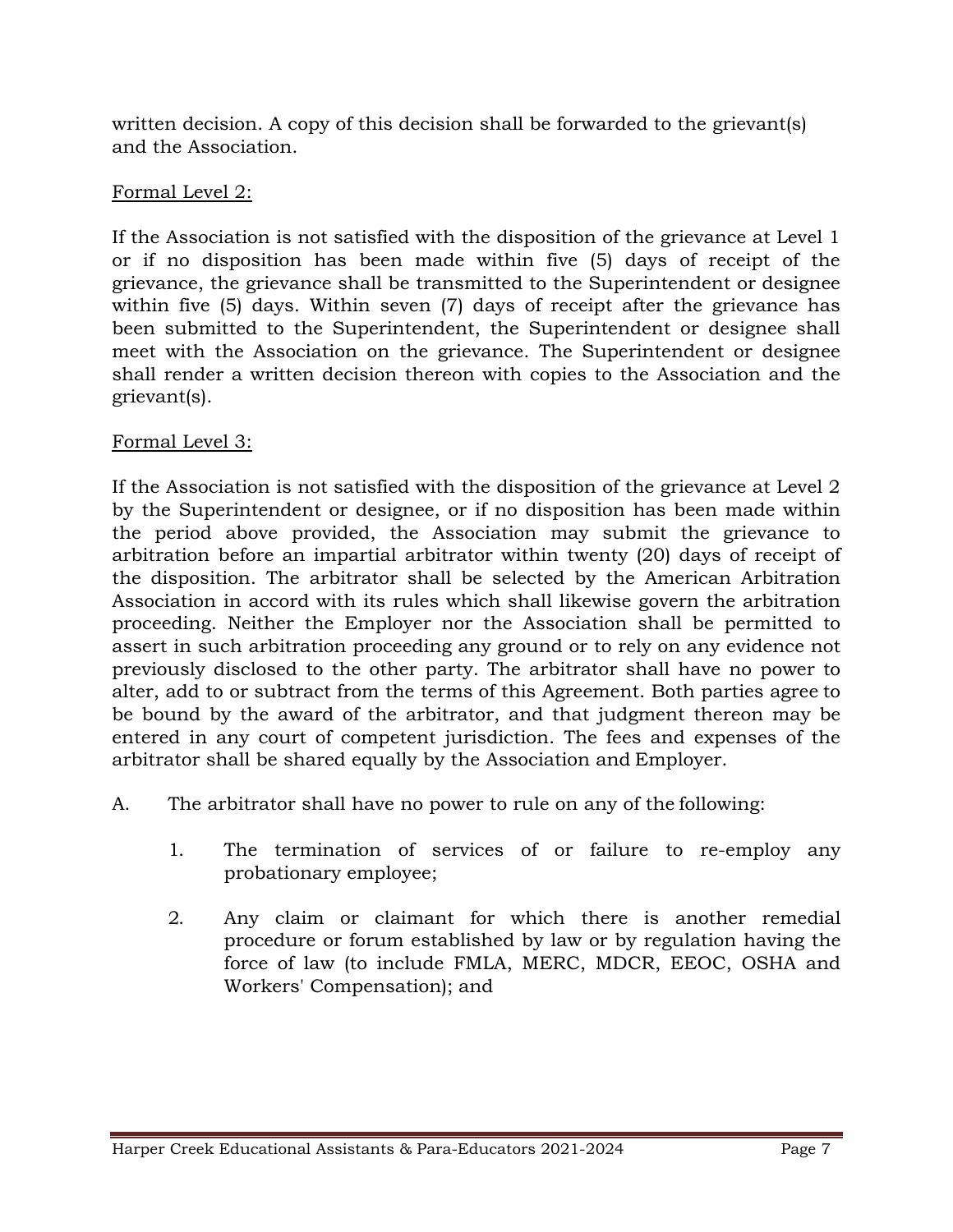- 3. Any matter involving employee evaluation content. However, matters involving alleged violations of evaluation procedure shall be subject to arbitration.
- B. Claim for Back Pay

The District shall not be required to pay back wages more than six (6) months prior to the date a written grievance is filed.

All claims for back wages shall be limited to the amount of wages that the employee would otherwise have earned, less one-half  $(1/2)$  of any compensation that he/she may have received from any source during the period of the back pay.

### Section 3: Miscellaneous Conditions

- A. The term "days" when used in this Article shall mean work days of the grievant. Time limits provided in this Article shall be strictly observed but may be extended by mutual written agreement.
- B. Grievances filed as "Association" grievances may, by mutual consent, be initiated at Formal Level 2 of the grievance procedure.
- C. Grievance processing will occur outside of normal working time except when the Employer consents otherwise.
- D. Notwithstanding the expiration of this Agreement, any claim or grievance arising thereunder may be processed through the grievance procedure until resolution.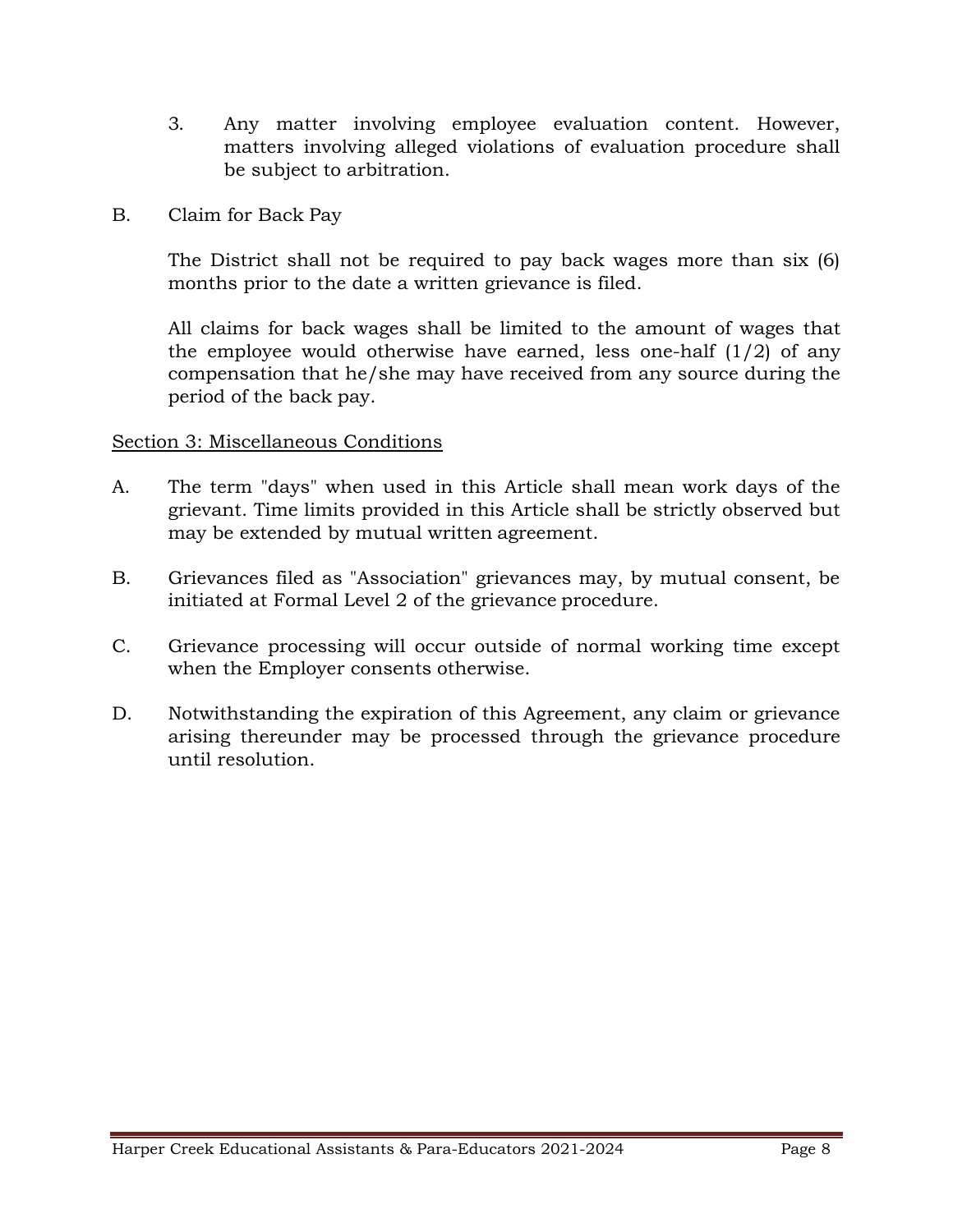### **Article 6 Vacancies, Transfers, and Promotions**

#### Section 1: Definition

A vacancy shall be defined as a newly created bargaining unit position or a present position in the bargaining unit that is not filled but that the Employer intends to fill.

### Section 2: Posting

All vacancies shall be posted at the designated place in each building of the District for a period of five (5) work days. Prior to posting, the Association president or designee shall receive notification of the posting 24 hours prior to the posting. Said posting shall contain the following information:

- 1. Type of work
- 2. Location of work
- 3. Starting date
- 4. Rate of pay
- 5. Hours to be worked
- 6. Category
- 7. Position Qualifications

An interested employee may apply in writing to the Superintendent, or designee, within the five (5) day posting period. The Employer shall notify a school year employee of vacancies occurring during the summer months (June, July and August) by sending notice of same to each interested employee using an employee-furnished stamped envelope. The Employer agrees to notify the Association President or designee using district email of any vacancies occurring during the summer months.

### Section 3: Trial Period

1. An employee who is awarded a job under Section 4 or Section 6 below shall be offered a ten (10) working day trial period. During this trial period the employee shall have the opportunity to revert back to his/her former assignment. The Employer shall be entitled during this interval to fill the transferring employee's former assignment with a temporary employee.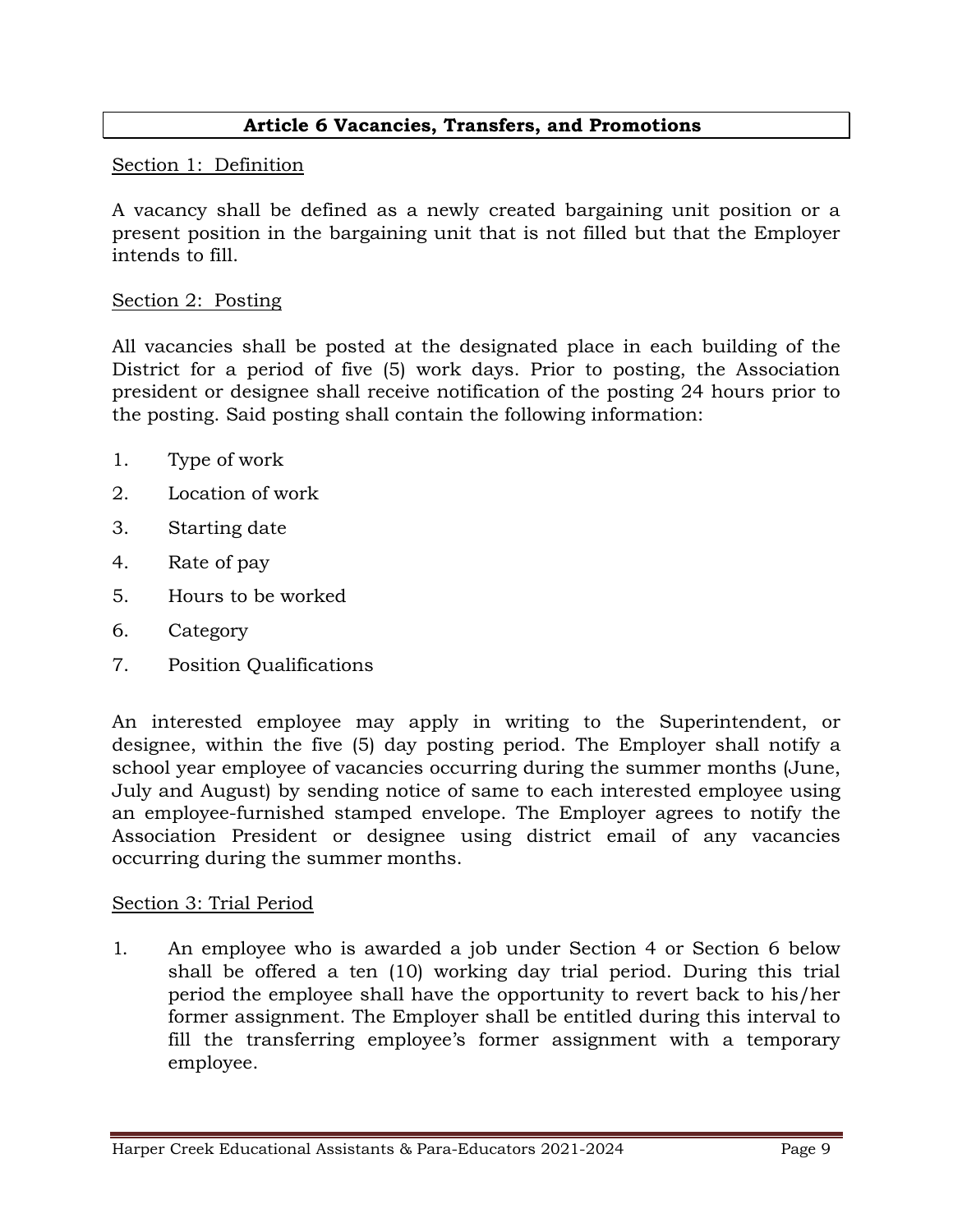2. If the employee is determined to be unsatisfactory by the Employer during this trial period, notice shall be submitted to the employee. Any decision by the Employer to return an employee to his/her original assignment before or at the conclusion of the ten (10) working day trial period shall not be arbitrable.

### Section 4: Filling of a Vacancy

The Employer agrees to fill vacancies with the most qualified applicants. If, in the Employer's judgment, applicants are equally qualified, seniority, first within the vacant job category and then second within the bargaining unit, shall be the determining factor. An employee who is awarded a job under the provisions of this Section shall be subject to a trial period according to Section 3 above.

During the trial period, an employee shall receive the rate of pay for the job he/she is performing.

#### Section 5: Award

Within fifteen (15) work days after the expiration of the posting period, the Employer shall award the position to the applicant who has been selected to fill the posted position. Each applicant shall be so notified in writing with a copy provided to the Association.

#### Section 6: Wage Scale Experience

An employee shall retain wage scale experience credit when transferred within the job categories covered by this Agreement.

When an employee vacates a position and accepts a higher paying position in a different category, he/she shall continue to receive the same hourly wage of the vacated position during the trial period of Section 3. above. Beginning with the eleventh (11th) working day in the new position the member shall be assigned to a step placement which shall not cause the member's hourly wage to be decreased.

When an employee maintains a position and accepts an additional position in a new category, he/she shall be placed on step one (1) of that position's wage schedule.

#### Section 7: Temporary Absence

If an employee is absent for a period exceeding 365 consecutive calendar days, his/her assignment shall be considered a vacancy which will be posted and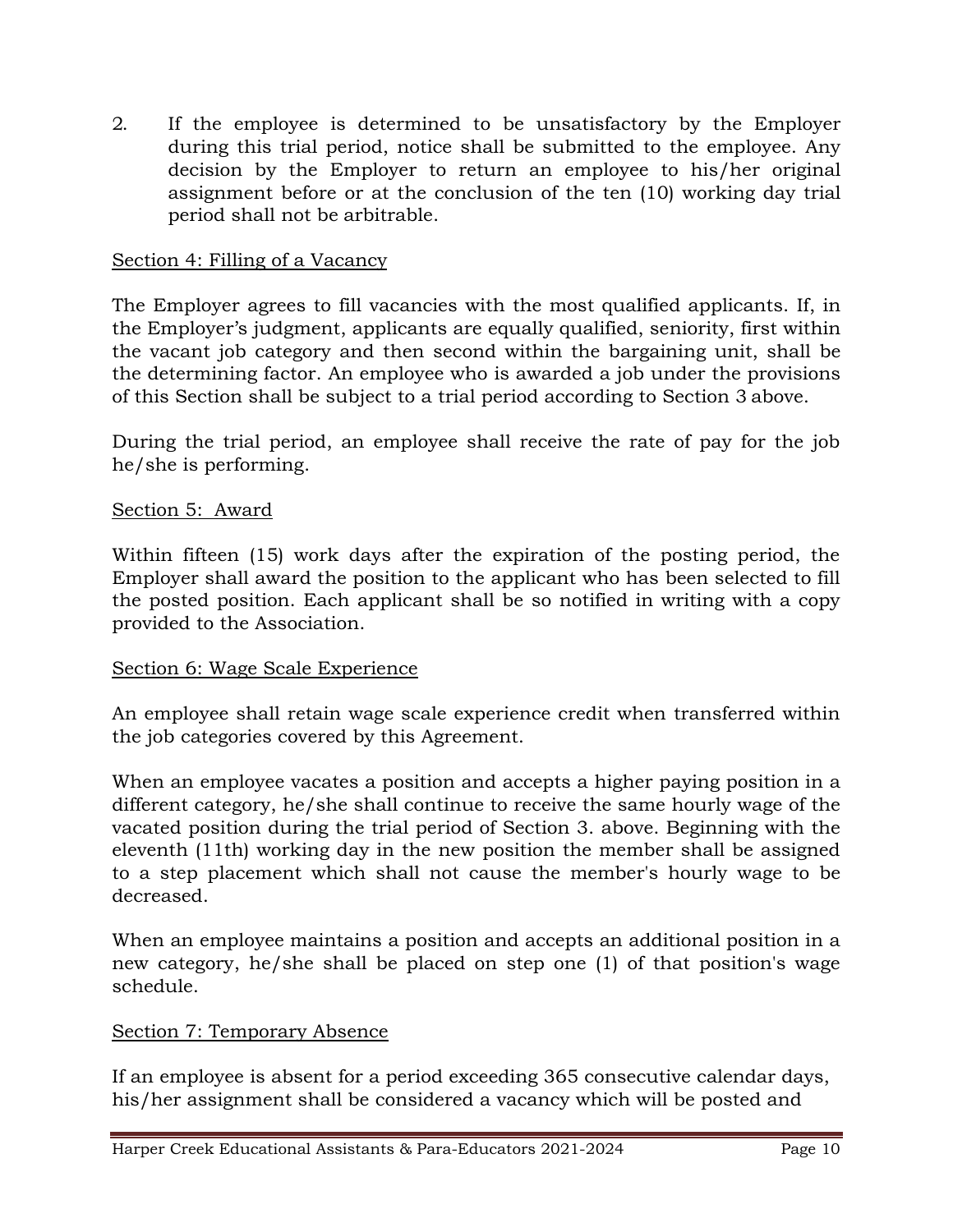awarded utilizing the procedures specified in this Article. An employee returning to work whose position has been declared vacant according to this paragraph shall be permitted to bump the employee having the least seniority in the category of the returning employee. An employee shall notify the Employer, pursuant to Article 12, Section 1. E., of the intent to return to work.

#### Section 8: Involuntary Transfer

In the event it becomes necessary to make an involuntary transfer in any category, the employee with the least seniority in that category shall be transferred unless a more senior employee volunteers to be transferred

#### Section 9: Transfer to Non Bargain Unit Position

If an employee is transferred to a non-bargaining unit position with the school district for a period of up to six (6) months, and is thereafter transferred again to a position within the bargaining unit, the employee shall have accumulated seniority while working in the non-unit position to which he/she was transferred. An employee transferred under the above circumstances shall retain seniority rights, as described above, for duration of time worked.

#### Section 10: Bus Routes

A meeting shall be held at least one (1) week prior to the start of the school year, at which time Bus Assistant/Special Education Bus Aide routes shall be posted setting forth the anticipated times. Letters will be mailed at least two (2) weeks prior to the meeting to Bus Assistants/Special Education Bus Aides informing them of the meeting date unless the meeting date was included on the previous year's reasonable assurance letter.

- a. All routes shall be awarded on the basis of seniority.
- b. An a.m. and p.m. corresponding route are defined as one (1) route.
- c. Bus Assistants/Special Education Bus Aides shall be paid a minimum of one (1) hour for any run awarded or assigned.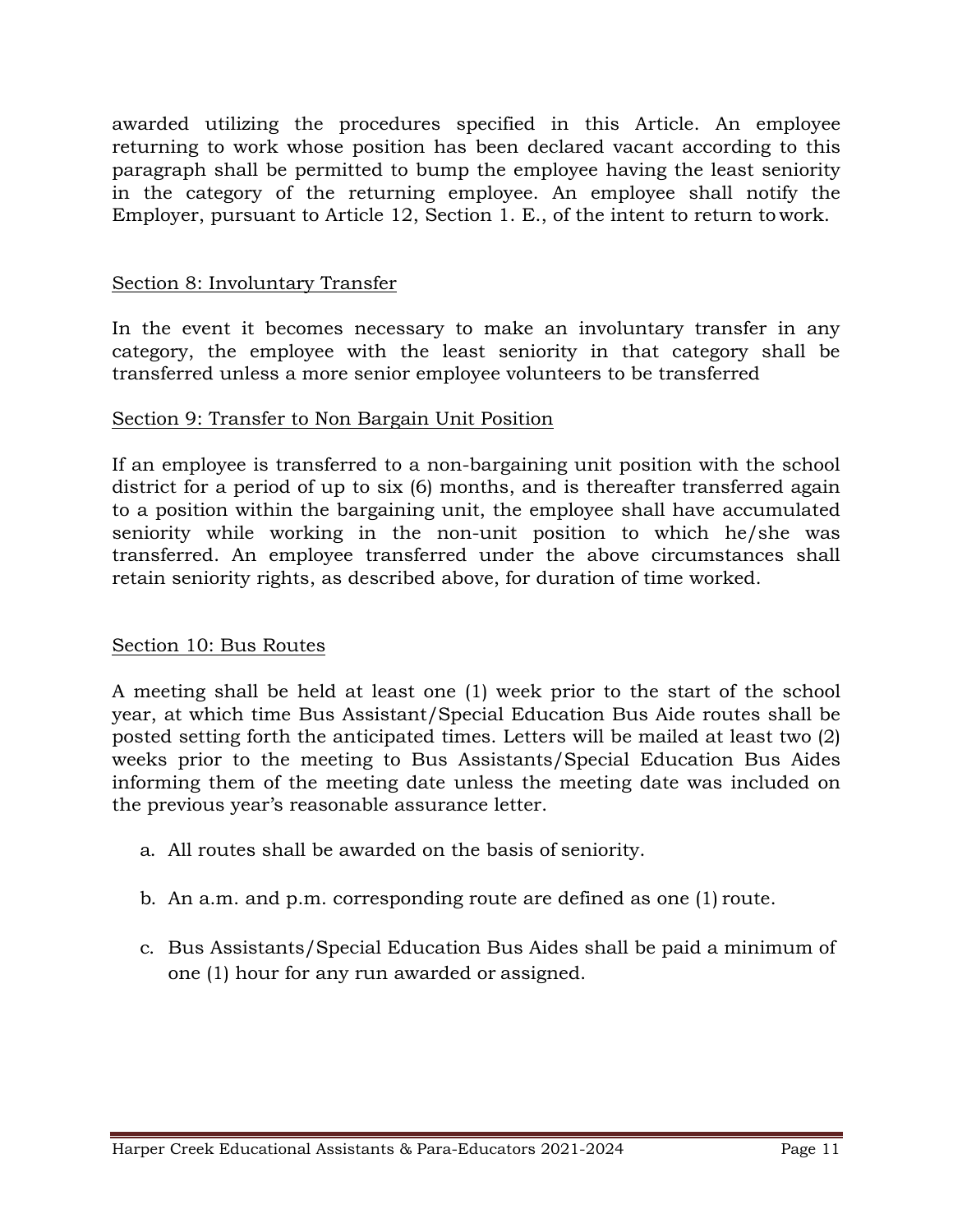### Section 11: Changes to Bus Routes

If a bus assistant/special education bus aide's route becomes split, changed or discontinued after the beginning of the school year, the following will apply:

a. In the event a route is decreased by a total of fifteen (15) minutes or more the Bus Assistant/Special Education Bus Aide on the route shall have the right to bump the least senior bus assistant/special education bus aide.

In the event a route is increased by a total of twenty-five (25) minutes or more, it shall be posted and awarded to the most senior bus assistant/special education bus aide indicating a desire to bump onto said route. The displaced assistant shall have the right to bump a less senior bus assistant/special education bus aide or claim a vacant position.

### Section 12: Special Education Bus Aide

For the Special Education Bus Aide position, after all possible substitute/callin staff are exhausted (sub bus drivers, other sub paras in the district), the Transportation Supervisor can place a bus driver in the Bus Aide position at the Driver's current rate of pay. This option is used only after all other substitute options have been exhausted.

The Association and the District shall meet to discuss options when ten (10) instances of using a bus driver have occurred in a school year.

### **Article 7 Work Schedule, Duties, and Compensation**

### Section 1: Work Schedule

- A. The work schedule of each category covered by this Agreement shall be as set forth in Schedule A of this Agreement. Nothing therein shall be regarded as a guarantee of any number of hours of work per day or per week except with regard to the provisions of Schedule A pertaining to the educational assistants and Para-Educator.
- B. Nothing shall prevent an employee and his/her immediate supervisor from mutually agreeing to alter the employee's normal work schedule through the use of compensatory time. If mutual agreement is reached to use compensatory time for this purpose, it shall not obligate the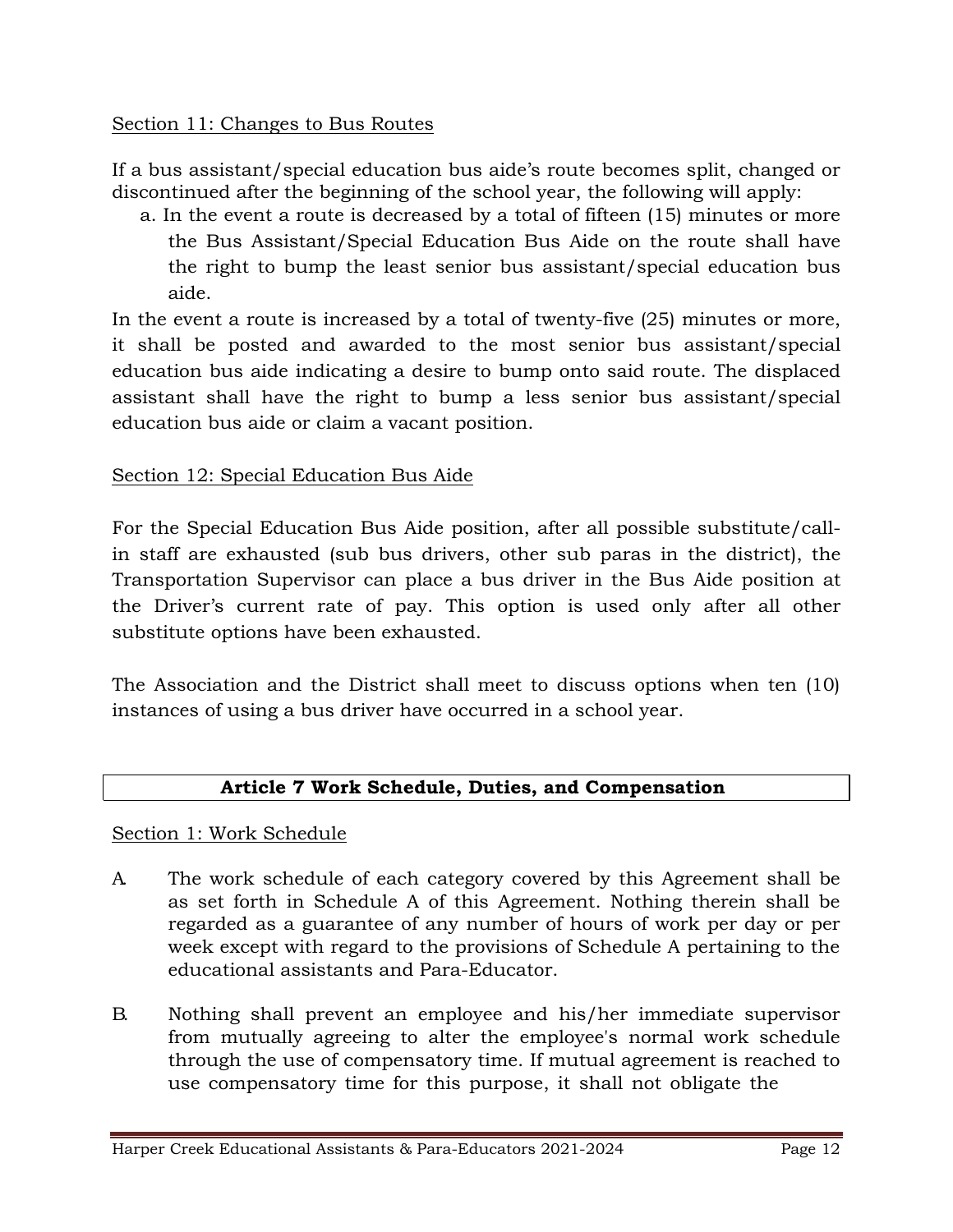Administration to payment of overtime when the compensatory time is worked.

### Section 2: Compensation

Compensation for categories covered by this Agreement shall be as set forth in Schedule B.

#### Section 3: Overtime Compensation

- A. Time and one-half shall be paid for all hours over forty (40) hours worked in one week.
- B. Time and one-half shall be paid for all hours worked on Saturdays. Double time shall be paid for all hours worked on Sundays and holidays. These sums shall be in addition to holiday pay if the employee is entitled to holiday pay for that day.
- C. Compensatory time may be given if mutually agreeable to the Employer and the employee. Such compensation shall be time and one-half for all hours over forty (40) per week and shall not accumulate beyond two hundred forty (240) hours.

#### Section 4: Overtime Assignment

An employee shall work overtime on the following basis:

- A. Overtime will be assigned in advance by the Employer.
- B. Overtime shall first be rotated among employees within the same category and the same school building.
- C. If the overtime assignment is not filled as specified in paragraph B. of this Section, the overtime will next be offered to the most seniored employee within the same job category but having a different building of regular assignment. In order to be eligible for overtime opportunities under this provision, the employee shall give written notification to his/her supervisor not later than September 1 of any school year or on the completion date of his/her probationary period if hired after the beginning of the school year.
- D. If the overtime work is not assigned pursuant to operation of paragraphs B. and C. of this Section, the Employer shall have the option to require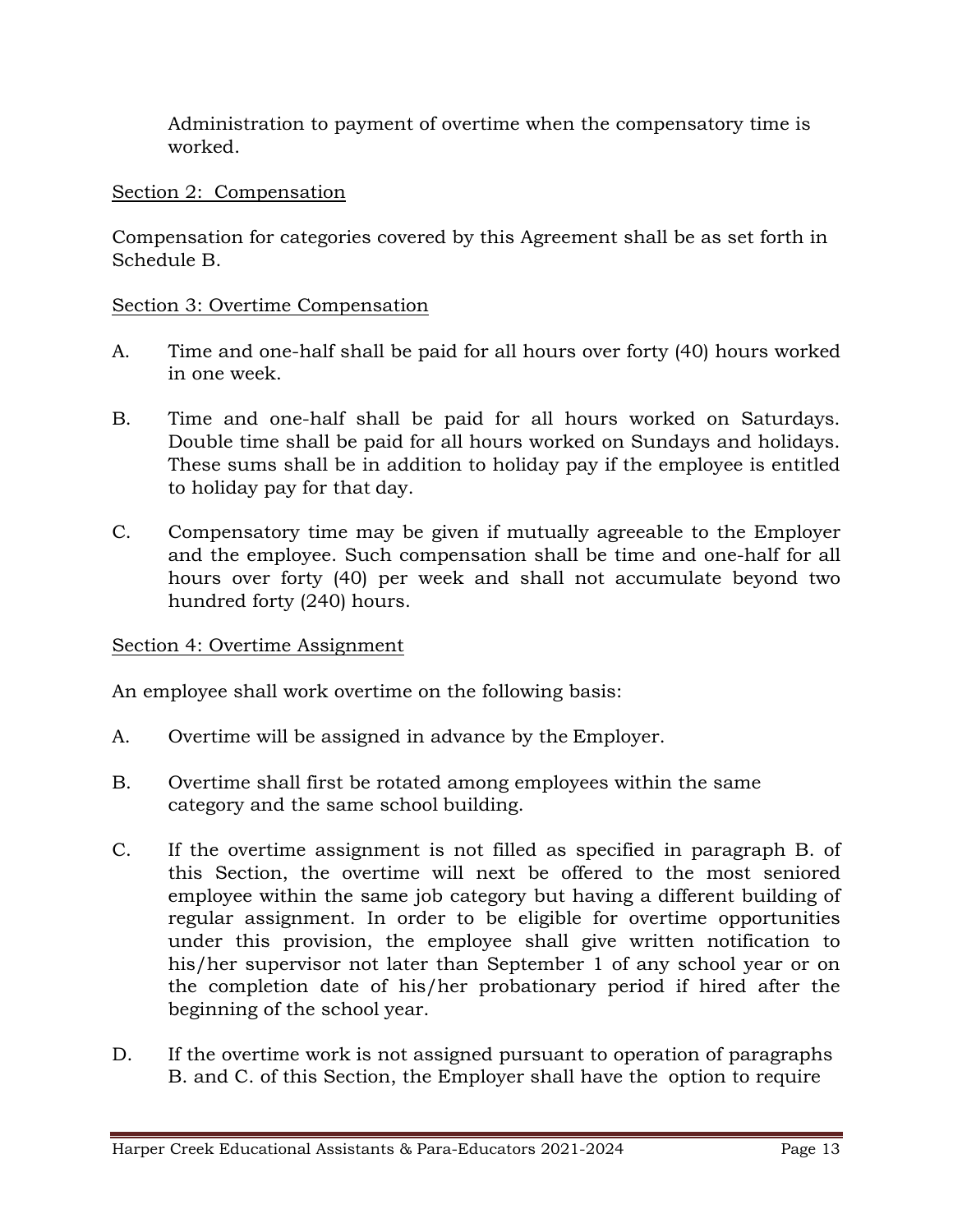the employee(s) having the least seniority in the affected category to perform the required overtime work.

### Section 5: Job Descriptions

Written job descriptions and job titles shall be provided by the Employer for each bargaining unit position. The Association shall be consulted relative to such job descriptions. Where job descriptions are changed significantly, the employer will discuss changes with the Association. Job descriptions shall minimally include qualification for appointment, types of services to be performed, and a listing of basic performance expectations.

### Section 6: Temporary Assignment

An employee required to work in a higher paid job category shall be paid the rate of the job he/she is performing. If required to work in a lower paid job, the employee shall be paid at his/her regular rate of pay.

### **Article 8 Seniority**

#### Section 1: Probationary Period

A new employee hired into the bargaining unit shall undergo a probationary period of ninety (90) days worked. Upon completion of this probationary period, the employee shall obtain seniority status and his/her name shall be entered upon the seniority list retroactive to the first date of probationary service.

- A. Probationary employees shall be represented by the Association for all purposes under this Agreement during the probationary period, except that the termination or evaluation of a probationary employee shall not be subject to the grievance procedure.
- B. Leave day credit shall accrue during the probationary period. If a paid holiday falls within a probationary period, the employee shall be paid for such holiday as per the Master Agreement.
- C. There shall be no seniority among probationary employees.

D. A new employee will be credited with days worked towards their probationary period if all of the following conditions are met:

1. The new employee is hired into the same position and in the same building/department as they were working as a substitute.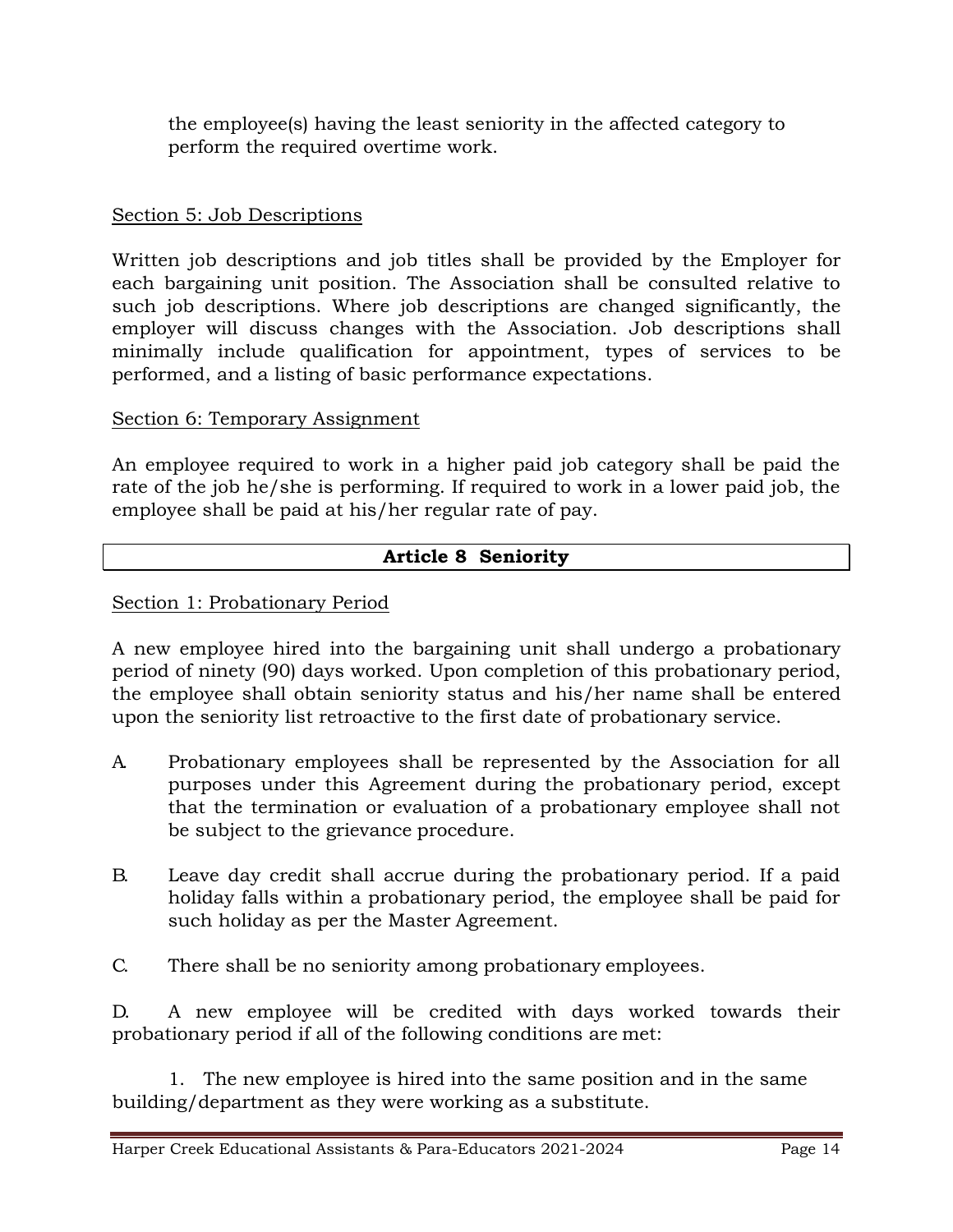2. There is no time elapsed between their work days as a sub employee and the first day as a newly hired employee.

### Section 2: Seniority Defined

Seniority shall be defined as length of service within a category included in this bargaining unit. Accumulation of seniority shall begin on the employee's first working day as described in Section 1 above. In the event two (2) or more employees begin work on the same day, the date of the job application from which they were hired shall determine position on the seniority list. In the case of job applications filed on the same date, position on the list shall be determined by lot.

#### Section 3: Seniority Lists

The Employer shall prepare and maintain seniority lists as defined in this Article. The seniority lists shall be provided annually to the Association by November 1. Said seniority list shall include each member's category and step. The Association shall notify the Employer of any errors within fifteen (15) days after receipt of the seniority lists. In the absence of a timely objection, the Employer's seniority lists will be considered conclusive. The seniority lists shall reflect the following categories:

|                            | Category 1-- Health Care Aide                             |
|----------------------------|-----------------------------------------------------------|
|                            |                                                           |
|                            | Category 2— Classroom Assistant                           |
| Category 3—                | Special Education Assistant (LRE Aides, Individual Aides) |
|                            | Category 4— Special Education Bus Aide                    |
|                            | Category 5— Library Para-Educator                         |
| Category 6—                | Lunchroom Aide, Recess Assistant, Bus Assistant, Bus      |
|                            | Duty, Parking Lot Duty                                    |
| Category 8--               | Student Responsibility Room Para-Educator;                |
|                            | Literacy & Intervention Para-Educators; GSRP Classroom    |
|                            | Assistant                                                 |
| Category 9 -- Hall Monitor |                                                           |
|                            |                                                           |

#### Section 4: Loss of Seniority

Seniority shall be lost if the employee:

- 1. Voluntarily quits;
- 2. Is discharged and the discharge is not reversed through the grievance procedures set forth in this Agreement;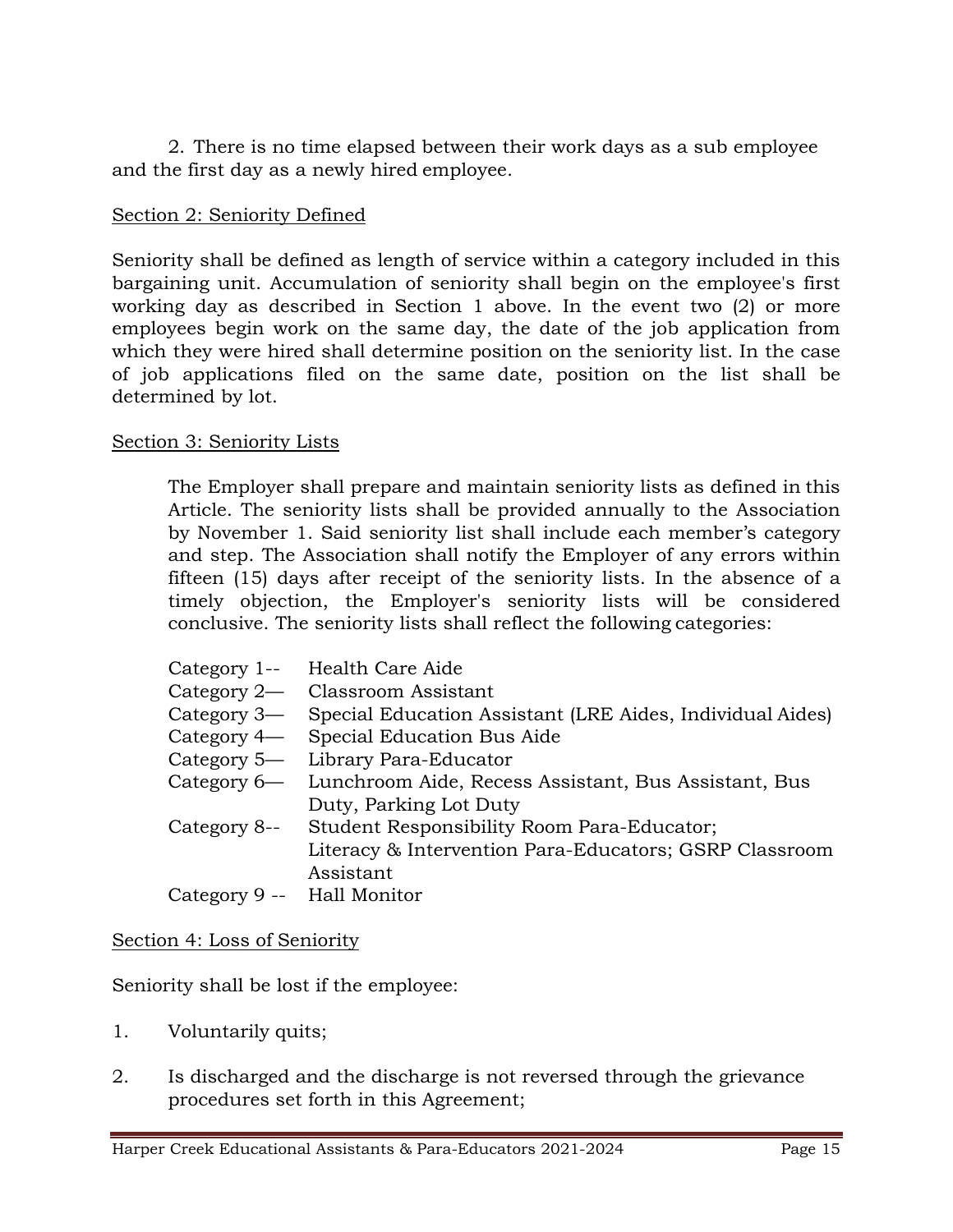- 3. Is absent for two (2) consecutive working days without notifying the Employer. In proper cases, exceptions may be made. After such absence, the Employer shall send the employee written notification, at the last known address, that the employee has lost seniority and has been terminated. A copy of such notice will be provided to the Association;
- 4. Does not return to work when recalled from layoff, as set forth in the recall procedure;
- 5. Does not return from sick leave or other leave of absence;
- 6. Retires;
- 7. Otherwise terminates his/her employment relationship with the Employer; or
- 8. Is laid off and is not recalled to work within two (2) years from the time of layoff.

#### **Article 9 Reduction in Work Force**

#### Section 1: Authority

In the event the Board of Education determines to reduce staff, the procedures outlined in this Article shall be followed.

#### Section 2: Notification of Layoff

No employee shall be laid off pursuant to a reduction in the work force unless the employee is notified of said layoff fourteen (14) days prior to the effective date of the layoff, except notice for the Classroom Assistant category shall be seven (7) calendar days.

#### Section 3: Order of Reduction/Bumping

In the event of a necessary reduction in a job category, the Employer shall first lay off probationary employees within that category provided there are seniored employees remaining within the category who are available and can perform the required work. Next, the least seniored employee within the job category affected by the reduction shall be laid off. In no case shall a new employee be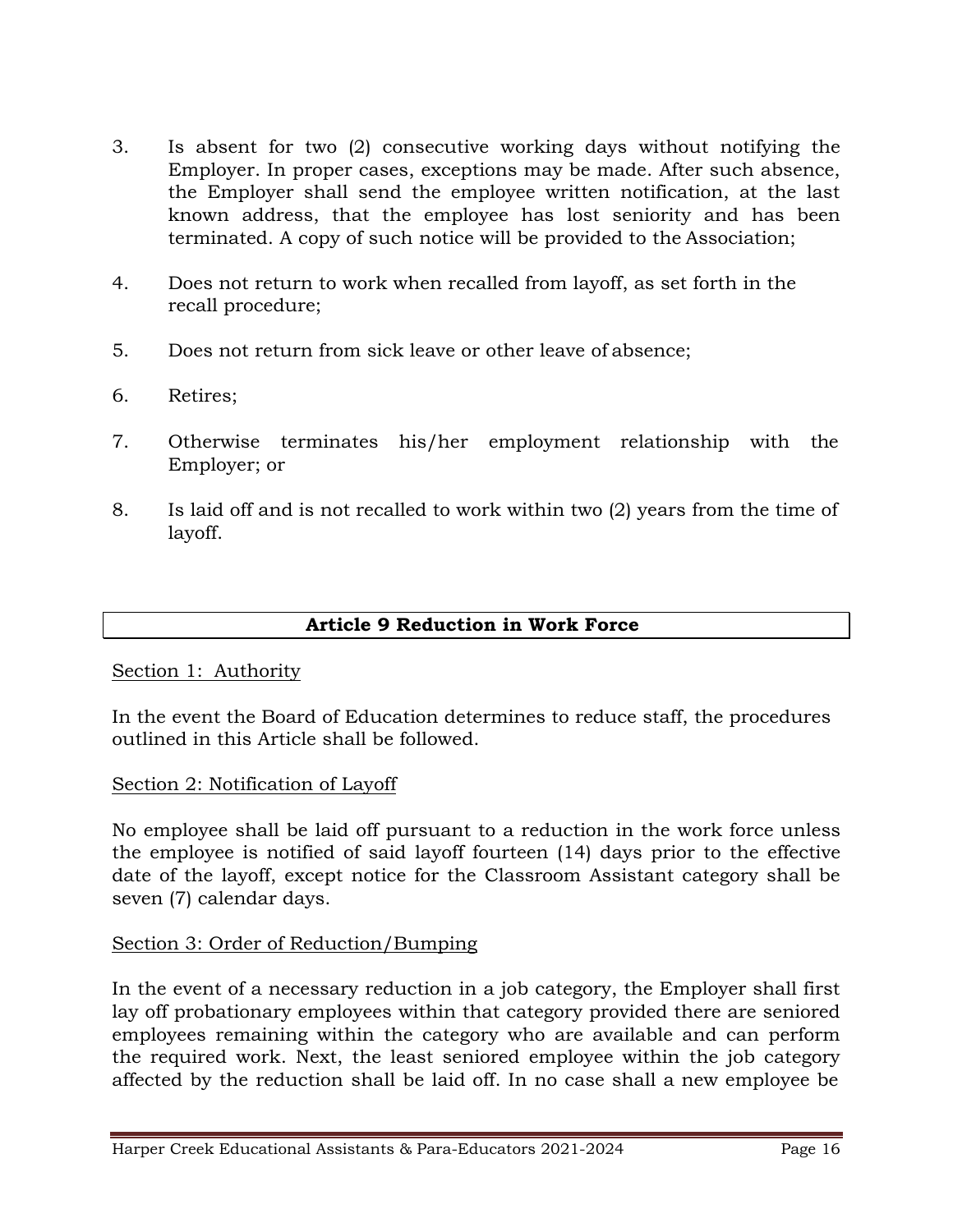hired in a job category while there are laid off employees in that category who are qualified and available for the vacant or newly created position.

An employee whose position has been eliminated due to reduction of work force or who has been affected by a layoff/elimination of position may bump the least senior employee in another category provided the following conditions are satisfied:

- 1. There is no "bump" possible within the current assignment job category of the employee affected by the reduction in force,
- 2. The "bumping" employee is qualified and able to perform all duties of the least senior employee in the different category whom the "bumping" employee is displacing, and
- 3. The "bumping" employee possesses sufficient seniority in the different job category into which placement is desired. The bump is exercised upon the least senior employee in the different job category.

When an employee affected by reduction in force is not able to exercise a bump within his/her current job category or into a different job category for which he/she possesses sufficient seniority (as described above), he/she shall be placed on layoff status with recall rights as described in this Article.

### Section 4: Recall

- A. Recall to Same Category.
	- 1. Laid off employees possessing seniority shall be recalled in order of seniority, with the most senior laid off employee being recalled first to an open position. The Employer shall not be required to post such openings as vacancies under Article 6 of this Agreement.
	- 2. Notices of recall shall be sent by certified or registered mail to the last known address shown on the Employer's records. The recall notice shall state the time and date on which the employee is to report back to work.
	- 3. A recalled employee shall be given five (5) work days from receipt of notice to notify the Employer of the date that he/she will be returning to work. Said return date must be within fifteen (15) work days of the receipt of the notice. The Employer may fill the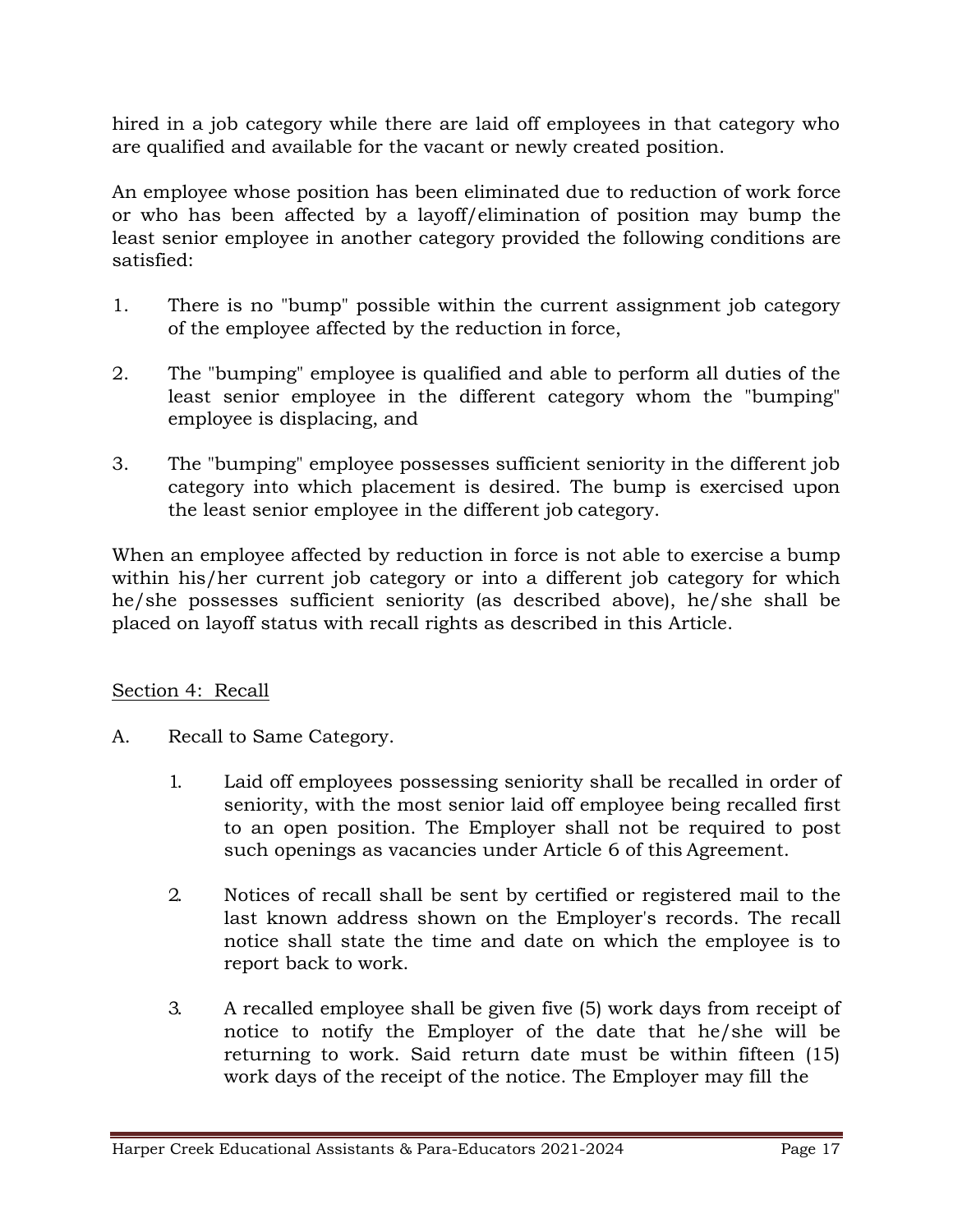open position on a temporary basis until the recalled employee reports to work.

- 4. An employee recalled to a position of an equivalent number of hours, in a category where the employee is qualified and possesses sufficient seniority, is obligated to take said work at the step of the employees previous category. An employee who declines recall to work shall forfeit his/her seniority rights and shall be considered a quit.
- 5. An employee on layoff status shall accrue seniority but no advancement of salary steps during the period of layoff in the category from which the employee was laid off. Upon recall the employee shall continue to accrue seniority only in the category of his/her assignment.
- B. Placement Outside Seniority Category

A laid off employee shall be eligible for assignment to a different job category within the bargaining unit where he/she does not possess seniority if all of the following conditions are met:

- 1. A "vacancy" as defined in this Agreement exists and there are no employees on layoff status within the category of that vacancy.
- 2. The employee from the different category meets the posted position requirements necessary to qualify for the vacancy. In the event more than one employee from a different category applies for a vacancy under this provision, the Employer shall determine which person is best qualified for the position and shall award the assignment on that basis. Such determination by the Employer shall not be subject to the grievance procedure.
- 3. Failure to apply for and/or qualify for a vacancy in another category shall not relinquish a laid off employee's right to recall in his/her own previous seniority category.
- 4. The Employer shall have the right to award the job first to a qualified employee within the same job category (either currently employed or on layoff status) before determining to offer any employment opportunities to employees in a different job category. However, laid off employees in different categories who meet the posted job requirements shall have priority over currently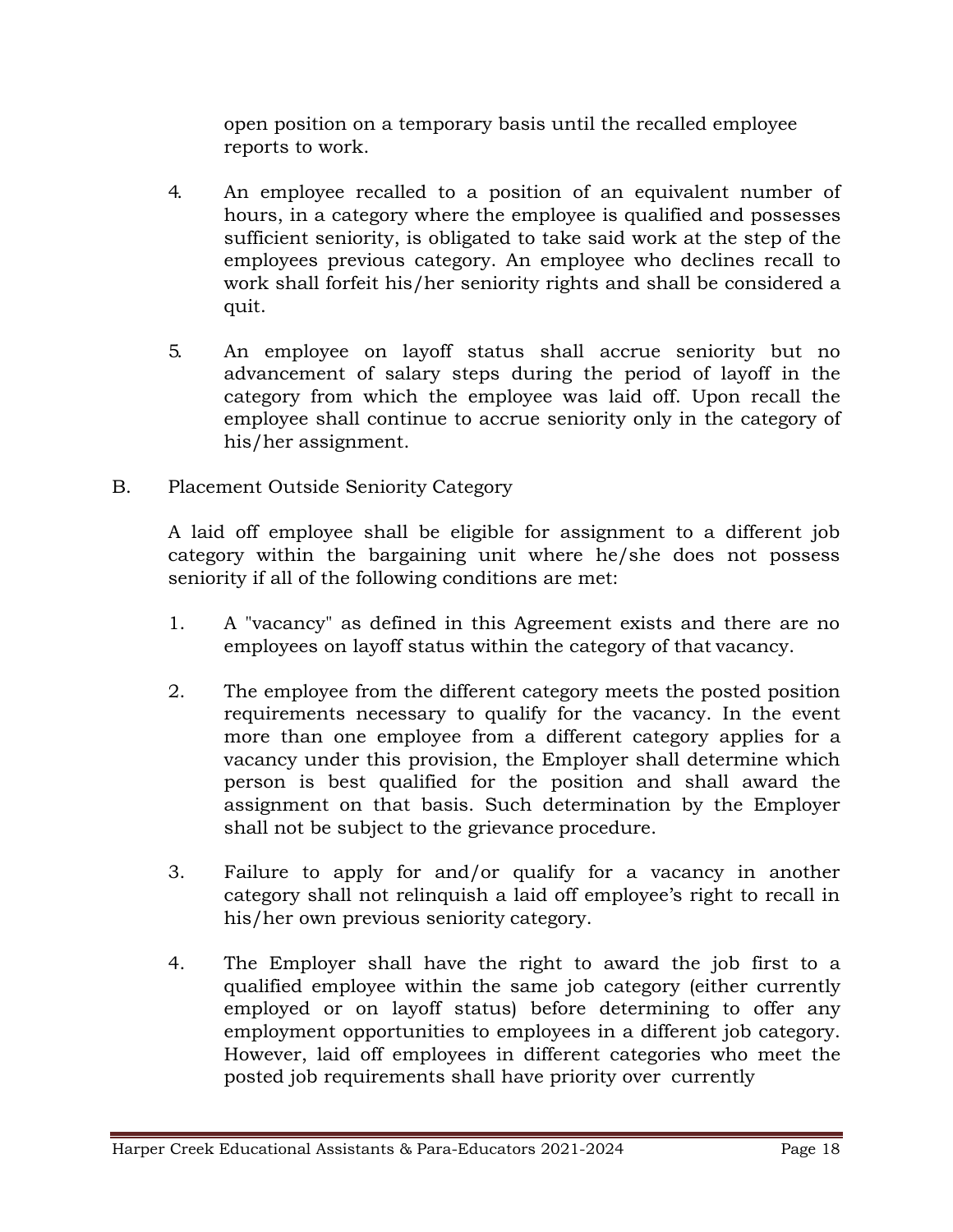employed employees seeking transfer to a different category, irrespective of seniority.

- 5. An employee who is awarded a job under the provisions of this Section shall be subject to a trial period pursuant to Article 6, Section 3. If the employee is determined to be unsatisfactory by the Employer during this trial period, the employee shall be returned to lay off status without prejudice to his/her right to recall to his/her original seniority category when a vacancy for recall purposes occurs.
- 6. An employee who accepts a job under the provisions of this Section for less hours than the position from which they were laid off may choose to also retain recall rights per Article 8, Section 4.

### Section 5: Recall Notices

It is the employee's responsibility to keep the business office informed of the employee's current telephone number and address or of any change in phone number and/or address within three (3) working days of such change. In the event an employee fails to comply with this procedure, the Employer shall not be obligated to recall the employee until such time as correct information is submitted. Further, the employer shall be held harmless for any time, wages or recall opportunities lost as a result of such failure by the employee.

### Section 6: COBRA

Any employee laid off pursuant to this Article may, upon application and at his/her option and expense, continue to receive insurance protection, as outlined in this Agreement, under the provisions of COBRA. Such continuation of insurance benefits shall be contingent on prior payment by the employee of the applicable policy premiums and is further subject to rules and conditions established by the carrier and/or the policyholder.

### Section 7: Priority Substitution

A laid off employee shall, upon application, and at his/her option be granted priority status on the substitute list for the category from which he/she was laid off. An employee serving as a substitute in this capacity shall be paid at the first step of the position in which substituting.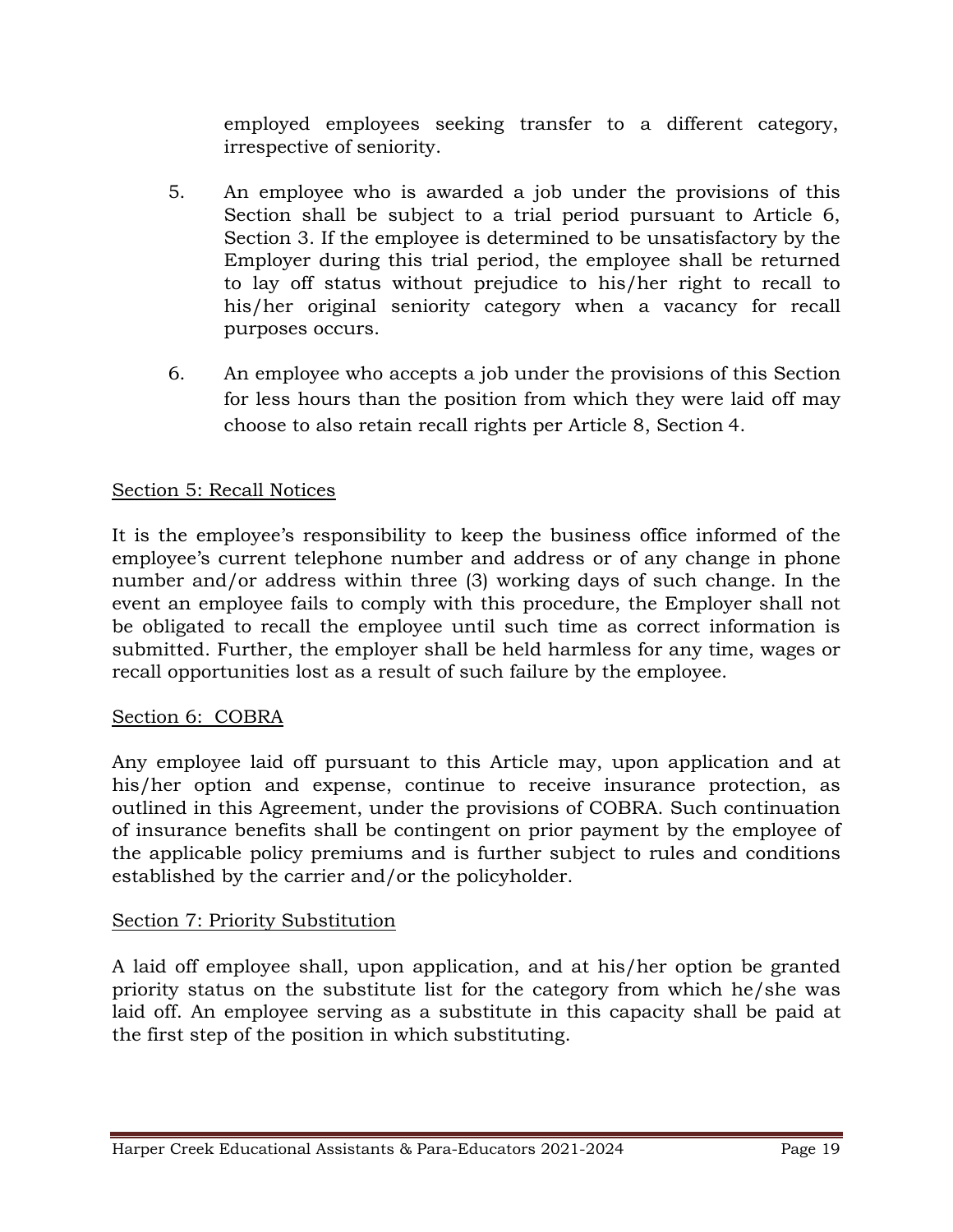### Section 8: Bumping Rights

- A. If a Classroom Assistant is laid off during the school year due to a loss in student enrollment and the same employee had obtained that position by bidding into it from a Category 6 (Lunchroom Assistant, Recess Assistant, or Ready Start Bus Assistant) position during the same school year, that employee shall be able to bump back directly to the Category 6 position he/she held immediately prior to successfully bidding on the Classroom Assistant position.
- B. If the Category 6 position held by the displaced Classroom Assistant is no longer in existence, the displaced employee shall be entitled to exercise bumping rights as otherwise specified in Article 9, Section 3.
- C. The right of a Classroom Assistant employee to revert to his/her former Category 6 position, according to the process described above, shall exist only for the balance of the initial school year in which the Category 6 employee successfully bids upon and assumes a Classroom Assistant position. In subsequent school years a displaced Classroom Assistant shall be subject to the provisions of layoff and recall as outlined in the other Sections of this Article and shall not be entitled to bump according to the procedures specified in this Section.
- D. If a Classroom Assistant exercises bumping rights over a Category 6 employee, according to the process described in this Section, the timelines for notification of layoff specified in Section 2 above shall be considered waived with respect to the separation of the displaced Category 6 employee. However, the Category 6 employee so displaced shall possess bumping and recall rights as specified in this Article with the exception of the right to bump the Classroom Assistant employee who has reverted to his/her former Category 6 assignment held previously in the same school year.

## **Article 10 Fringe Benefits**

### Section 1: Insurances

An employee in the Educational Assistant/Para-Educator category shall be eligible for the following:

- 1. ADN (80/80/80:\$1,300)
- 2. Board paid life insurance of \$15,000 term with AD&D. The Board may bid the life insurance carrier.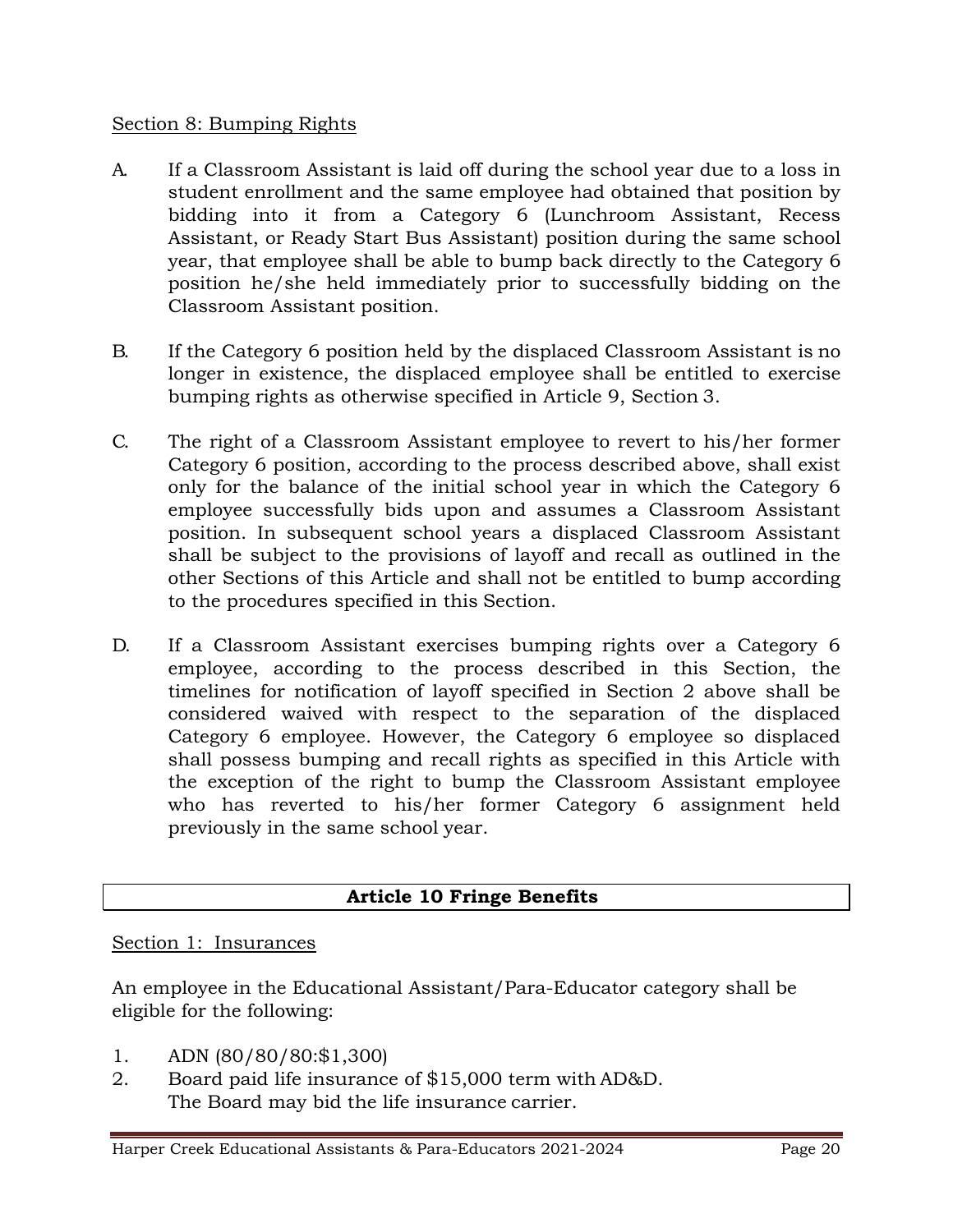3. NVA – Vision Coverage – Single Subscriber Only

### Section 2: Section 125 Plan

- A. The Board will administer a Cafeteria Plan under Section 125 of the Internal Revenue Code.
- B. It is the responsibility of each eligible employee to comply with all requirements for eligibility, enrollment and coverage specified in the Cafeteria Plan and/or by any insurance carrier, insurance policyholder or third party administrator pertaining to the underlying benefits set forth in the Cafeteria Plan. These responsibilities shall include, but shall not be limited to, initial enrollment, benefit election, and submission of all information necessary for claims processing and or claims administration.
- C. Any and all disputes regarding coverage and claims processing with respect to the foregoing insurance plans shall be solely between the eligible employee and insurance carrier, policyholder and/or third party administrator. Any disputes relative to the administration and/or operation of the Cafeteria Plan shall be resolved in conformance with the Claims Procedure section of that plan.
- D. It is agreed that the sole obligation of the Board shall be to make such premium payments required under this Article and other payments as may be authorized by the Cafeteria Plan during the periods of an employee's eligibility for participation in that Plan and for fringe benefit plan enrollment under this Agreement.
- E. In the event that an employee waives available coverage(s) under the Cafeteria Plan and thereby elects to receive additional compensation under PAK-B, pursuant to the terms of the Plan, any direction of that compensation to a tax-deferred annuity under Section 403 (b) of the Internal Revenue Code or within the meaning of Section 1224 of the Revised School Code shall be regarded as a voluntary and elective contribution made by the employee through salary reduction. Section 3: General Conditions of Fringe Benefits
- A. An employee newly hired by the Board shall be eligible for Board-paid insurance premiums upon acceptance of written application by the insurance carrier(s) on the first day of the month following the month work commenced.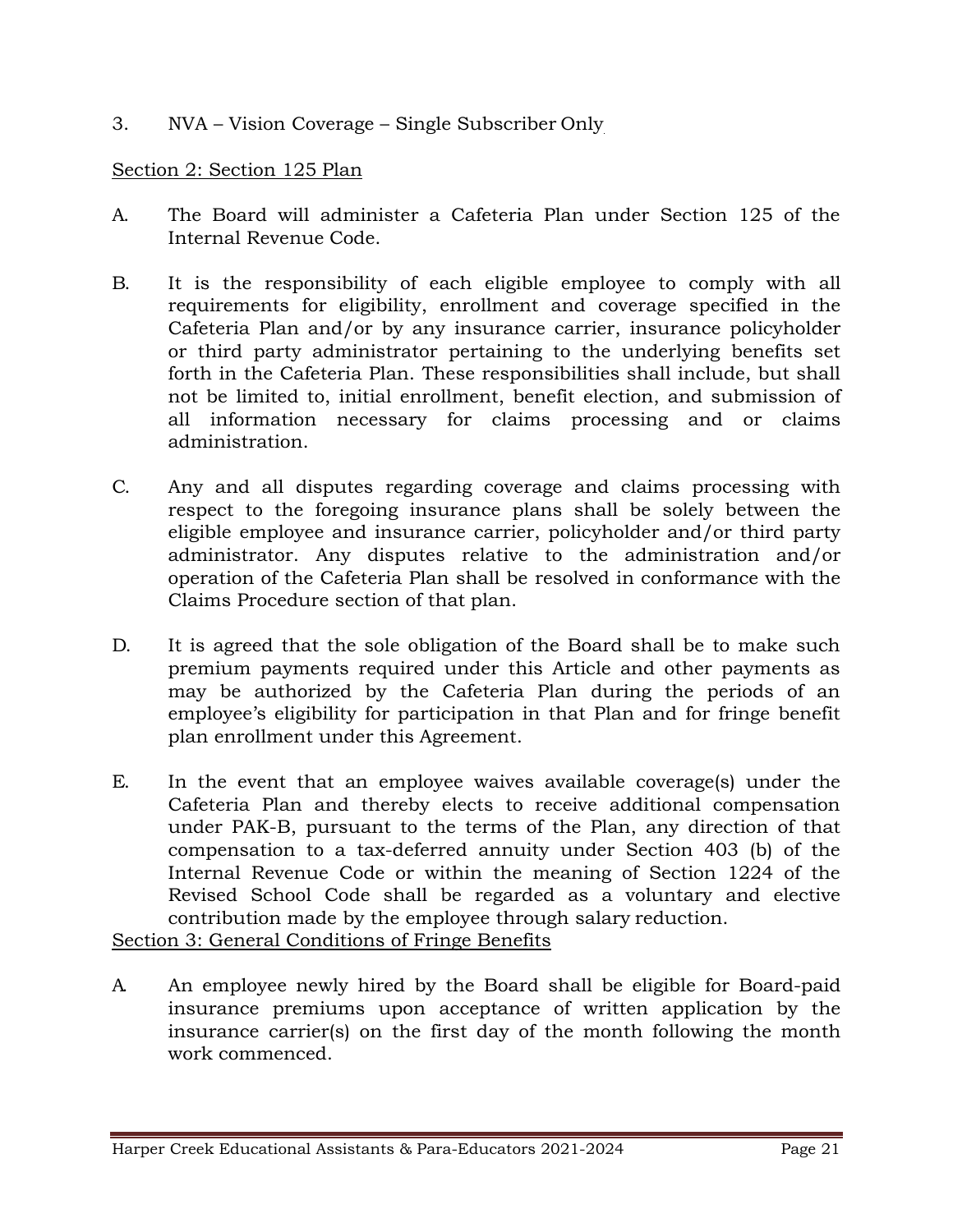- B. The Board agrees to provide the above mentioned benefit programs within the underwriting rules and regulations as set forth by the carrier(s) in the Master Contract held by the policyholder.
- C. Changes in family status shall be reported by the employee to the personnel office within thirty (30) days of such change. The employee shall be responsible for any overpayment of premiums made by the Board in his/her behalf for failure to comply with this paragraph.
- D. Any employee newly hired working less than fifteen (15) hours per week and/or thirty-six (36) weeks per year shall not be entitled to any fringe benefits under Article 10 during his/her first three (3) years of employment. He/she would become eligible on the first open enrollment period after his/her third (3rd) anniversary date.

### **Article 11 Paid Leaves**

### Section 1: Sick Leave

- A. The Employer shall furnish each employee with a written statement at the beginning of each school year setting forth the total accumulated sick leave credit for said employee. The employee will have ten (10) days from receipt of the written statement in which to bring to the attention of the Employer any alleged error in the stated amount of sick leave credit. In the absence of timely notification by the Employee, the Employer's records shall be considered conclusive.
- B. Sick leave shall accrue as follows:

Each educational assistant/para-educator employee shall be credited with seven (7) days of sick leave per year, accumulative to sixty (60) days. Such days shall be credited at the beginning of the school year.

Each employee in this category who has reached the maximum accumulation and has not utilized his/her allotment of sick days in a given school year shall be paid seventy-five percent (75%) of his/her daily rate for every day in excess of the maximum of sixty (60) days.

C. Bargaining unit members with perfect attendance (No sick leave used on days while school is in session) will receive a \$200 stipend to be paid in the last pay period of the school year. Bargaining unit members with no more than 2 sick-leave absences will receive \$100 stipend also payable in the last pay period of the school year. This is in addition to the payout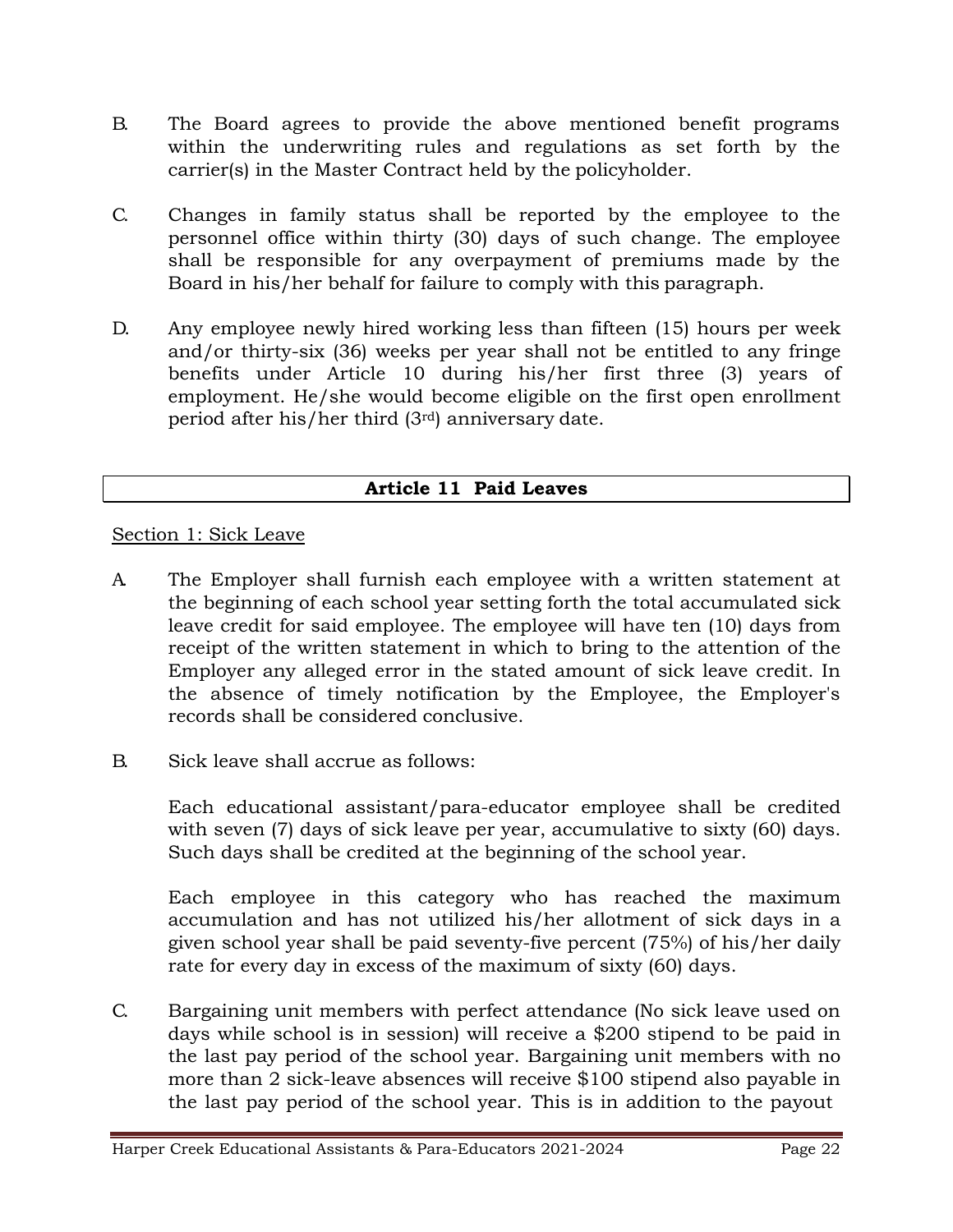addressed in the paragraph above (B). Sick leave used for approved Family Medical Leave and/or to supplant a snow day cannot be used to disqualify an employee for this bonus.

- C. Utilization of sick leave shall be subject to the following conditions:
	- 1. The employee may use all or any portion of his/her sick leave to recover from his/her own illness or disability.
	- 2. The employee may use up to five (5) days per year for the purpose of attending to illness of a spouse, child, parent, mother-in-law, father-in-law, or any minor, legal dependent living in the same household.
	- 3. An employee absent for more than three (3) days or who demonstrates a consistent pattern of abuse may be required to submit a statement from his/her doctor.
- D. Absence due to injury or illness incurred in the course of the employee's employment shall be charged against the employee's sick leave days, provided that the Employer shall pay such employee the difference between his/her normal compensation and benefits received under the Michigan Worker's Compensation Act, deductible from the employee's accumulated sick leave.
- E. If the employee has initiated a claim for Worker's Compensation but the validity of the claim has not been determined or benefits have not commenced, the employee may use sick leave accumulated if the employee is medically unable to report for work. However, if and when Worker's Compensation benefits are received, the employee shall reimburse the school district for any sick leave payments received during the benefit period. Said reimbursement shall be made immediately upon receipt of any Worker's Compensation benefits by the employee. Upon such payment to the District, sick leave so utilized shall be reinstated to the employee's personal sick leave accumulation.
- F. Each employee in the educational assistant and para-educator category who works six (6) or more hours per day will have one (1) hour per month which may be used for doctor or dental appointments which cannot otherwise be scheduled. This time is to be utilized for doctor and dental appointments concerning the employee only and will not be charged to sick leave or personal leave.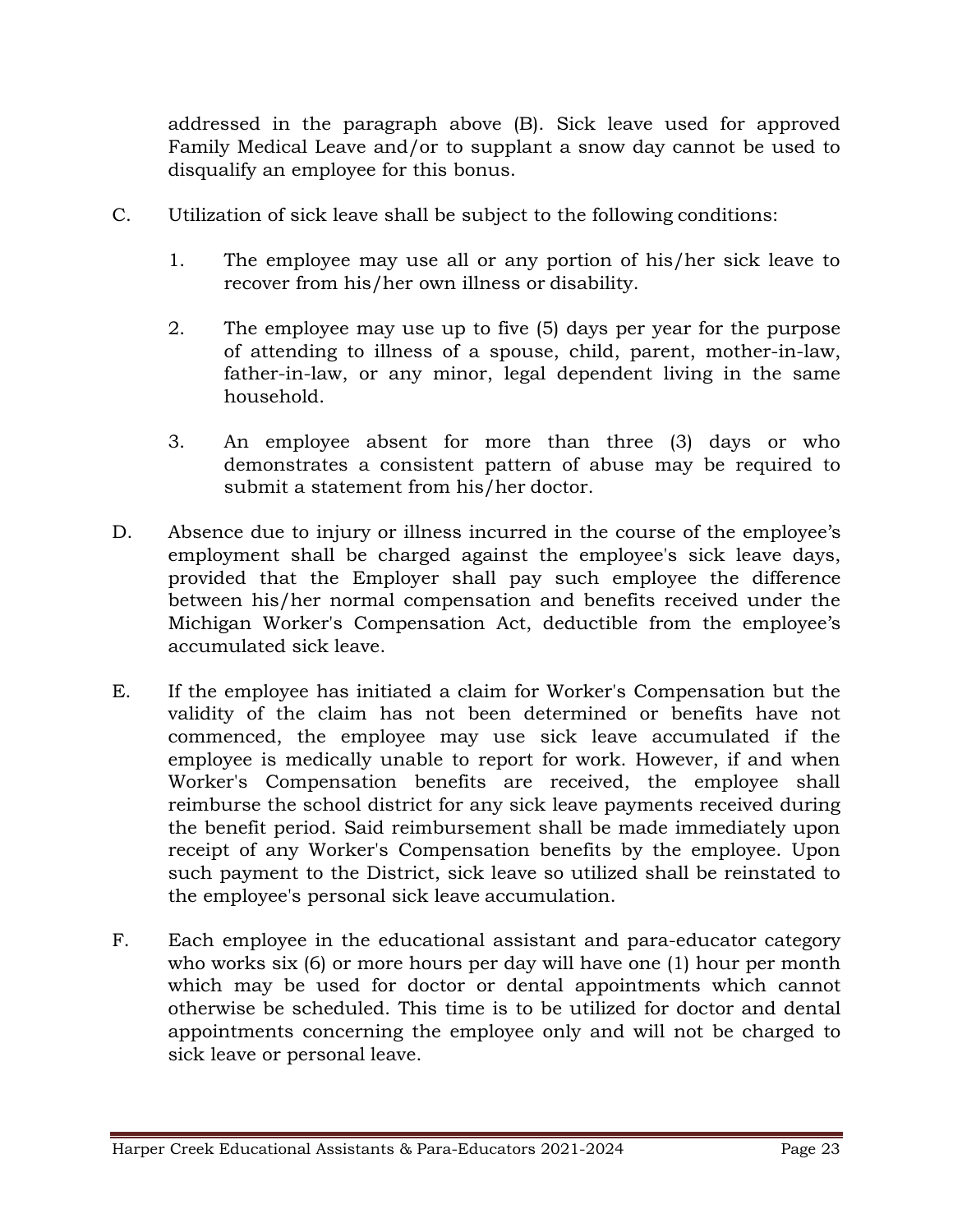### Section 2: Funeral/Bereavement Leave

A. The employee shall be granted a maximum of five (5) paid leave days per death in the immediate family. "Immediate Family" shall be defined for purposes of this Section as spouse, child, parent, grandparent, grandchild, mother-in-law, father-in-law, daughter-in-law, son-in-law, brother, sister, and any legal dependents.

Employees using more than three (3) working days of bereavement leave for a death in the immediate family shall, in advance of utilizing such additional days, notify the Employer of the circumstances necessitating the utilization of the maximum five (5) days leave limit for this purpose.

B. The employee shall be granted one (1) day paid leave per death for other relatives. "Other Relatives" shall be defined for purposes of this Section as aunt, uncle, cousin, nephew, niece, brother-in-law, sister-in-law, or person to whom the employee was engaged to marry.

If the employee has no personal leave days left, he/she may use one (1) paid leave day per year for death of persons living in the samehousehold.

- C. Additional leave may be granted in special cases, such as for travel time, without pay, subject to the approval of the Administration.
- D. Unused funeral/bereavement leave shall not be cumulative.
- E. For a funeral involving a present or former employee, or where the employee serves as a pall bearer, the employee will be allowed up to four (4) hours to attend. The employee in such circumstances will make up lost time with an equal amount of compensatory time. The Employer reserves the right to limit the number of employees absent under this provision on a given day.
- F. Should a holiday fall during a bereavement leave, it will not extend the bereavement leave allowed.
- G. Bereavement is to be taken on consecutive days and within a reasonable amount of time unless given special permission by the superintendent or designee.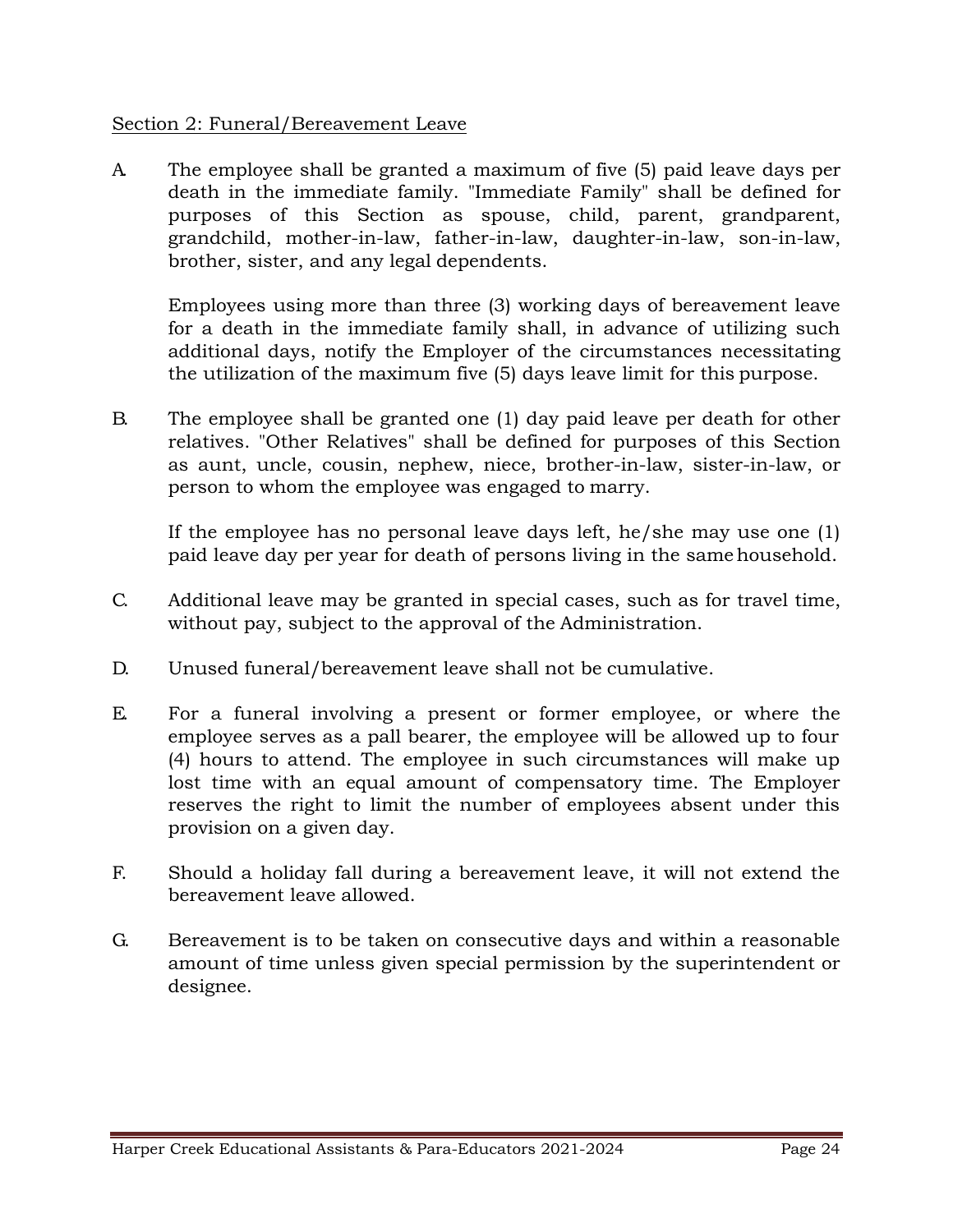### Section 3: Personal Business Leave

- A. At the beginning of every school year, each employee shall be credited with two (2) day(s) personal business leave:
- B. Personal business leave shall be utilized in accordance with the following conditions:
	- 1. Such days are to be used for conducting business that the employee cannot arrange to conduct other than during work hours.
	- 2. An employee planning to utilize a personal business day or days shall notify his/her supervisor at least two (2) days in advance, except in cases of emergency.
	- 3. Personal business leave shall not be granted on the opening or closing days of school nor on the day prior to or following a holiday or vacation unless an emergency exists and utilization is approved by the employee's immediate supervisor.
	- 4. Personal business leave shall be available for the practice of individual religious preferences.
	- 5. It is recommended that no more than one (1) personal business leave day be used during each six (6) month period, except in cases of emergency.
	- 6. At the end of each contract year all unused personal business leave days shall be credited to the employee's accumulated sick leave.
	- 7. The Employer reserves the right to limit the number of employees absent under this provision on a given day to no more than twenty percent (20%) in a category provided that the category has five (5) or more members.

### Section 4: Jury Duty and Subpoenas

Any employee called for jury duty or subpoenaed to testify during work hours in any judicial or administrative matter shall be paid his/her full compensation for such time provided the employee shall remit all witness and juror fees (excluding expenses) to the Employer upon return to work. Subpoenas issued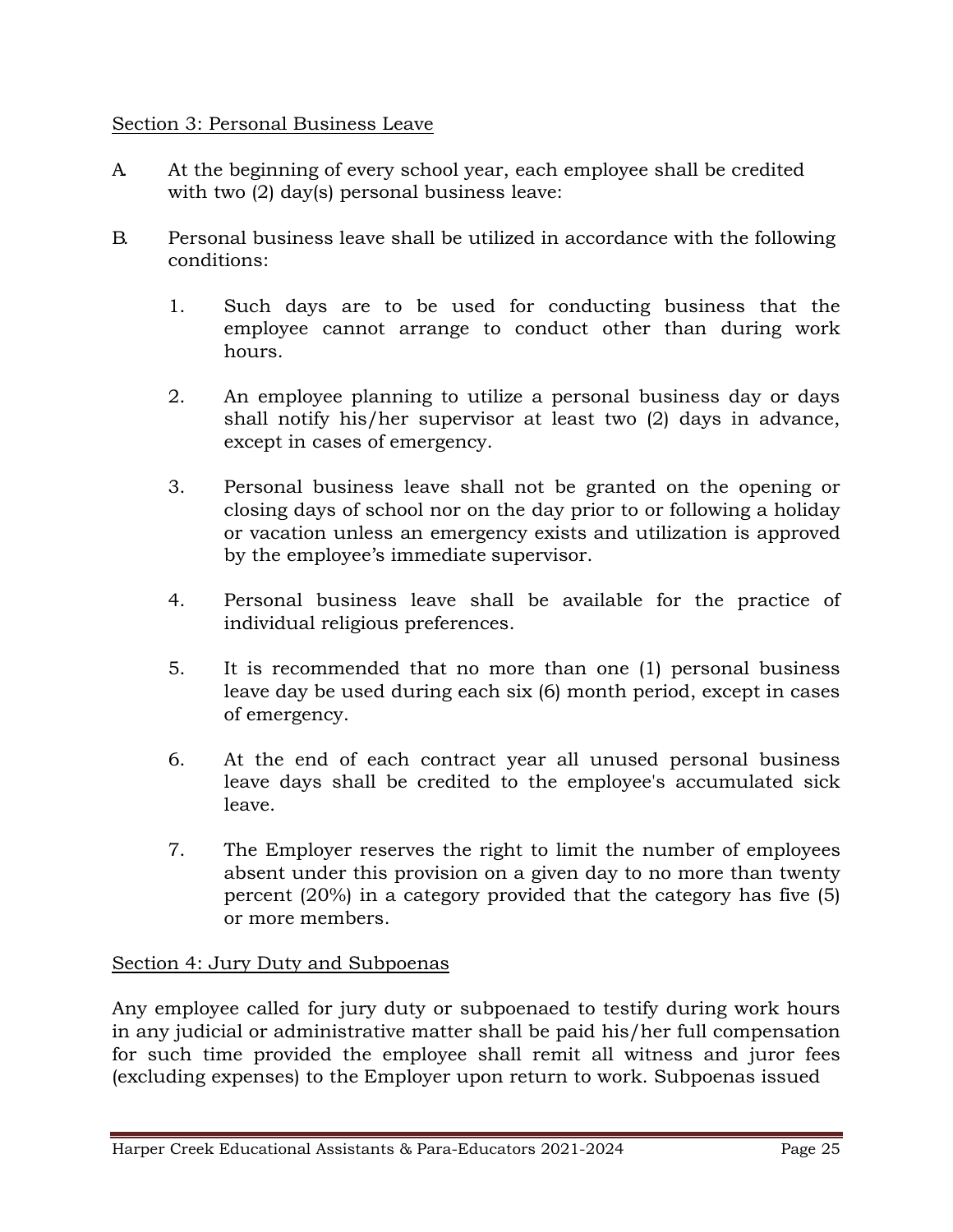in conjunction with litigation between the Association and the Employer will be exempted from this Section.

### Section 5: Holidays

- A. Employees will receive their regular daily pay, exclusive of any overtime, additional time, sub pay or other income generated from special circumstances, for days indicated as "paid holidays" in B.
- B. The following holidays shall be considered as "Paid Holidays":

| Thanksgiving           | 2 days (day after)                 |
|------------------------|------------------------------------|
| Christmas              | 3 days (day before, and day after) |
| New Year's Day         | 2 days (day before)                |
| Monday of Spring Break | 1 Day                              |
| Memorial Day           | 1 day                              |
| Labor Day              | 1 day                              |

- C. The special education bus aide that works the 231 day program (Doris Klaussen Center) shall have the Fourth of July as a paid holiday.
- D. When a holiday is observed by the Employer during an employee's scheduled vacation, the holiday will not be considered as a vacation day.
- E. If a holiday falls on a Saturday or a Sunday, the Friday before or the Monday after shall be observed as the holiday, as determined by the Employer, unless otherwise required by law.
- F. In order to receive holiday pay, an employee must work his/her entire shift on both the last regularly scheduled work day before the holiday and the first regularly scheduled work day after the holiday. The only exception will be illness verified by a doctor's statement, or funeral/bereavement leave with documentation.

#### Section 6: Retirement

Any employee who retires and has served in the Harper Creek Community Schools for not less than twenty (20) years shall be eligible for payment of onehalf  $\frac{1}{2}$  of his/her then current daily rate of pay for each day of accrued.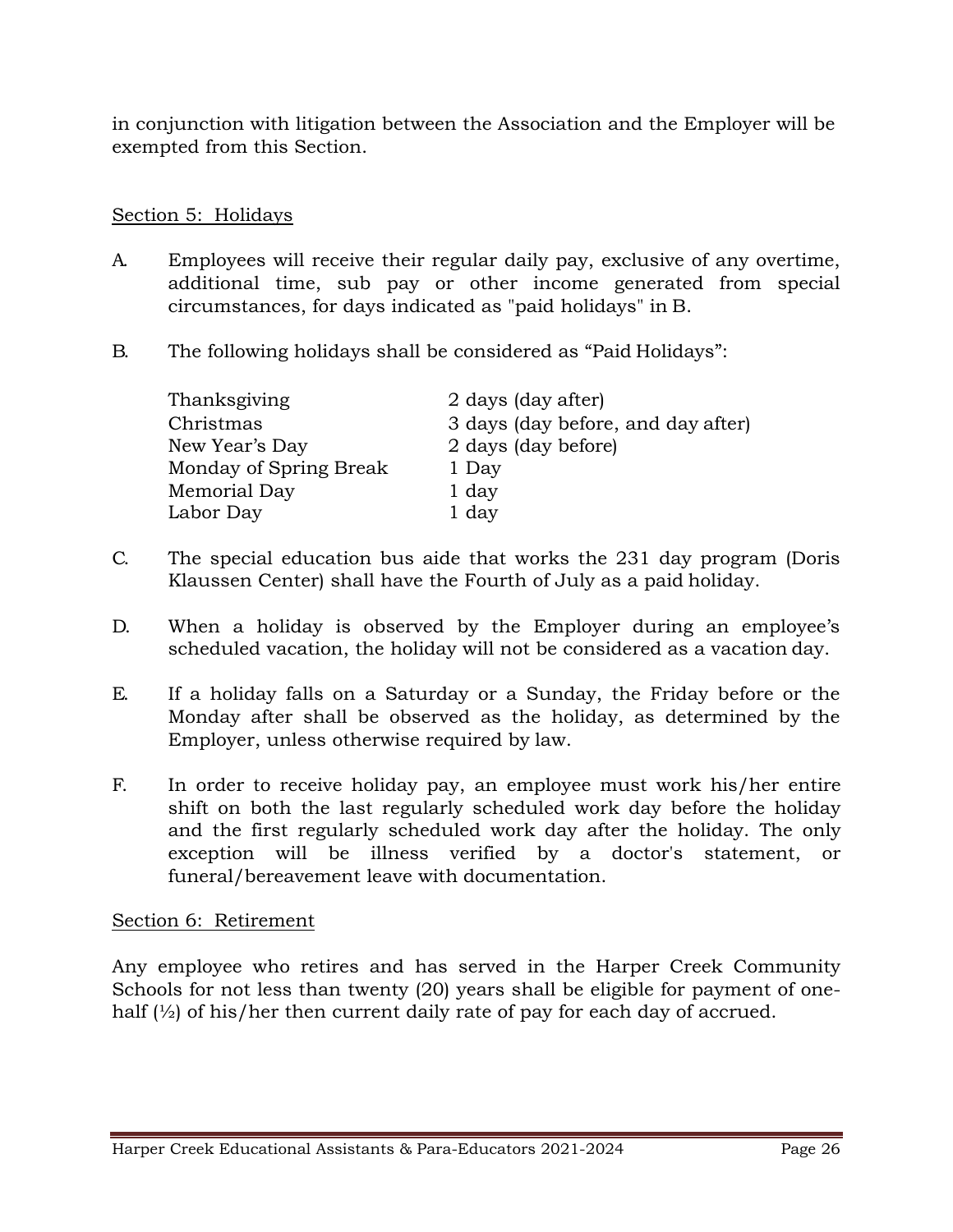### **Article 12 Unpaid Leaves**

#### Section 1: General Conditions

- A. A leave of absence without pay or benefits up to one (1) year in duration may be granted upon written request from an employee. An employee may apply for a one (1) year extension of this leave. During said leave, seniority shall continue to accumulate but salary schedule experience credit shall remain frozen.
- B. The employee shall notify the Superintendent in writing of his/her desire to take leave under this Article. The letter requesting leave shall include the proposed commencement date of the leave and the date of return. Except in the case of an emergency, the employee shall give such notice at least thirty (30) days prior to the date on which the leave is to begin.
- C. Upon expiration of a leave of absence, an employee shall be reinstated to the position from which the leave was taken if it is in existence; or, if not, to an equivalent bargaining unit position for which he/she possesses sufficient seniority and is qualified. Return to an assignment shall be subject to the operation of the reduction in personnel procedures specified in this Agreement.
- D. At least fifteen (15) working days prior to the date a leave is scheduled to expire, the employee shall notify the Employer, in writing, of his/her intent to return to work.

#### Section 2: Child Rearing/Family Medical Leave

- A. Employees eligible for FMLA must have been employed for at least twelve (12) months and have worked at least 1250 hours of service during the previous twelve (12) month period. FMLA unpaid leave is to be taken concurrently with paid leaves for serious health conditions, birth of a new born child or care of a new child, as defined by the FMLA. The employee is entitled to all rights conferred under the Act. Eligible employees are entitled to twelve (12) weeks of unpaid FMLA leave during any twelve (12) month period, or twenty six (26) weeks under the injured service member provision.
- B. Where an employee's spouse, child or parent has a serious health condition, an unpaid leave of absence shall be granted for a period of up to twelve (12) weeks. An employee who is unable to work because of personal illness or disability and who has exhausted all sick leave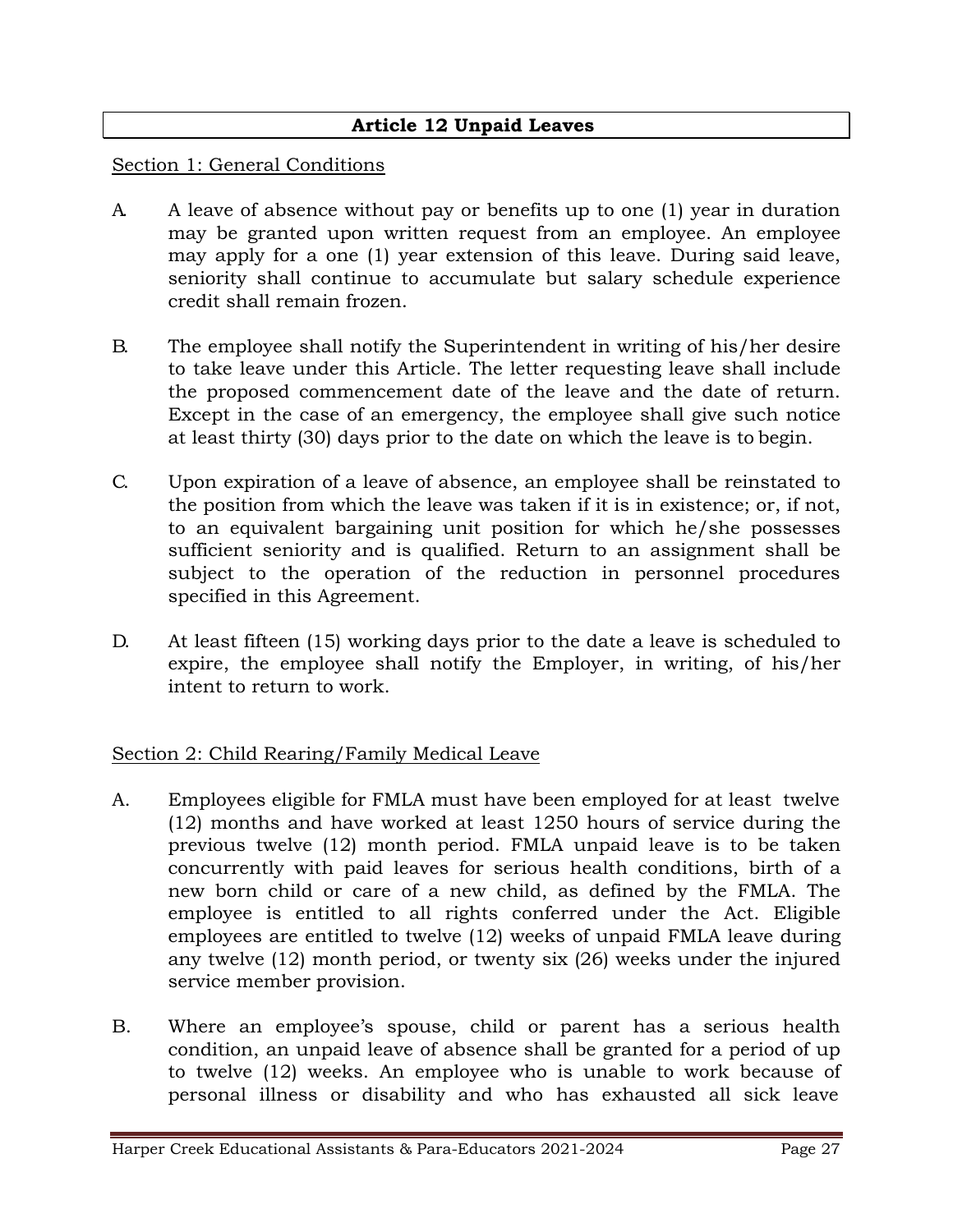available shall, upon application, be granted a leave of absence of up to six (6) months without pay. An employee who is still unable to work may be granted an extension of up to one (1) year by the Board of Education.

- C. An unpaid leave of absence shall be granted to an employee for the purpose of child care, as defined within the Act. Such leave shall be taken within the twelve (12) month period immediately following the birth or adoption of the employee's child. The length of leave under this paragraph shall not exceed twelve (12) weeks, renewable at the discretion of the board for up to an additional one (1) year period.
- D. An employee adopting a child (children) or having a child (children) placed with him/her for foster care purposes shall begin his/her leave at any time between entry of a court order awarding custody and twelve (12) weeks after the child arrives in the home. In the case of an adoption or foster care placement, a copy of the order awarding custody to the employee shall be provided to the Administration, if requested, in connection with the employee's application for those purposes.

E. When leave is taken under this section to care for an employee's seriously ill spouse, child, or parent, or due to the employee's own serious health condition, the employee will, upon administrative request, provide medical certification from a health care provider supporting the necessity for the leave. An employee taking leave under this Article for medical and/or psychological reasons shall provide, at the Board's request, appropriate verification of the necessity for leave and the employee's fitness to return to duty at the conclusion of the leave. The Board has the right to require that a second opinion (at the Board's expense) be obtained. If that opinion differs from that of the employee's health care provider, the health care provider, the employee, and Administration (in consultation with the Association, if requested by the employee) shall mutually designate a third health care provider whose opinion relative to leave eligibility or initial fitness to return to work shall be considered final and binding on the Board, employee, and Association. The cost of this examination shall be paid by the Board.

- F. An employee who is disabled may continue in active employment provided he/she continues to perform his/her regular duties satisfactorily.
- G. Upon expiration of a leave of absence under this Section, an employee shall be reinstated to the position from which the leave was taken if it is in existence; or, if not, to a position within his/her category for which he/she possesses sufficient seniority. Return to an assignment shall be subject to the operation of the reduction in personnel procedures specified in this Agreement.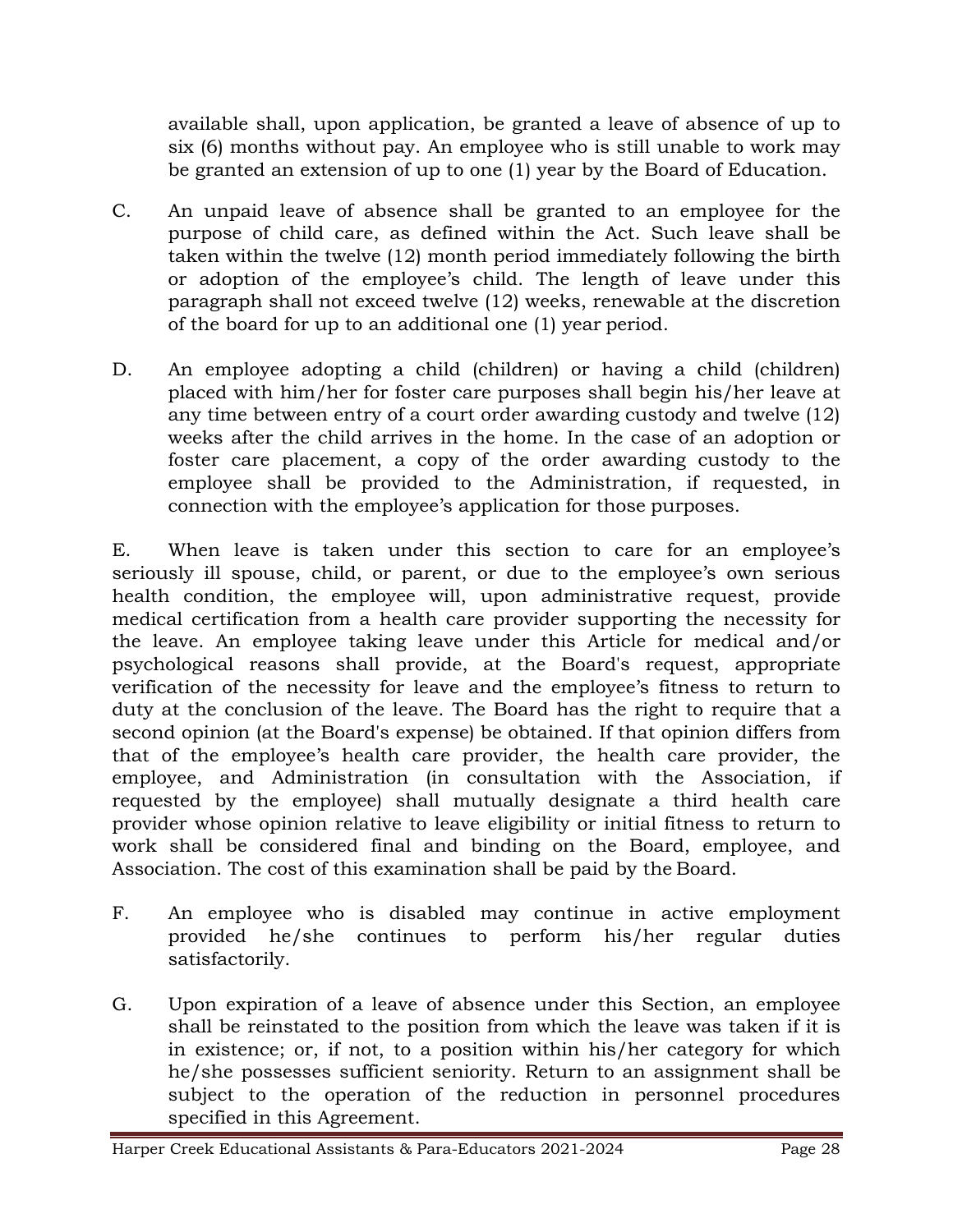- H. The Board and the employee agree to cooperate in scheduling commencement and return from leave at a time which minimizes disruption to the continuity of the operations of the District. When leave is foreseeable, the following guidelines shall be required:
	- 1. Requirement of Notice in any case in which the necessity for leave is foreseeable based on an expected birth or placement, the employee shall provide the employer with not less than thirty (30) days' notice, before the date the leave is to begin, of the employee's intention to take leave under such paragraph, except that if the date of the birth or placement requires leave to begin in less than 30 days, the employee shall provide such notice as is practicable.
	- 2. Duties of Employment in any case in which the necessity for leave is foreseeable based on planned medical treatment, the employee:
		- a. shall make a reasonable effort to schedule the treatment so as not to disrupt unduly the operations of the employer, subject to the approval of the health care provider of the employee or the health care provider of the son, daughter, spouse, or parent of the employee, as appropriate; and
		- b. shall provide the employer with not less than 30 days' notice, before the date the leave is to begin, of the employee's intention to take leave under such subparagraph, except that if the date of the treatment requires leave to begin in less than thirty (30) days, the employee shall provide such notice as is practicable.
	- 3. Notice for leave due to active duty of family member in any case in which the necessity for leave under subsection is foreseeable, whether because the spouse, or a son, daughter, or parent of the employee is on active duty, or because of notification of an impending call or order to activate duty in support of a contingency operation, the employee shall provide such notice to the employer as is reasonable and practicable.
- I. The Board of Education will continue premium payments for health care benefits for an employee who has been granted an unpaid FMLA leave under this Section. If the employee fails to return from a leave at its expiration (except in the event of the continuance, onset or recurrence of a serious health condition of the employee or other circumstances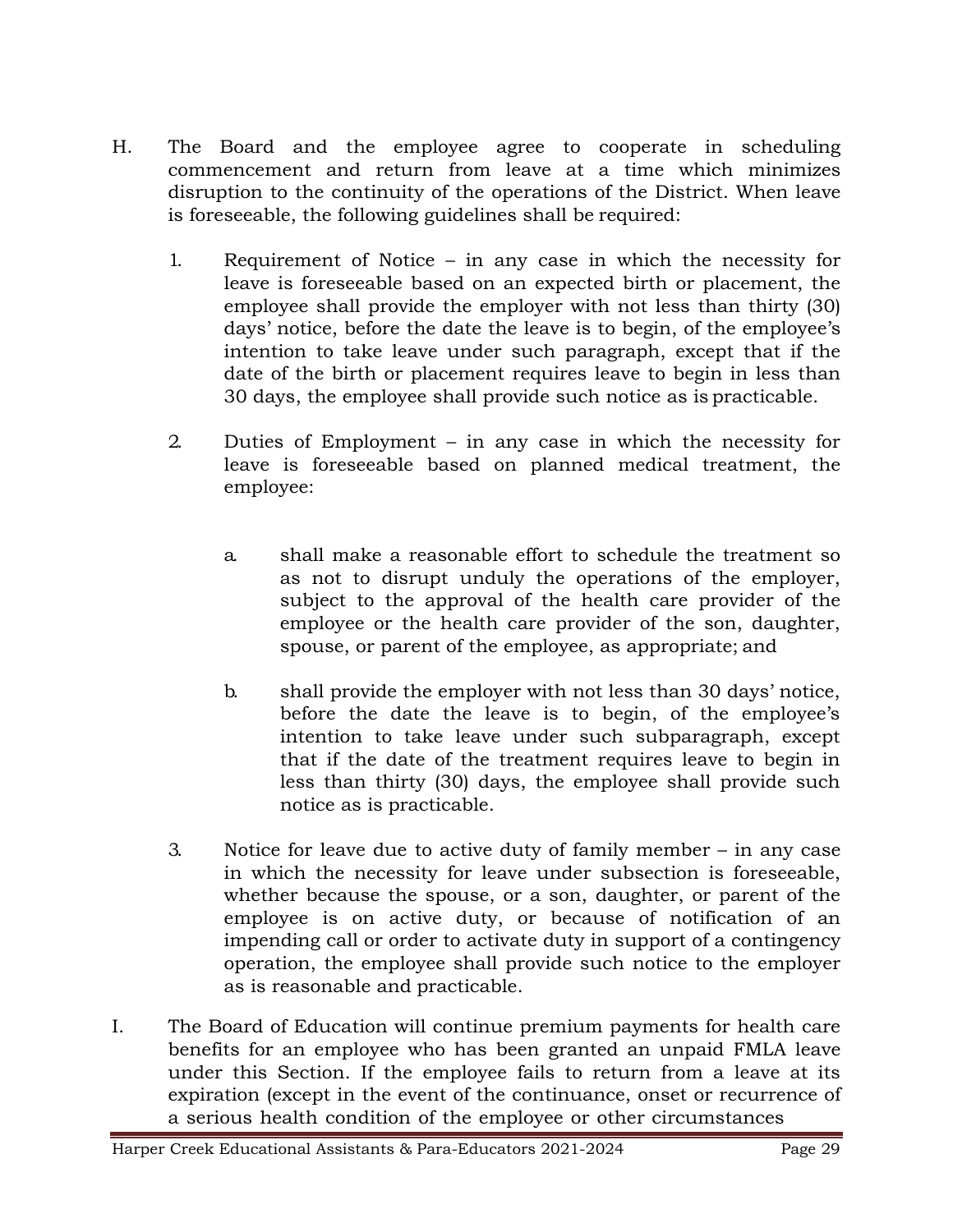beyond the employee's control), the Board shall have the right to recover all premium payments made during the unpaid leave interval. These amounts may permissibly be deducted from any wage or other payments due the employee with any deficiency to be remitted by the employee to the Board in accordance with the applicable state law.

An employee eligible for twelve (12) weeks of leave under the Family Medical Leave Act may choose to use or be required, by the District, to use accrued paid time, such as sick leave, vacation days or personal days, for all or part of the twelve (12) week leave.

- J. Injured service member leave FMLA eligible employees may take leave of up to twenty six (26) weeks of FMLA leave to care for a parent, child, spouse, or next of kin who is an injured service member. To be considered "next of kin" the employee must be the nearest blood relative of the injured service member. This leave is only available in a single twelve (12) month period.
- K. Qualifying exigency leave. FMLA eligible employees make take leave of up to twelve (12) weeks for qualifying exigencies arising out of the employee's parent, child, or spouse being on active duty or being called to active duty. This type of leave is included as part of the twelve (12) weeks of FMLA leave available to eligible employees.

## **Article 13 Continuing Education**

#### Section 1: Required Courses

An employee who is required to take specific high school or post-secondary courses by the Administration shall be fully reimbursed for cost of tuition, books and mileage costs incurred.

### Section 2: Reimbursement for Continuing Education

An employee participating in an Adult Education Program or earning high school level or college level credits shall be eligible to receive reimbursement from the Employer for full tuition, cost of books and other required materials if given prior approval by the Central Administration Office and upon submission of written notice of course completion with a passing grade of "C" or above. It is understood that reimbursement will only be made for courses which:

1. Maintain or improve skills required in the employee's current employment, or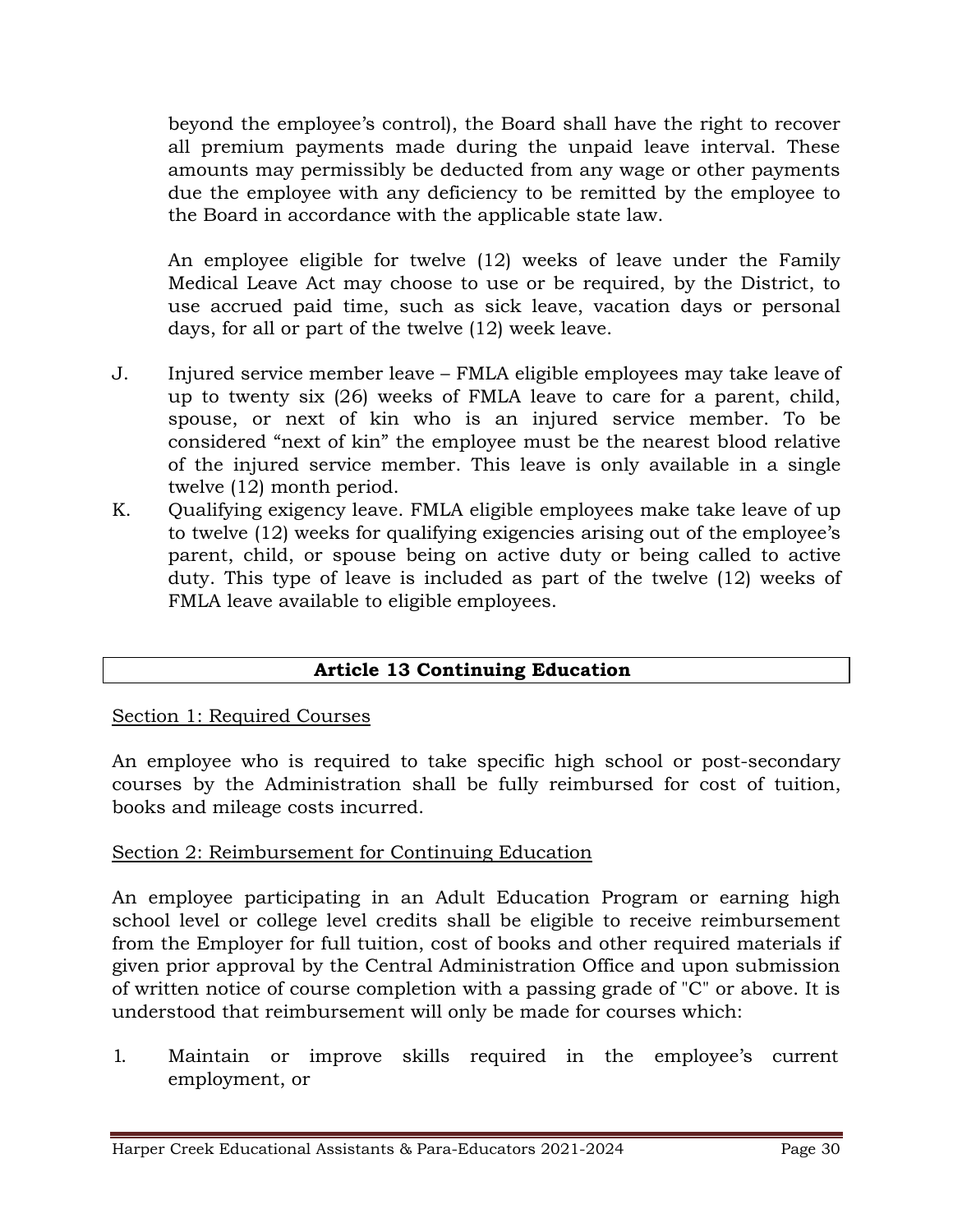2. Meet the requirements imposed by statute, administrative regulation and/or this Agreement for the employee's retention of a position in his/her seniority category.

Section 3: Seminars

An employee shall be eligible for registration costs, travel expenses and full pay to attend seminars which are related to employment within the School District, if given prior approval by the Central Administration Office. An employee shall be eligible for mileage reimbursement when travel is requested by the Administration.

### Section 4: Professional Development Hours

The District will provide a minimum of ten (10) professional development hours each year to be aligned with teacher professional development days. An additional ten (10) hours of professional development may be obtained with preapproval from Central Administration Office and may include online training. Such time will be paid at the employee's current rate of pay.

Para Educators and Educational Assistants shall receive \$12.00 per hour for attending professional development in the summer and after school hours.

### **Article 14 School Closing**

Section 1: Announcement

When the Employer determines to close school(s), reasonable effort shall be made to make such public announcements prior to 6:30 a.m.

#### Section 2: Early Closure/Delay of School

If school closes early Para-Educators and educational assistants normal work day shall end one-half (1/2) hour after all students leave the building. Para-Educators and educational assistants shall receive their regular rate of pay for the day.

If the District must reschedule those days, the effected employees will work with no additional compensation.

When a two-hour delay is in effect, Para-Educators and Educational Assistants have the opportunity to report to work at their regularly scheduled time and work with their peers to collaborate on ensuring student success.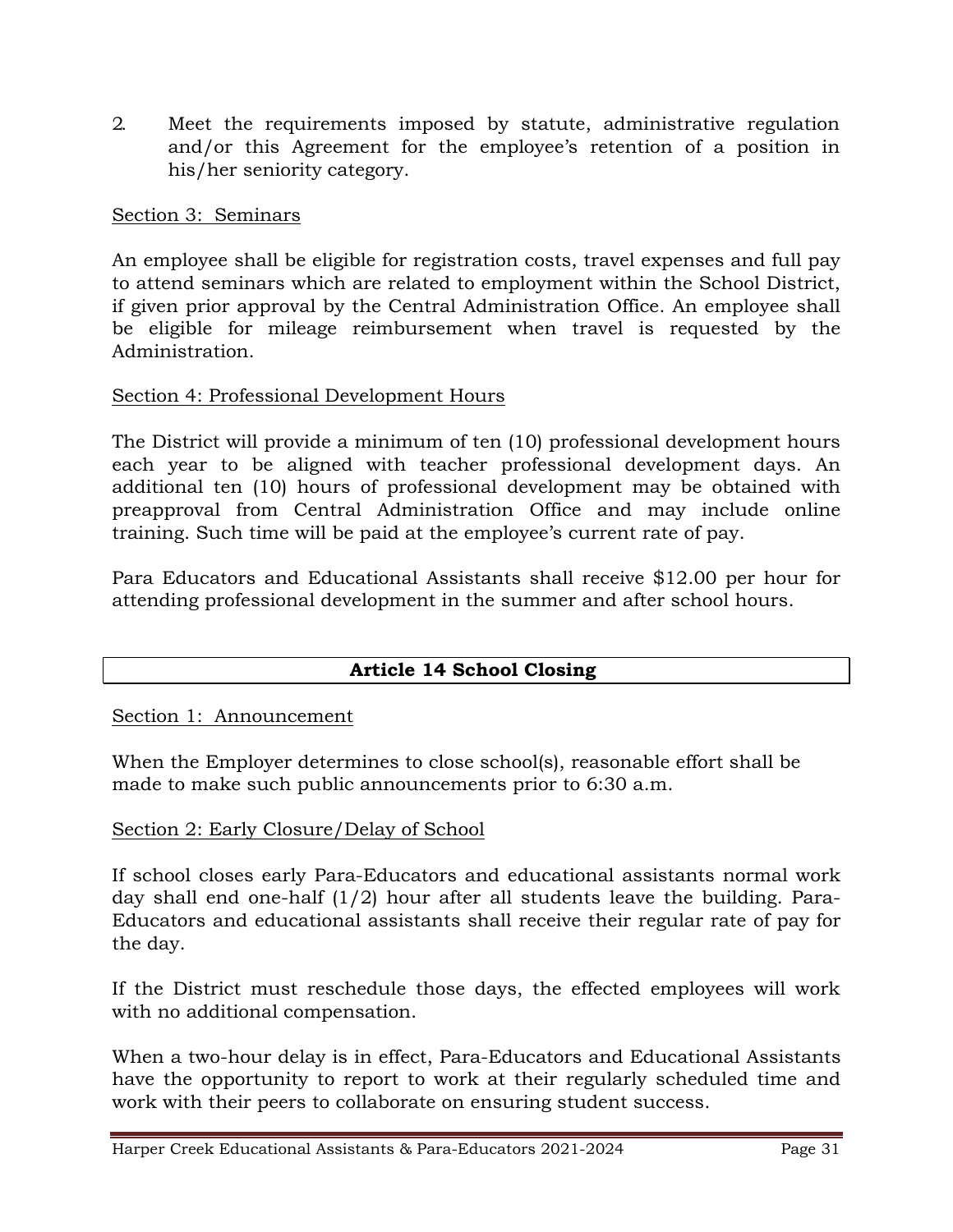Para-Educators and Educational Assistants must notify their Supervisor by October 1 if they choose to report on 2 hour delays. These employees must notify their Supervisor if they choose not to report for 2 the hour delay.

### Section 3: Act of God Days

- A. Scheduled days of student instruction which are not held because of conditions not within the control of school authorities, such as inclement weather, fires, epidemics, mechanical breakdowns, or health conditions (as defined by city, county, or state health authorities) will be rescheduled to ensure that there are a minimum number of days of student instruction as prescribed by Michigan law.
- B. "School year" employees who are not required to work on such days shall be excused from reporting and shall be paid at their regular daily rate of pay for the first three (3) days. However, "school year" employees shall work on any rescheduled days beyond the first three (3) days of student instruction and shall be paid only when the days are made up.

"School year" employees have the option of utilizing up to three (3) sick/personal days to receive pay for days in excess of the three (3) district-paid days. The request for using sick or personal days must be made within the same pay period as the day. Sick days used to supplant snow days shall not be considered as part of the attendance incentive and shall not preclude the member from receiving the attendance stipend.

C. The parties agree that this contract provision has been negotiated to comply with the provisions of the State Aid Act and to ensure that the District will incur no loss of State Aid. Further, the parties recognize the school district's obligation to comply with any requirement set forth by the State Board of Education respecting the number of "student instruction" days, as defined by that agency. In addition to any requirement of the State Aid Act to receive full State Aid, the parties agree to reschedule lost days of student instruction (attributable to the above conditions) to ensure the minimum number of instructional days mandated by the Michigan Department of Education or otherwise by law.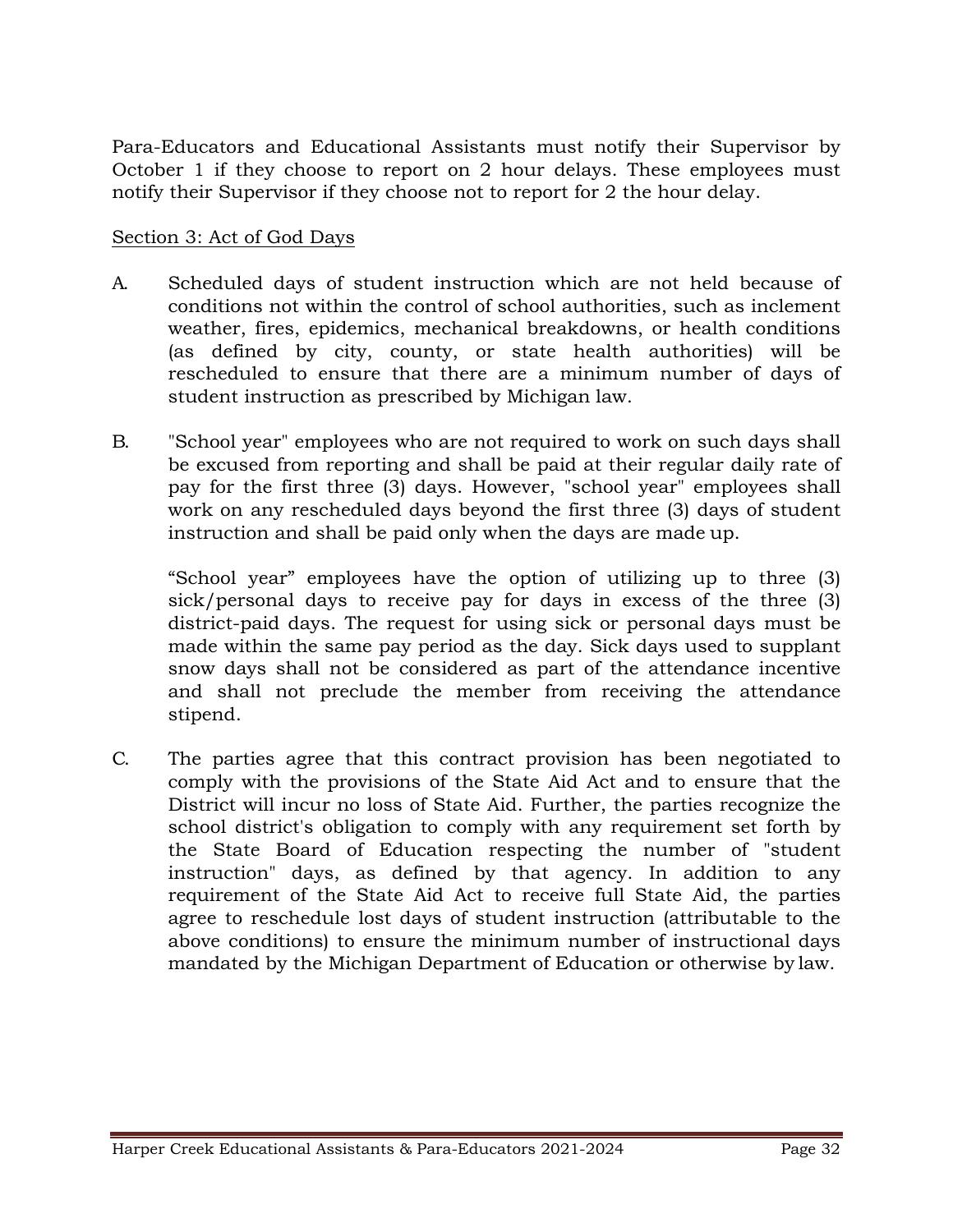### **Article 15 Resignation**

Section 1: Notification

An employee desiring to resign shall submit a resignation, in writing, to the Administration Office at least fifteen (15) working days prior to the effective date of the resignation unless new employment requirements prohibit. In such case, the employee shall submit the resignation at least ten (10) working days prior to the effective date of the resignation.

#### Section 2: Severence Payout

Any employee who discontinues his/her services, in accordance with Section 1 above, does not forfeit his/her right to all severance payments required by this Agreement.

#### **Article 16 General Provisions**

If any provision of this Agreement or any application of the Agreement shall be found contrary to law, then such provision or application shall not be deemed valid and subsisting, except to the extent permitted by law; but all other provisions or applications shall continue in full force and effect

Pursuant to the Public Employee Relations Act, Section 15, an Emergency Manager appointed under the Local Financial Stability and Choice Act shall have the authority to reject, modify or terminate this agreement according to MCL.

#### **Article 17 Communications**

#### Section 1: Employer and Association Meetings

Representatives of the Employer and the Association, by mutual agreement, may meet on one (1) work day each month for the purpose of reviewing the Administration of the contract and to resolve problems which may arise. These meetings are not intended to bypass the grievance procedure or to be negotiations. Each party will submit to the other, on or before the Friday prior to the meeting, an agenda covering what they wish to discuss.

#### Section 2: Signed Agreement

There shall be two (2) signed copies of any final agreement. One (1) copy shall be retained by the Employer and one (1) by the Association.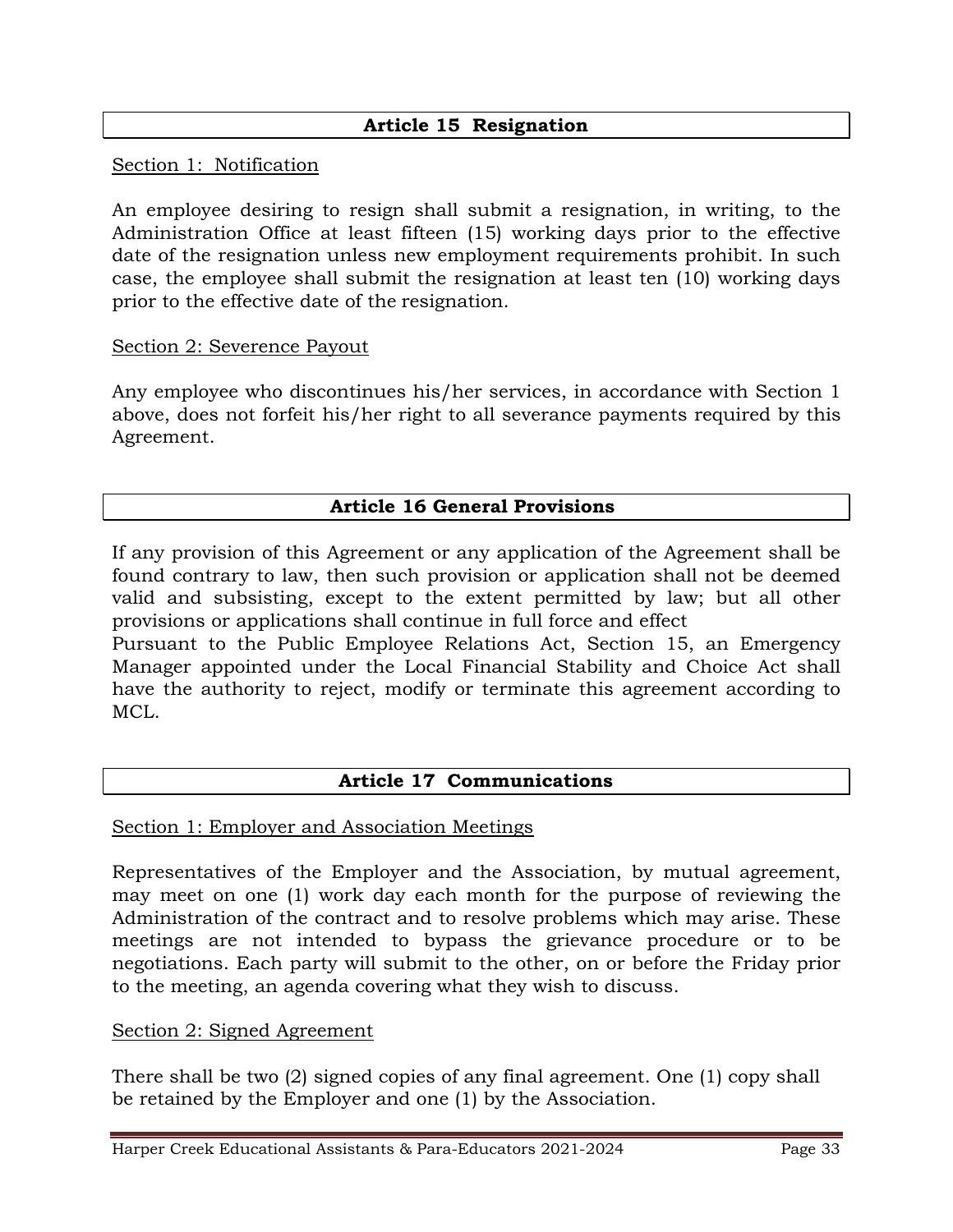### Section 3: Computer Access

All bargaining unit members shall have computer access within their building to access district email and for legitimate educational purposes consistent with HCCS's mission statement and signed Acceptable Use Agreement (AUA) form.

### **Article 18 Work Rules**

#### Section 1: Enforcement

The Employer retains the right to promulgate and uniformly enforce work rules that do not conflict with the express terms of this Agreement.

#### Section 2: New Work Rules

New work rules shall be given to the Association's president at least thirty (30) calendar days prior to the effective date of the work rule being established. Within said thirty (30) calendar days, the Association may request a meeting with the Employer for the purpose of discussing the work rule (s). Copies of work rules in effect shall be given to all new employees upon employment.

#### Section 3: Posting of Work Rules

All work rules shall be posted. Upon the execution of this Agreement, all employees shall be given a copy of existing work rules.

#### **Article 19 Bargaining Unit Work**

#### Section 1: Student Part-Time Work

The Employer shall have the right to use students for performance of minor tasks and for assisting employees when special needs arise, such as student disciplinary action. The Association will be notified of such student work, and the work shall not deprive employees of extra work. Nothing in this provision shall limit the Employer's ability to continue the use of students or other school-age persons in connection with summer programs (e.g. STPA/Youth Corps) consistent with the past utilization of such individuals.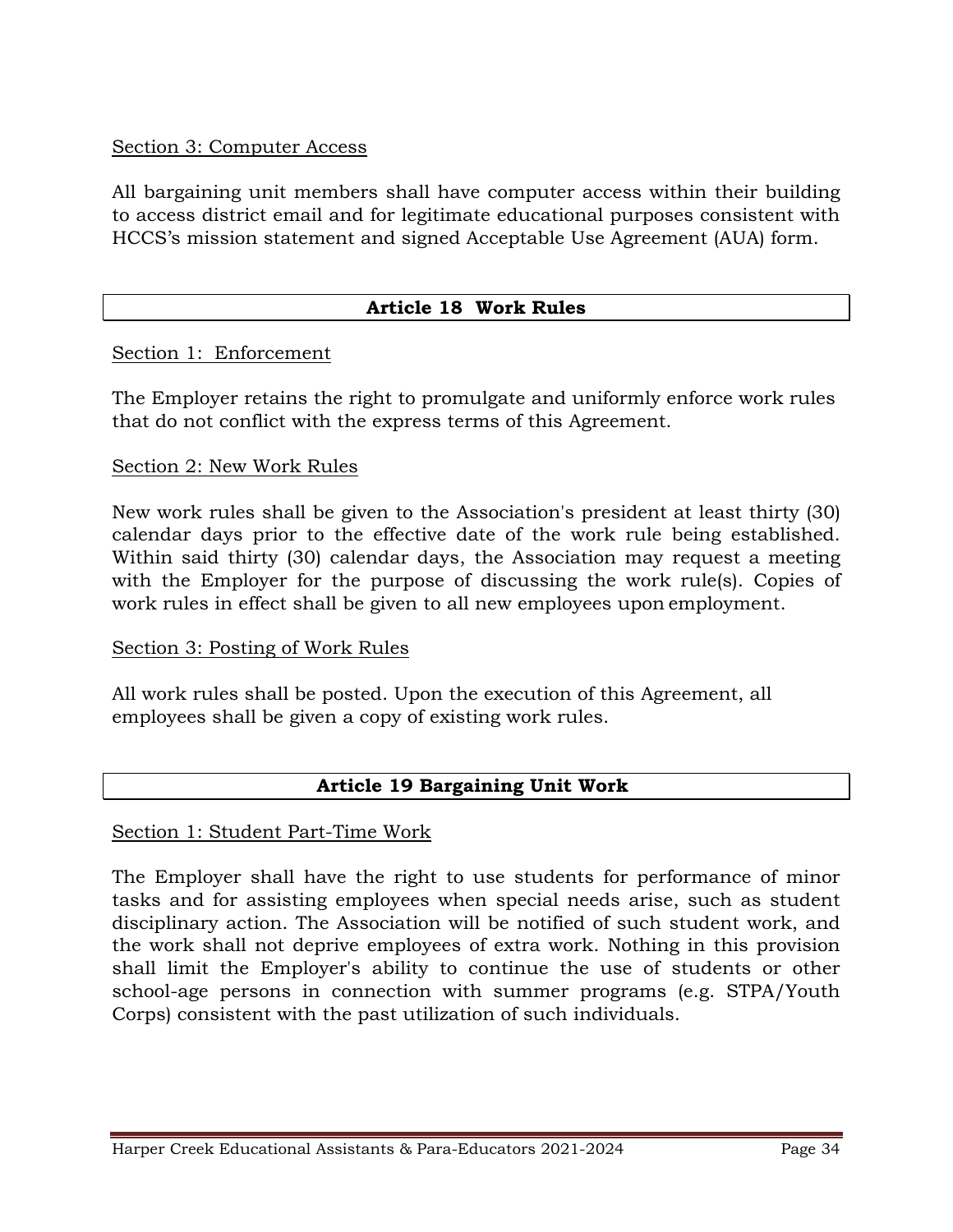#### Section 2: Supervisory Positions

Supervisory employees shall not be permitted to perform work within the bargaining unit except in case of an emergency arising out of an unforeseen circumstance which calls for immediate attention, or for instruction or training of employees, including demonstrating the proper method of accomplishing the task assigned.

#### Section 3: Temporary Services

The Employer shall be allowed to secure the services, as needed, of a temporary employee for the purpose of replacing an employee on sick leave, leave of absence, or vacation. A temporary employee shall be paid at a rate to be determined by the Administration, but the rate shall not exceed that of the employee being replaced. A temporary employee shall accrue no rights under this Agreement.

#### Section 4: Creation of Position

The Employer shall have the right to create part-time bargaining unit positions in all categories under the following conditions:

- 1. A part-time employee is not eligible for overtime work unless it has been refused by all full-time employees in the same category.
- 2. When the District hires a part-time employee, he/she must be hired for at least eight (8) weeks during a fiscal year.
- 3. The District shall not decrease the number of current full-time employees due to hiring of part-time employees.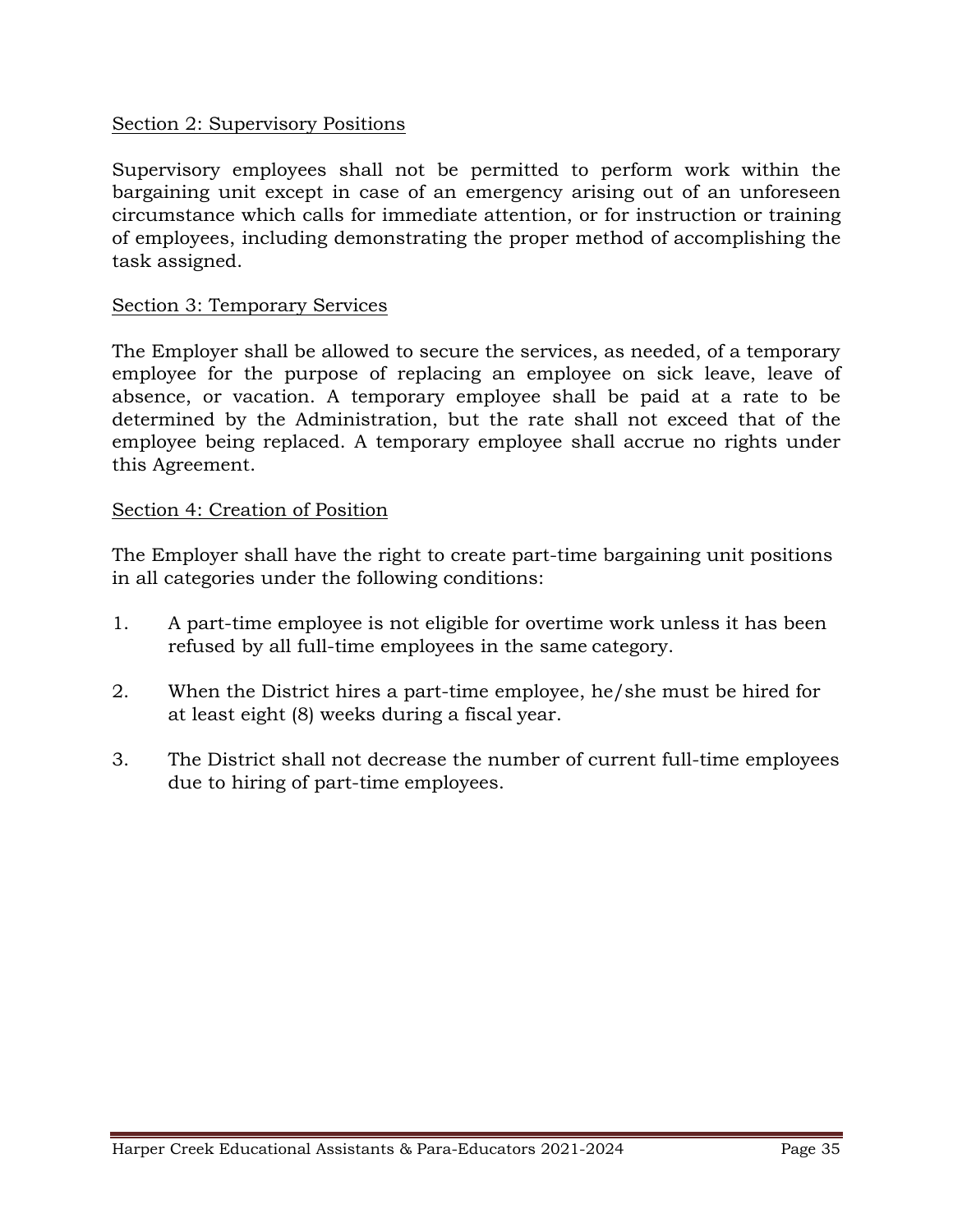#### **Article 20. Duration of Agreement**

This Agreement shall be effective upon ratification and shall continue in effect, expiring at the end of the 30th day of June 2024. It shall not be extended orally and it is expressly understood that it will expire on the date indicated.

For the Association:

Sandy Paesens, MEA UniServ Director/Date

For the District:

Rob Ridgeway, Superintendent/Date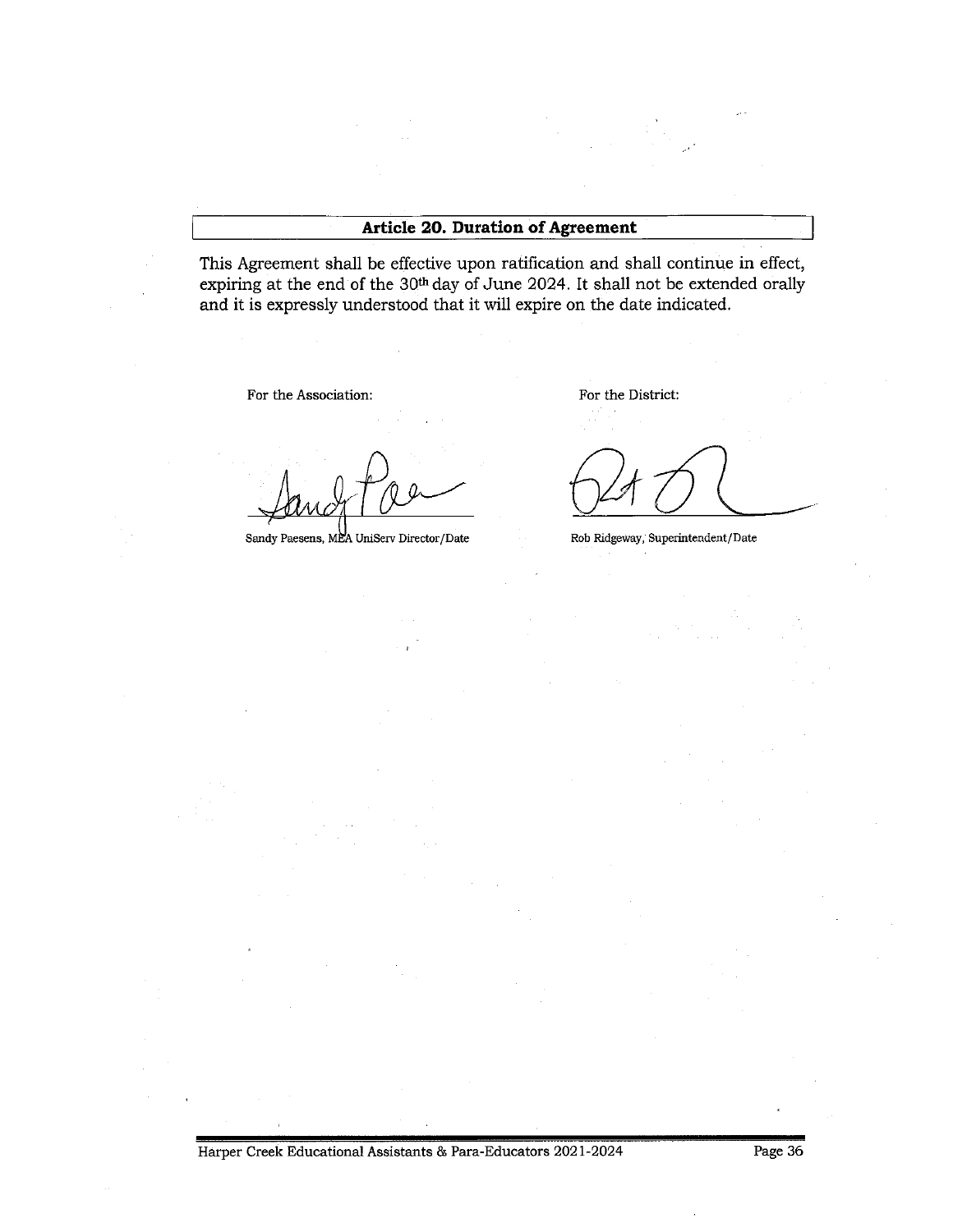#### **Schedule A Work Schedules**

- 1. All employees shall have their hours of work set by the Administration, after consultation with the involved employee(s).
- 2. All employees working 6 hours or more per day shall be entitled to a paid duty-free lunch period, taken on their respective campus, of at least onehalf  $\left(\frac{1}{2}\right)$  hour per day.

Special Education Assistants required to be with their students during lunch will be entitled to two (2) fifteen (15) minute duty-free release times in mid-morning and mid-afternoon as scheduled by the building administrator.

3. All employees shall be given written notice of date of return to work each year no later than June 1 of the prior year.

|                                                                                                         | <b>Schedule B Compensation</b>                                       |  |  |
|---------------------------------------------------------------------------------------------------------|----------------------------------------------------------------------|--|--|
| Section 1: Categories                                                                                   |                                                                      |  |  |
| Category 1                                                                                              | Health Care Aide                                                     |  |  |
| Classroom Assistant, Special Education Assistant<br>Category 2<br>(LRE Aide, Individual Aide) (See LoA) |                                                                      |  |  |
| Category 3                                                                                              | Special Education Assistant (LRE Aide, Individual<br>Aide) (See LoA) |  |  |
| Category 4                                                                                              | Special Education Bus Aide                                           |  |  |
| Category 5                                                                                              | Library Para-Educator                                                |  |  |
| Category 6                                                                                              | Lunchroom Aide, Recess Assistant, Bus Assistant, Bus                 |  |  |
|                                                                                                         | Duty, Parking Lot Duty                                               |  |  |
| Category 8                                                                                              | Student Responsibility Room Para-Educator;                           |  |  |
|                                                                                                         | GSRP<br>Literacy & Intervention Para-Educators;                      |  |  |
|                                                                                                         | Classroom Assistant                                                  |  |  |
| Category 9                                                                                              | Hall Monitor                                                         |  |  |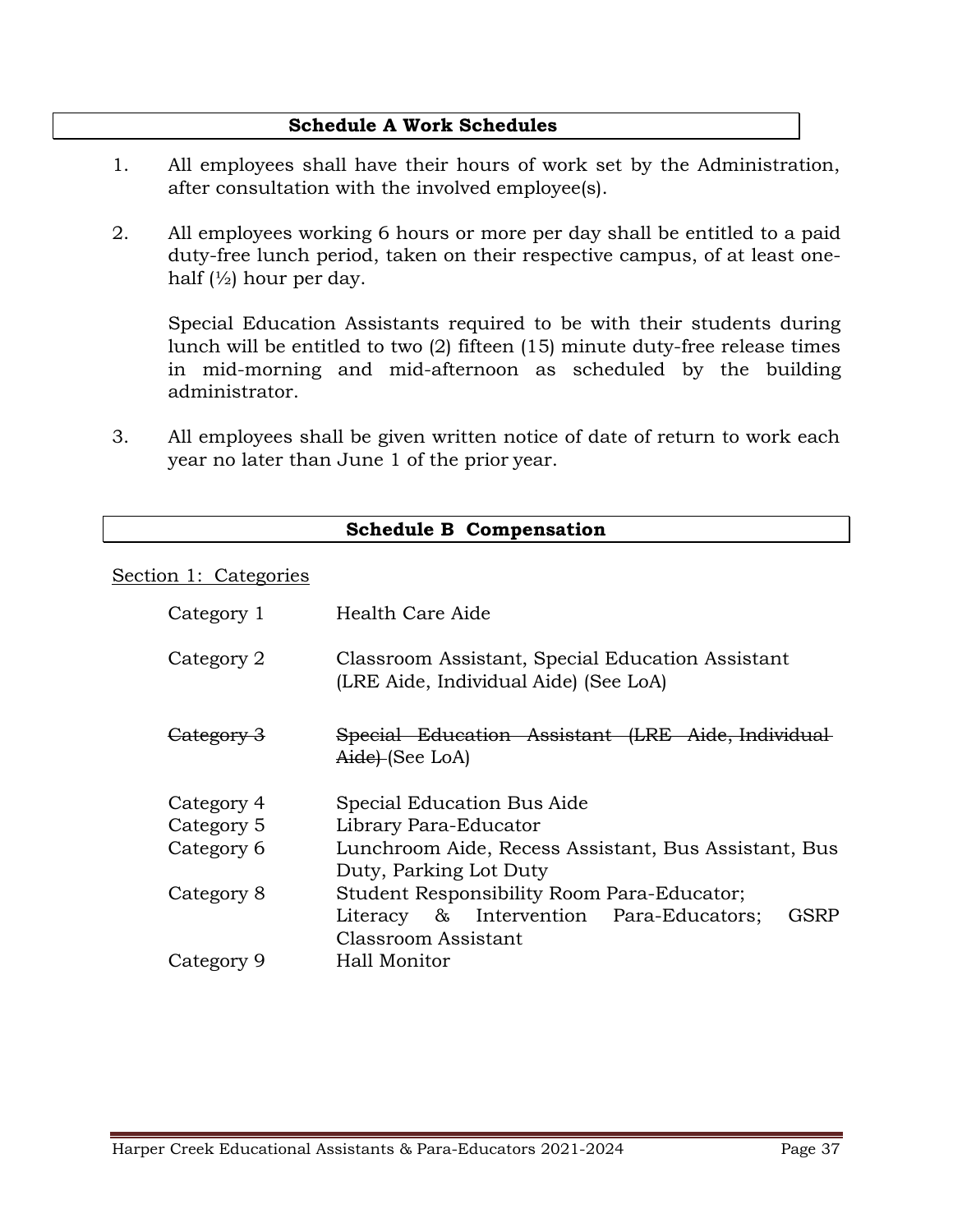# Section 2: Wage Schedule

All Categories shall receive the following wage increases:

| 2021-22            | 2022-2023       |           | 2023-2024       |  |  |  |
|--------------------|-----------------|-----------|-----------------|--|--|--|
| Steps and \$1.50   | Steps and \$.30 |           | Steps and \$.40 |  |  |  |
|                    |                 |           |                 |  |  |  |
|                    |                 |           |                 |  |  |  |
| Category 1         | 2021-2022       | 2022-2023 | 2023-2024       |  |  |  |
|                    | New schedule    | $+$ \$.30 | $+$ \$.40       |  |  |  |
| Step 1             | 13.29           | 13.59     | 13.99           |  |  |  |
| Step 2             | 13.70           | 14.00     | 14.40           |  |  |  |
| Step 3             | 14.15           | 14.45     | 14.85           |  |  |  |
| Step 4             | 14.52           | 14.82     | 15.22           |  |  |  |
| Step 5             | 15.79           | 16.09     | 16.49           |  |  |  |
|                    |                 |           |                 |  |  |  |
|                    |                 |           |                 |  |  |  |
| Category $2,3,4,5$ | 2021-2022       | 2022-2023 | 2023-2024       |  |  |  |
|                    | New schedule    | $+$ \$.30 | $+$ \$.40       |  |  |  |
| Step 1             | 12.64           | 12.94     | 13.34           |  |  |  |
| Step 2             | 13.06           | 13.36     | 13.76           |  |  |  |
| Step 3             | 13.47           | 13.77     | 14.17           |  |  |  |
| Step 4             | 13.80           | 14.10     | 14.50           |  |  |  |
| Step 5             | 15.02           | 15.32     | 15.72           |  |  |  |
|                    |                 |           |                 |  |  |  |
| Category 6         | 2021-2022       | 2022-2023 | 2023-2024       |  |  |  |
|                    | New schedule    | $+$ \$.30 | $+$ \$.40       |  |  |  |
| Step 1             | 12.11           | 12.41     | 12.81           |  |  |  |
| Step 2             | 12.55           | 12.85     | 13.25           |  |  |  |
| Step 3             | 12.97           | 13.27     | 13.67           |  |  |  |
| Step 4             | 13.26           | 13.56     | 13.96           |  |  |  |
| Step 5             | 14.45           | 14.75     | 15.15           |  |  |  |
|                    |                 |           |                 |  |  |  |
| Category 8,9       | 2021-2022       | 2022-2023 | 2023-2024       |  |  |  |
|                    | New schedule    | $+$ \$.30 | $+$ \$.40       |  |  |  |
| Step 1             | 13.93           | 14.23     | 14.63           |  |  |  |
| Step 2             | 14.34           | 14.64     | 15.04           |  |  |  |
| Step 3             | 14.83           | 15.13     | 15.53           |  |  |  |
| Step 4             | 15.24           | 15.54     | 15.94           |  |  |  |
| Step 5             | 16.55           | 16.85     | 17.25           |  |  |  |
|                    |                 |           |                 |  |  |  |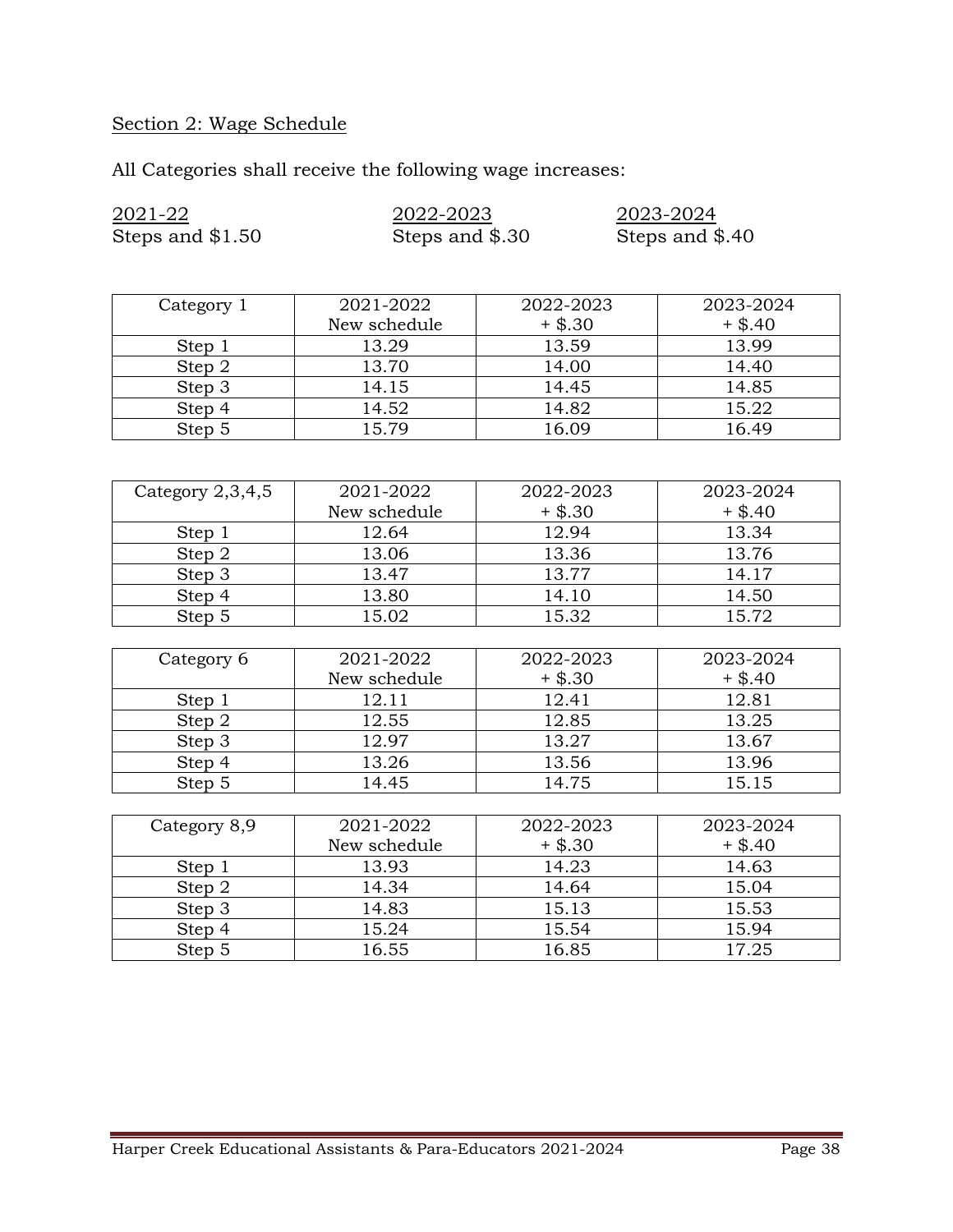### Section 3: Payout language

All employees shall be paid at the end of the school year for each year of this agreement the following.

|           | 2021-22       | 2022-2023 |              | 2023-24   |            |
|-----------|---------------|-----------|--------------|-----------|------------|
| Years     | <b>Payout</b> | Years     | Payout       | Years     | Payout     |
|           |               |           |              |           |            |
| $5 - 9$   | 400.00        | $5 - 9$   | 450.00<br>\$ | $5 - 9$   | \$500.00   |
| $10 - 15$ | 650.00<br>S   | $10 - 15$ | 700.00<br>\$ | $10 - 15$ | \$750.00   |
| $16 - 20$ | \$1,150.00    | $16 - 20$ | \$1,200.00   | $16 - 20$ | \$1,250.00 |
| $21 +$    | \$1,650.00    | $21 +$    | \$1,700.00   | $21 +$    | \$1,750.00 |

### Section 4: Miscellaneous—All Employees

#### A. Increments

- 1. Any employee first hired before December 31 of any year shall receive an increment raise the following July 1. Any employee first hired on or after December 31 but before July 1 shall not receive an increment raise (except as provided below) on the following July 1 but shall instead receive an increment raise on the July 1 immediately following the employee's completion of twelve (12) months of service.
- 2 After completion of the probationary period (as identified in Article 8 of this Agreement) an employee shall be placed on Step 1 of the salary schedule for his/her respective category. However, the employee's original date of hire shall cover eligibility for subsequent increment advancement as outlined in 1. above
- B. When any position not listed in the above wage schedules is established by the Employer, the Employer may designate and implement a job category and a rate structure for the position. If the Association disagrees with the rate structure, the rate shall be subject to negotiation.

Any member of the bargaining unit can add an off-schedule premium of .25¢/hour to their wage by obtaining at least one of the following:

- o Earn an Associates degree or higher,
- o Successfully pass the Work Keys/ETS in Reading, Writing and Math (or equivalent) test, or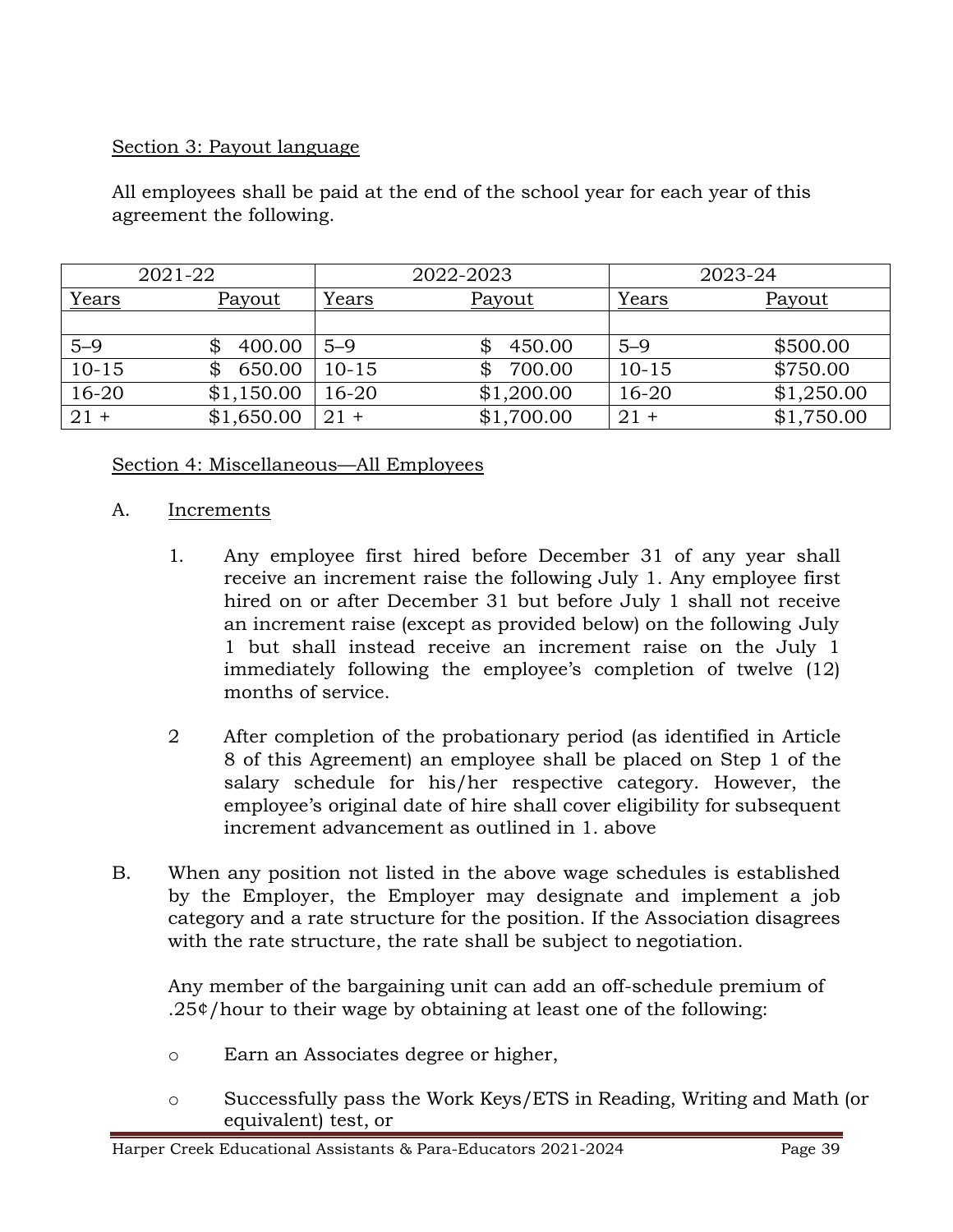o Obtain twenty (20) hours of pre-approved professional development. Professional development may include attending District PD days and outside professional development at the employee's expense.

Effective with 2011-2012 school year, any member of the bargaining unit can add an additional off-schedule premium of .10 cents/hour to their wage by obtaining ten (10) hours of professional development in addition to one of the requirements listed in paragraph B above.

C. Lunch Room Aides/Recess Assistants and Bus Assistants/Special Education Bus Aides will receive their choice of one (1) winter or spring jacket every three (3) years after having served for three (3) years in that position. The wearing of these jackets will be required, weather permitting.